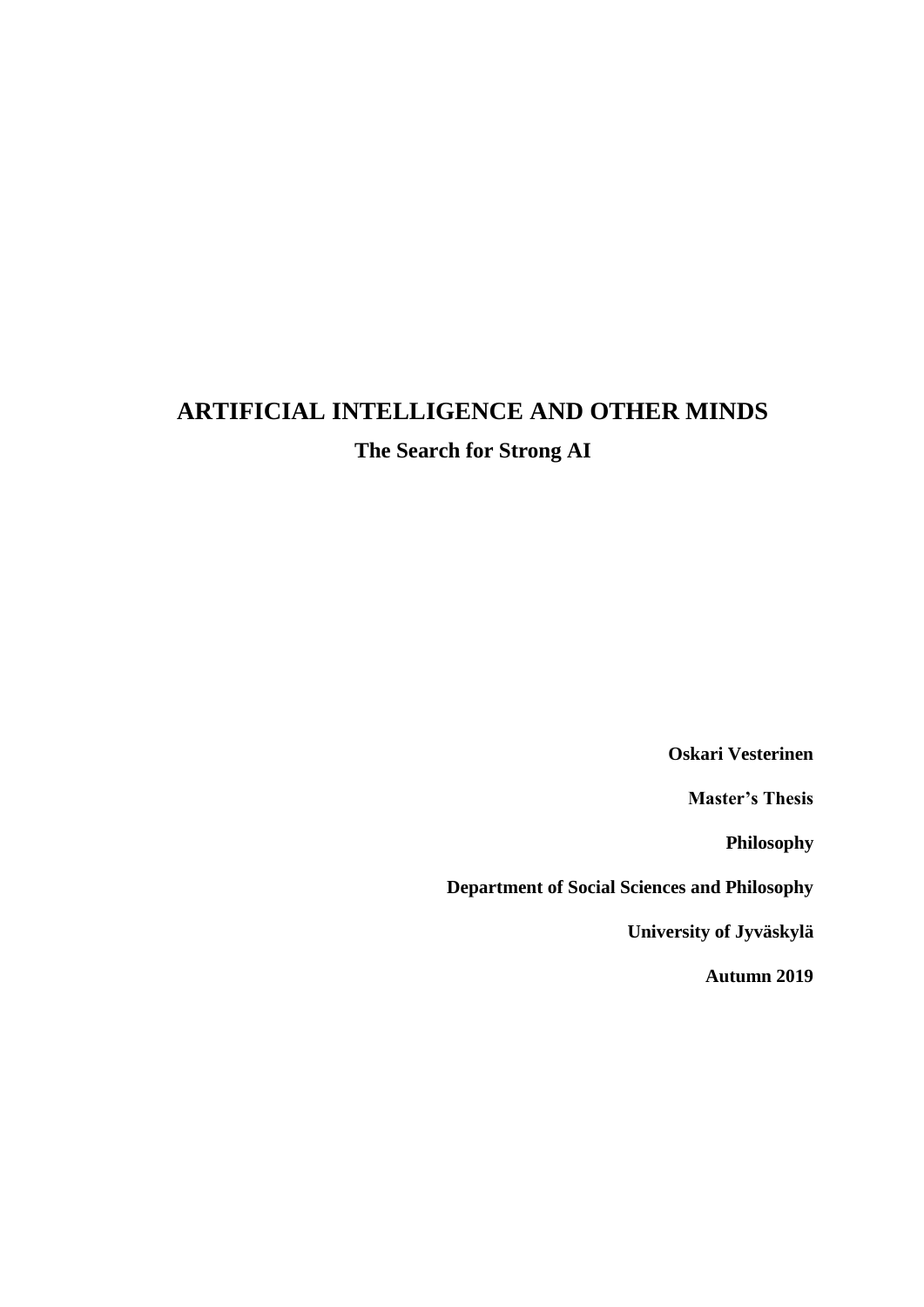### **ARTIFICIAL INTELLIGENCE AND OTHER MINDS**

**The Search for Strong AI**

Oskari Vesterinen Master's Thesis Philosophy Department of Social Sciences and Philosophy University of Jyväskylä Supervisor: Mikko Yrjönsuuri Autumn 2019 Page count: 63

#### **ABSTRACT**

The purpose of this thesis is to investigate the possibility of conscious artificial intelligence, or Strong AI. The thesis approaches its research question through three main perspectives: the Turing Test by Alan Turing, the Chinese room argument by philosopher John Searle, and embodied cognition, each supplemented by academic philosophical discussion. The Turing Test represents an early attempt to empirically measure the consciousness of machines, but proves to be inadequate for its intended task. The Chinese room argument is a classical thought experiment which supposedly refutes Strong AI, and, while controversial, provides strong objections against conscious AIs as disembodied, symbolbased programs. Embodied cognition is approached first through the "brain in a vat" thought experiment, and then through a more practical approach which may facilitate philosophical advances over the Chinese room argument.

The central finding in analyzing these perspectives is that the possibility of Strong AI cannot be conclusively proved or disproved under our current, imperfect understanding of cognition and consciousness. Main points that hamper definite conclusions are that that we do not know the necessary boundary conditions for consciousness, and that intelligently behaving AIs or machines possess the problem of other minds in determining whether they are conscious or not.

#### **TIIVISTELMÄ**

Tämän tutkielman tarkoituksena on tutkia tietoisen eli ns. "vahvan" tekoälyn mahdollisuutta. Tutkielma lähestyy tutkimuskysymystään kolmen keskeisen näkökulman kautta: Alan Turingin esittämän Turingin testin, filosofi John Searlen esittämän kiinalaisen huoneen argumentin, sekä kehollisen kognition kautta. Turingin testi edustaa varhaista yritystä mitata koneiden tietoisuutta empiirisesti, mutta osoittautuu tähän tarkoitukseen riittämättömäksi. Kiinalaisen huoneen argumentti on klassinen ajatuskoe, joka väitetysti kumoaa vahvan tekoälyn mahdollisuuden, ja joka kiistanalaisuudestaan huolimatta tarjoaa vahvoja vastalauseita tietoisen tekoälyn suhteen sikäli kun ne ymmärretään kehottomina, symbolipohjaisina ohjelmistoina. Kehollista kognitiota lähestytään ensin tunnetulla "aivot vadissa" -ajatuskokeella, ja sen jälkeen käytännöllisemmän lähestymistavan kautta, joka voi tuottaa filosofisia edistysaskelia kiinalaisen huoneen argumentin suhteen.

Keskeinen löytö näistä näkökulmista on, ettei vahvan tekoälyn mahdollisuutta voi varmuudella osoittaa mahdolliseksi tai mahdottomaksi nykyisen kognition ja tietoisuuden ymmärryksemme pohjalta. Varmoja johtopäätöksiä rajoittavia tekijöitä ovat ensinnäkin se, ettemme tunne tietoisuuden välttämättömiä reunaehtoja, sekä toiseksi se, että yrittäessämme määrittää sitä, ovatko älykkäästi käyttäytyvät tekoälyt tai koneet tietoisia vai eivät, törmäämme muiden mielten ongelmaan.

**Keywords:** artificial intelligence, Strong AI, artificial consciousness, Turing test, Chinese room argument, embodied cognition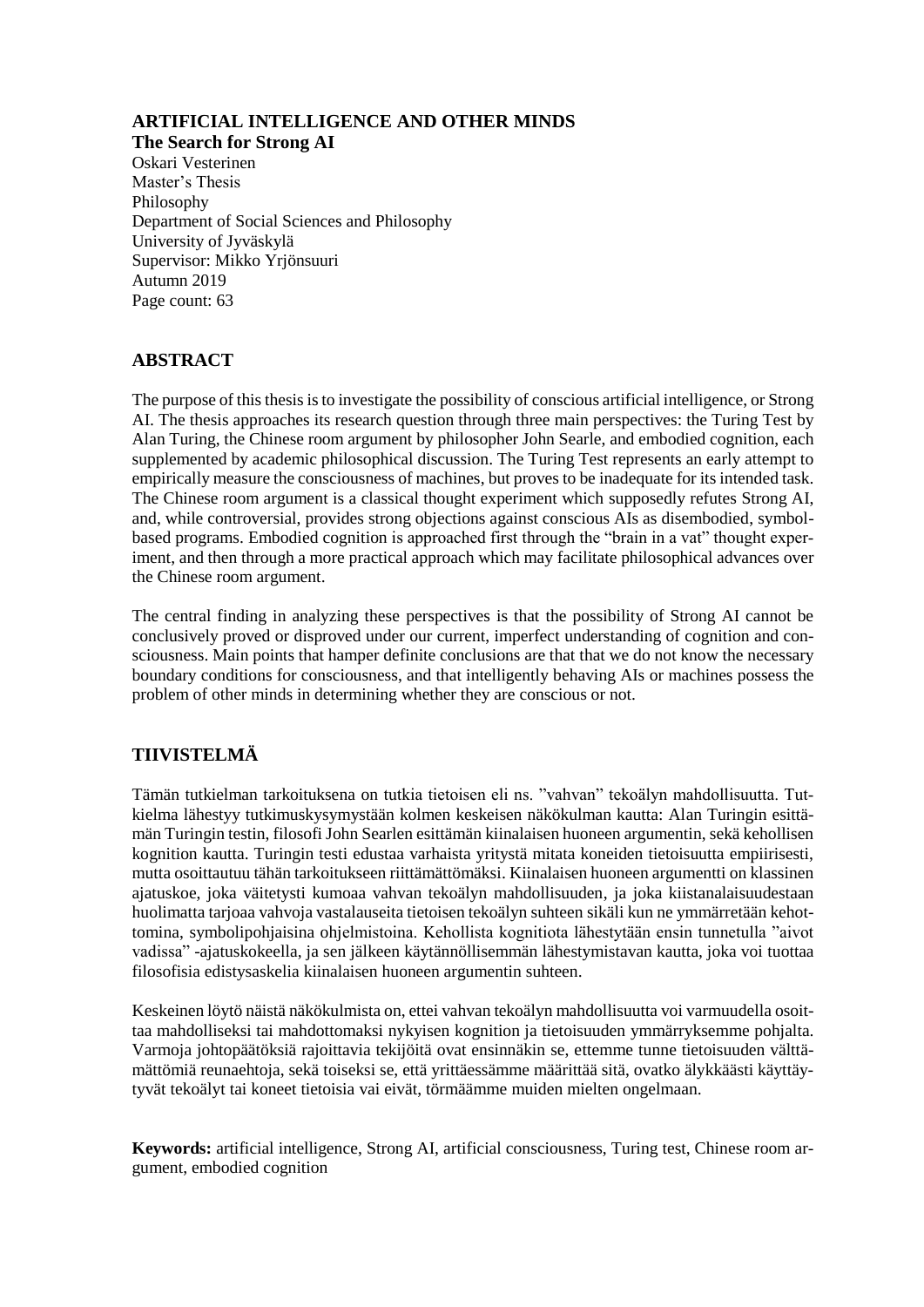## **Table of Contents**

<span id="page-2-0"></span>

| 3.1 |  |
|-----|--|
|     |  |
|     |  |
|     |  |
|     |  |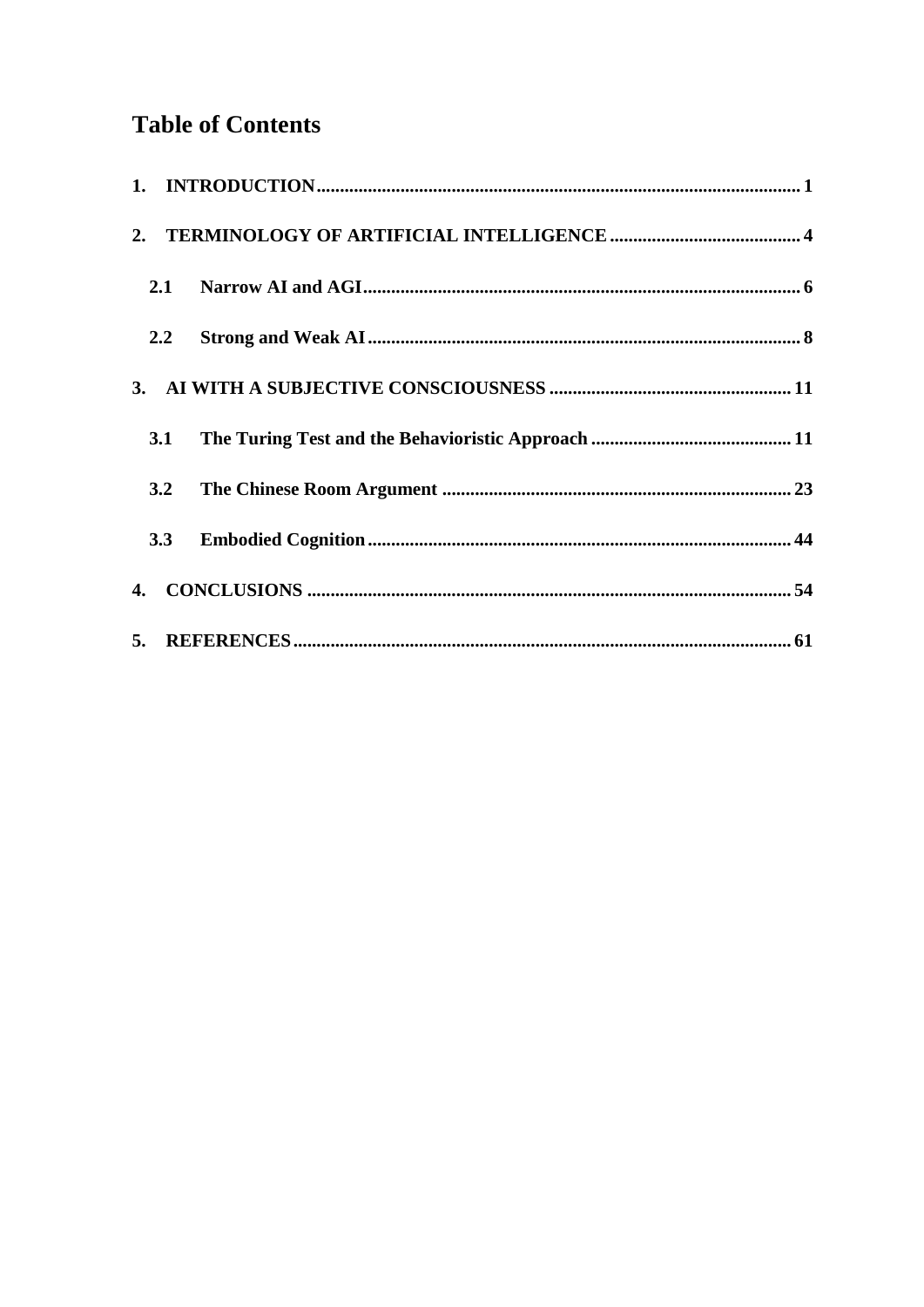## **1. INTRODUCTION**

It is good for any article to catch the attention of its readership early. A good way is to start out with zombies.

In philosophy, a *philosophical zombie* is human which is outwardly indistinguishable compared to an ordinary human being, but which does not possess any subjective mental experiences or inner life. Such a "p-zombie" would laugh when it hears a joke, cry out if it is stabbed, but never experience joy, pain, or anything else; it is mentally dead, a "hollow man". No one from the outside could ever know this, as the p-zombie behaves identically to any other human being, exhibits identical brain states, and so on.

P-zombies have seen most of their use as vehicles to philosophical thought experiments, and few philosophers entertain the possibility of their actual existence seriously. Who would really be prepared to take the solipsist position that other people are empty machines with no thoughts or feelings?

However, the rapid technological advancement of the human race has brought an unexpected twist to the concept of p-zombies. For the first time in human history, we have managed to create artificial entities which exhibit limited forms of intelligent and autonomous behavior. While the field of *artificial intelligence* is still a far cry from the superintelligent villains of Hollywood blockbusters, a boom of constantly advancing AI research has raised the age-old questions from the philosophy of mind to the forefront of contemporary philosophy. It may be the case that human beings are not philosophical zombies, but what is the mental status of AIs – and how would we know what it is?

This thesis is concerned with investigating one primary question: could an  $AI - or$  an embodied machine, if the difference is meaningful – possess a subjective consciousness under some conditions, or is this altogether impossible? By subjective consciousness I mean subjective, phenomenal mental states, or *qualia*. In this thesis I will use also use the word "consciousness" as a synonym, although I acknowledge that consciousness can be understood in different ways as well. It goes without saying that this formulation of the research question presupposes the existence of qualia in the first place; I take this assumption as a reasonable starting point despite occasional attempts in philosophy to sidestep or discredit the concept.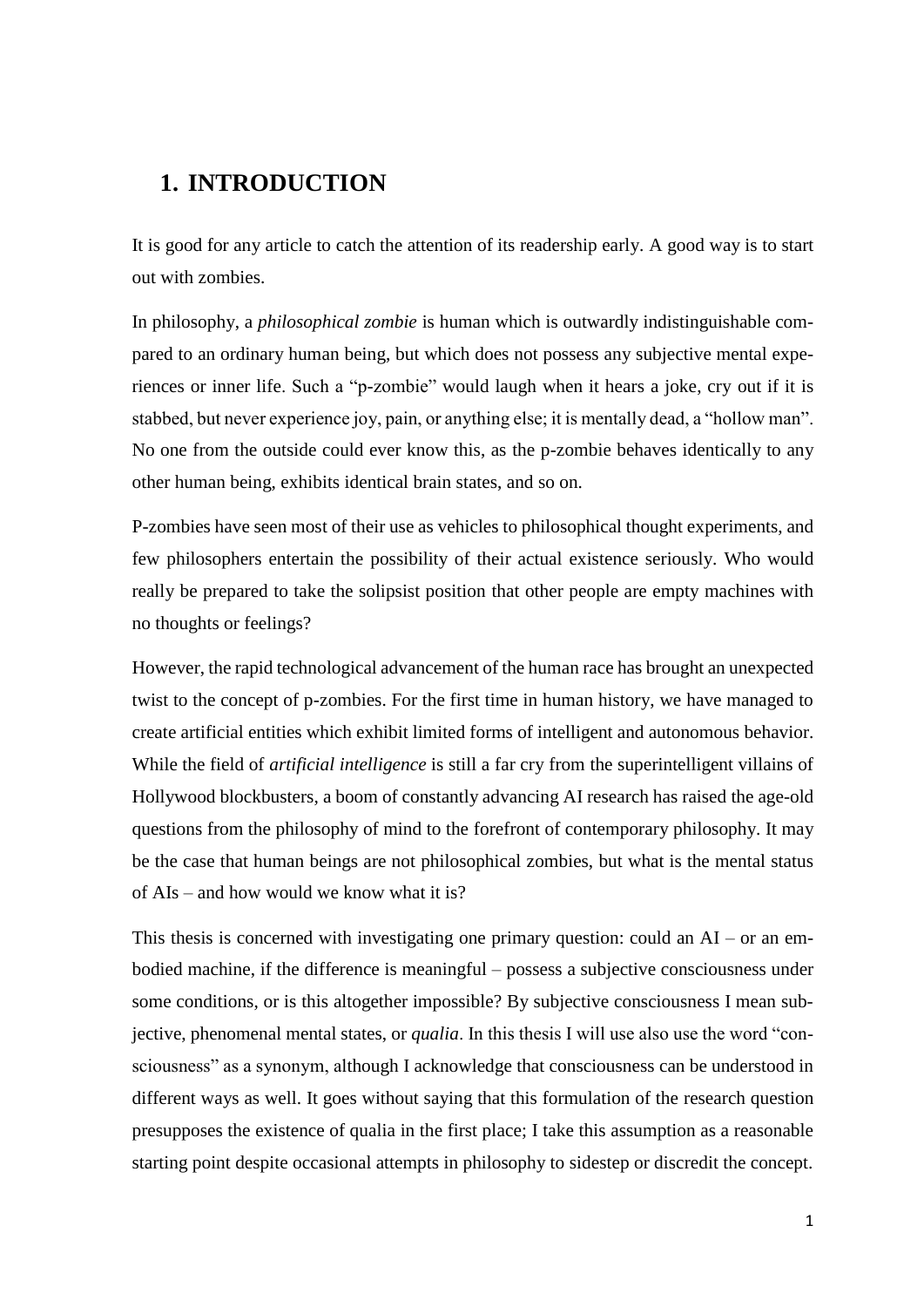Anyone who follows the field of AI can tell that even the most modern AIs of the present day are not conscious entities. While they can exhibit intelligent and even humane behavior under some circumstances, their cognitive architectures are designed to address individual, clearly defined objectives and not intelligence in general. They are, at best, philosophical zombies. The question is thus targeted towards as-of-yet conjectural, more general forms of AI which would possess broader intellectual capabilities and be closer to human intelligence. While these kinds of advanced AIs do not exist today, the rapid advances in AI research suggest that they might become reality in this century.

Why is it important to know whether AIs or machines can possess a subjective consciousness or not? The reason is that there are serious societal and ethical questions that go side by side with conscious beings. What would a society of not one, but two "sapient" species look like? Machines are people's property – but can this be justified if the machine possesses a mind? The treatment of AIs would suffer from a severe clash of two paradigms: one where they are tools and property of their owners, and one where they suddenly possess a subjective mind and, quite possibly, deserve or demand legal rights. The *moral status* of a conscious AI is ambiguous, and this is why it is important to know whether or not conscious machines can exist in the first place.

The question on how to prove the existence of artificial minds currently lacks an empirical, scientifically testable solution, and this thesis is not meant to provide one. Our knowledge of the mechanisms behind consciousness are too incomplete to venture a response that would be beyond any reasonable doubt. In current AI research the question is not very central at all; contemporary research has mostly focused on (highly successful) utilization of AIs on individual tasks, with no overarching goal of creating conscious artificial entities. However, despite the relatively peripheral<sup>1</sup> role of the topic of this thesis, I believe it is beneficial to sketch out options and to explore what could perhaps enable an artificial consciousness – or what could certainly *not* enable it.

The thesis is divided into a short chapter which will explain the conceptual foundations of the topic at hand, and into a longer one which will explore the question through three perspectives. The first one is the Turing Test, proposed by Alan Turing in 1950, which provides an early attempt to answer the question of artificial consciousness. The Turing Test is arguably the most famous empirical experiment to address the question, and as such it is a natural

 $\overline{a}$ 

<sup>&</sup>lt;sup>1</sup> AI-wise, not philosophy-wise.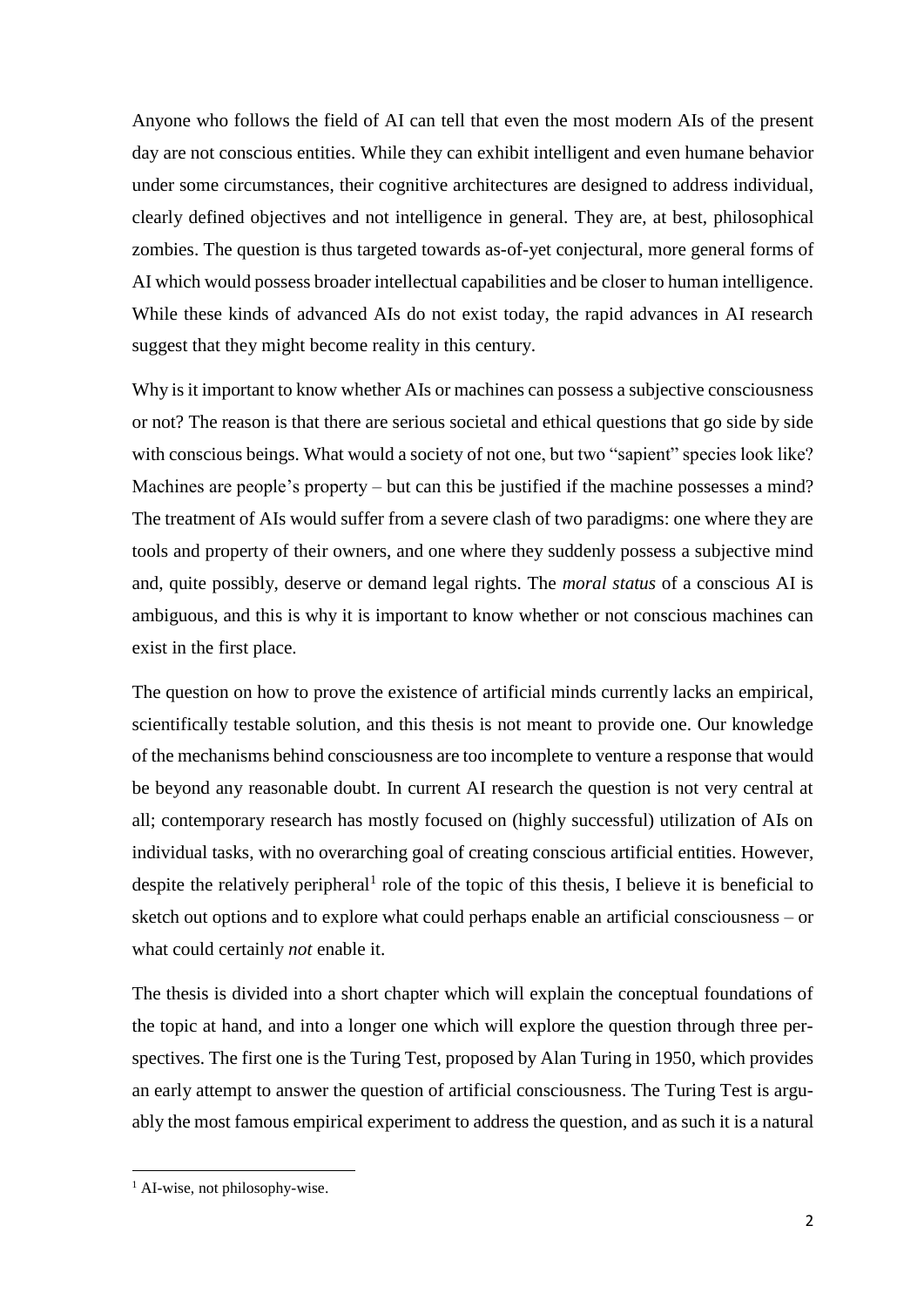starting point to start our treatment of the topic. The second perspective is the so-called Chinese room argument by philosopher John Searle, which is perhaps the most famous objection against conscious AIs. Searle's argument is a philosophical refutation of the validity of the Turing Test, and it has received tremendous amounts of scholarly attention since he first proposed it in 1980. Searle's thorough treatment will take up a sizeable portion of the thesis. The third perspective is embodied cognition, a sub-field of cognitive science which carries interesting implications that could possibly be used to bypass much of the criticism fielded by the Chinese room argument. Embodied cognition is exemplified here through two viewpoints: the "brain in a vat" thought experiment, and by Professor Pentti Haikonen, who has proposed a connectionist, associative neural model of consciousness that is applicable to machines. Each of these perspectives is complemented and criticized by a number of other thought experiments and academics as deemed appropriate. Lastly, I will sum up the conclusions from the chapters at the end of the thesis.

The methodology of the thesis will consist of systematic philosophical concept and argumentation analysis. The research material will consist of previous academic literature on the subject, supplemented with other literary sources when they are considered to have argumentative power to the question at hand.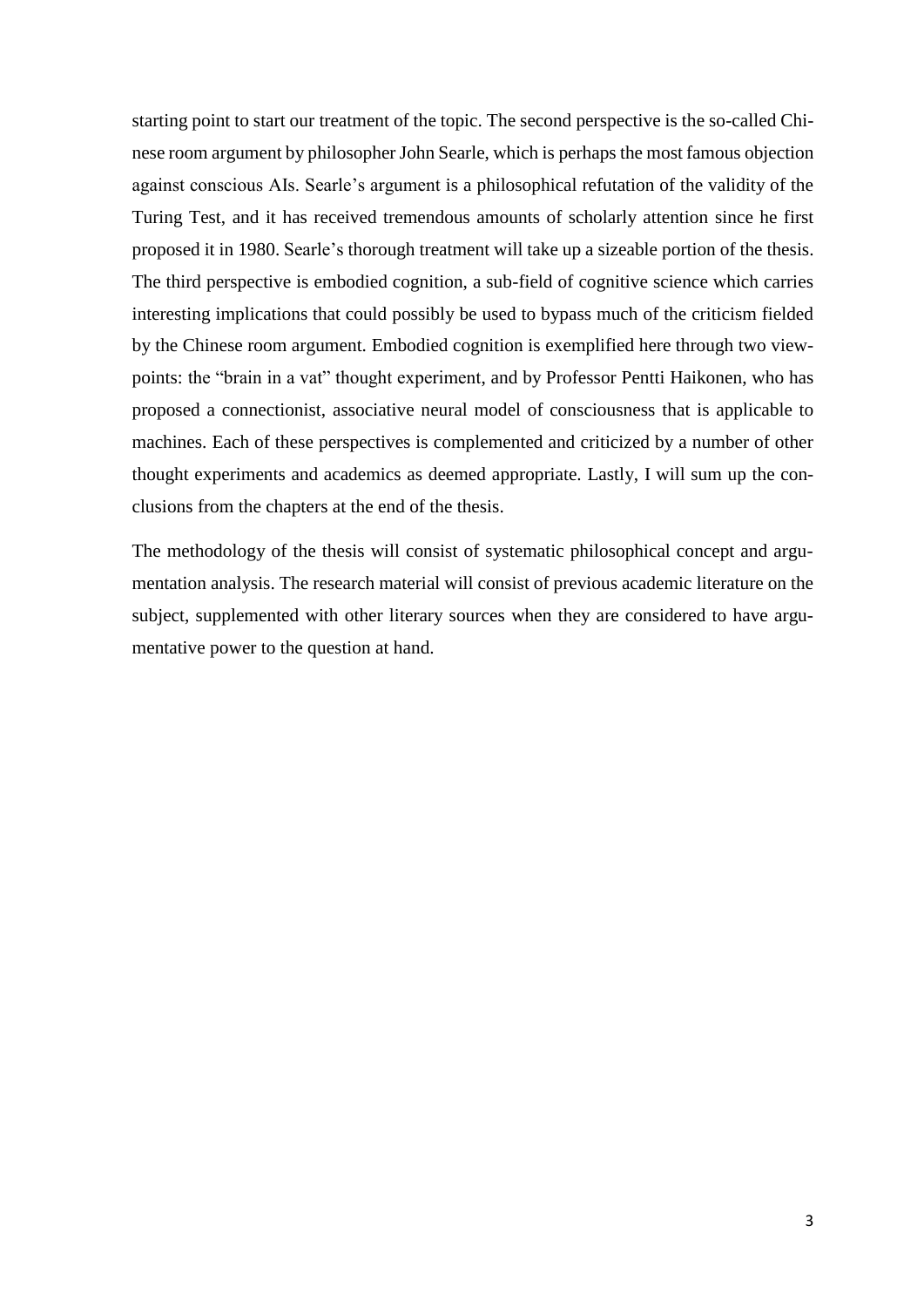## <span id="page-6-0"></span>**2. TERMINOLOGY OF ARTIFICIAL INTELLIGENCE**

The term "Artificial Intelligence" was first coined in a DARPA-sponsored conference at Dartmouth College, New Hampshire, in 1956. This conference is seen as the opening shot of the scientific research of AI, although the concept of "intelligent" or "thinking" machines is somewhat older than that – for example, Alan Turing posed the question of thinking machines in 1950 in an article where he introduced his famous "Turing Test" (Selmer Bringsjord & Naveen Govindarajulu, 2018, chap. 1). The exact definition of AI, however, has proven to be somewhat elusive. On the face of it, the term might appear self-explanatory, but the notion of "intelligence" in relation to AI has proven to be a divisive issue.

Stuart Russel and Peter Norvig, writers of the influential book *Artificial Intelligence: A Modern Approach*, have noted the presence of discord in defining AI. Russel and Norvig summarize a quartet of categories that cover most competing definitions given over the years, and note that in most definitions AIs are broadly understood as systems that either:

- a) Think (i.e., reason) like humans,
- b) Act like humans,
- c) Think rationally, or
- d) Act rationally (Russel & Norvig, 2016, p. 2).

All four types of definitions have been – and to an extent, still are – followed in AI research. Definitions a) and b) approach AI's "intelligence" through a human benchmark, while c) and d) do so by ideal rationality – that is, perfectly rational reasoning or behavior in relation to any specific goal.

Having mapped this range of potential definitions, Russel and Norvig also provide their personal proposal with the notion of an *intelligent agent*. Their definition of AI is "the study of [artificial] agents that receive percepts from the environment and perform actions." Their conception of intelligent agent is also a *rational agent* – it always acts to achieve the best expected outcome. Russel and Norvig consider the "acting rationally" definition of AI to be the most fruitful approach to follow; the human-based approach would limit AI to human skills, while "thinking rationally" would limit AI to only one formal method of achieving rationality. (Russel & Norvig, 2016, pp. viii,  $4-5$ .)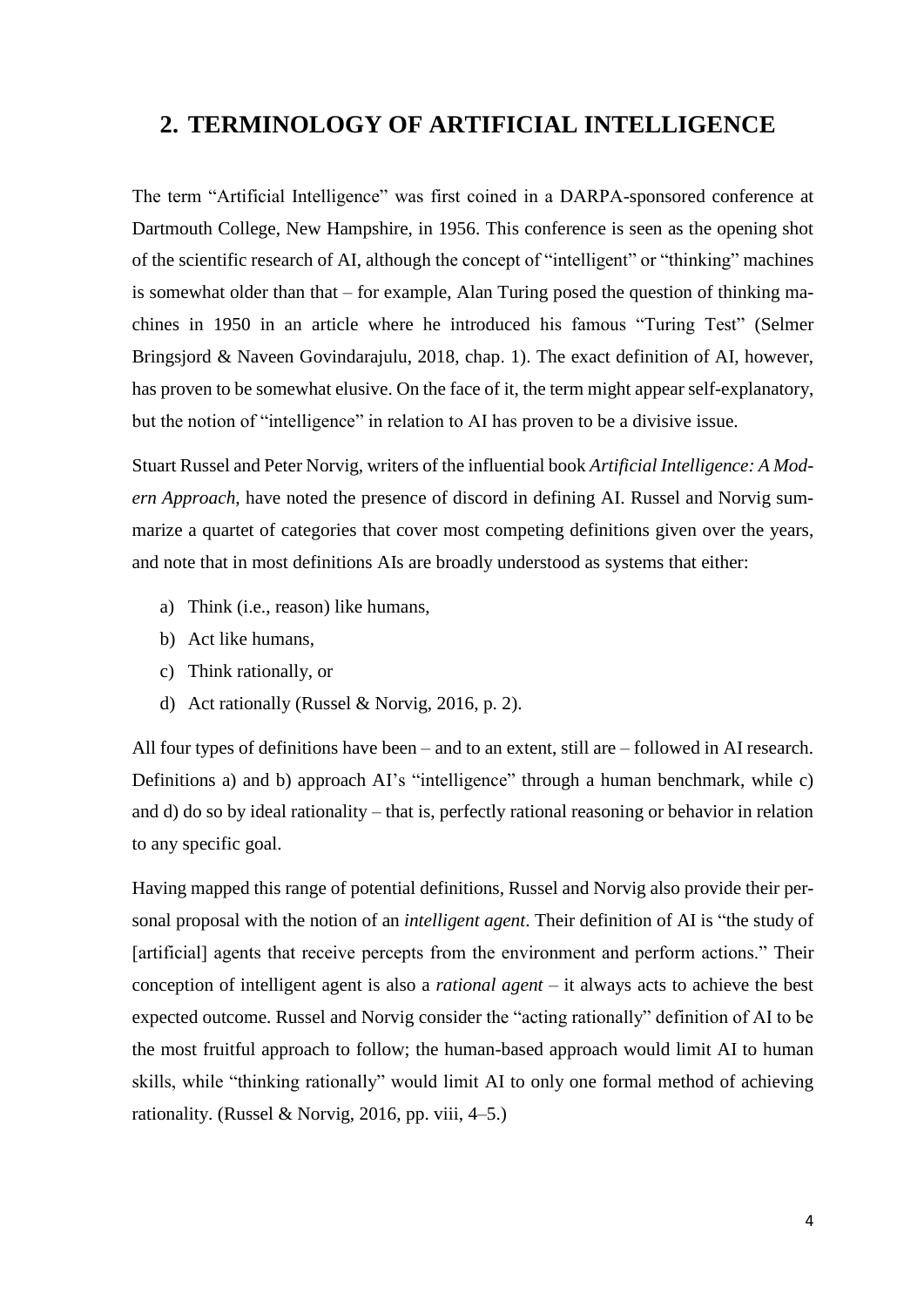Russel's and Norvig's definition is a good one for AI research, since emphasis on rationality is beneficial if we are aiming at creating AIs that are applied to perform certain tasks. After all, a maximally rational AI would probably get the job done more efficiently than a "humane" one. But if we are concerned with the hypothetical *mind* of an AI, it may be relevant to ask if the "maximum rationality" approach will lead to the expected conclusion. If we want conscious AIs, we may want to follow a more human-centric approach.

In their article on AI in the *Stanford Encyclopedia of Philosophy*, Bringsjord and Govindarajulu provide a definition of AI where AI is "the field devoted to building artificial animals (or at least artificial creatures that – in suitable contexts – *appear* to be animals) and, for many, artificial persons (or at least artificial creatures that – in suitable contexts – *appear* to be persons)." (Bringsjord & Govindarajulu, 2018). Their definition fits closer to the topic of this thesis, since we are interested in AIs as conscious entities and not as mere problemsolving tools. Bringsjord and Govindarajulu are of course not claiming that all AI research is literally attempting to create "artificial humans". Instead, they argue that AI researchers are essentially attempting to build artificial correlates of "naturally" occurring intelligence – human or animal – even if in limited form (Bringsjord & Govindarajulu, 2018, footnote 1).<sup>2</sup>

If attempting to produce an artificial conscious entity, it would naturally make sense to follow a familiar template. Without knowing exactly how a human-like consciousness is born, the best way to reproduce that consciousness would be to rigorously replicate human cognitive processes. Such a design philosophy would most likely follow a human-centric approach, although it is not impossible for a maximally rational AI to theoretically possess subjective mental states. Ron Chrisley has noted that there is a distinction between reproducing *human* consciousness and consciousness *in general*, and that there might be different kinds of consciousness that could be attained by different cognitive architectures (Chrisley, 2008, pp. 124, 133). Naturally, these questions remain irrelevant as long as AIs remain as the relatively simple tools they are today, but they acquire new-found relevance if more complex and general-purpose AIs are developed in the future.

Regardless, research into AI is conducted even if there is no semantic consensus on what kind of intelligence exactly is being sought. It should be noted that conscious AIs are hardly

**.** 

<sup>&</sup>lt;sup>2</sup> This might in fact bring Bringsjord and Govindarajulu closer to Russel's and Norvig's definition of AI, depending on how they understand the term "intelligence" in relation to rationality.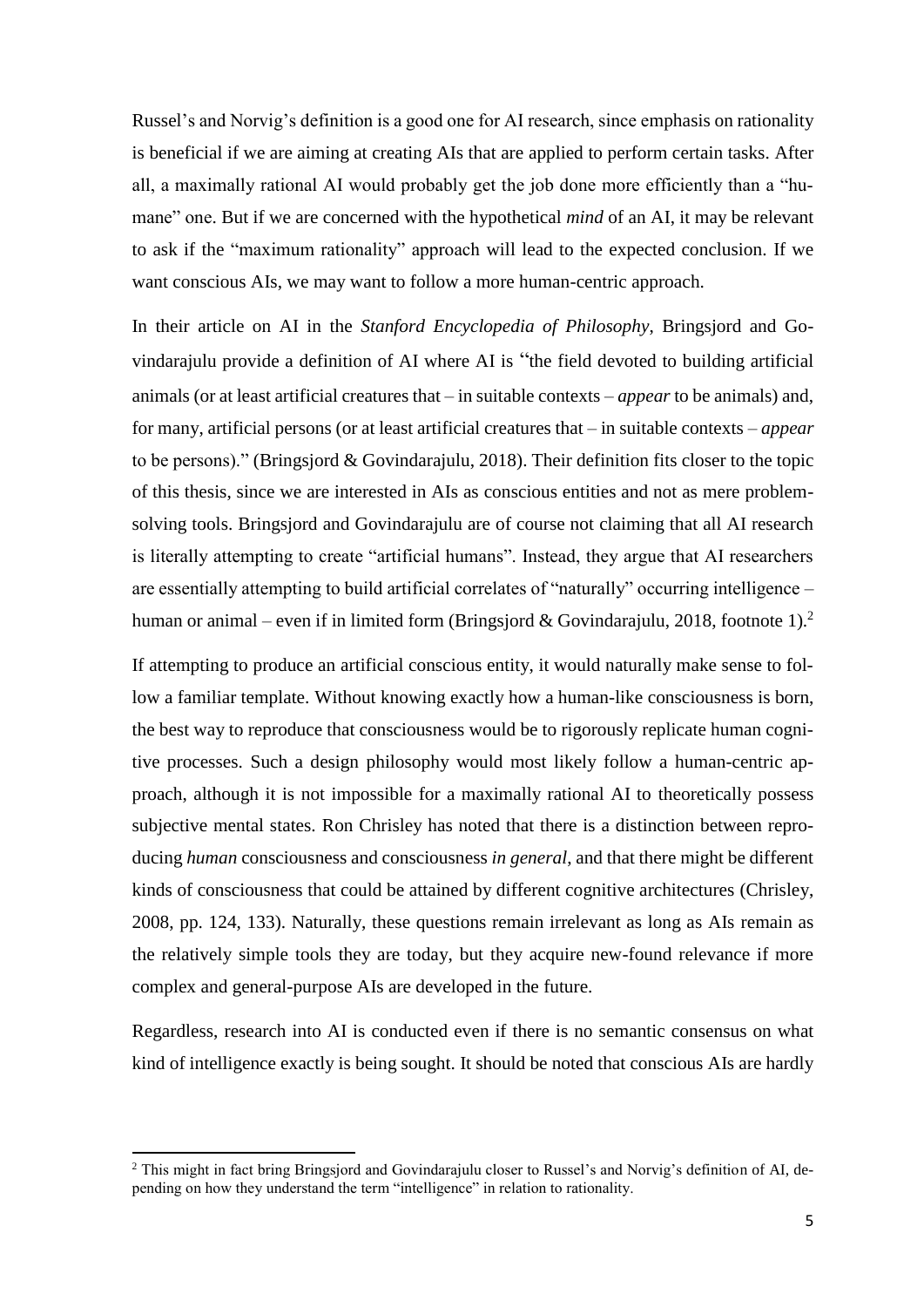at the center of contemporary AI research, which focuses on producing more practical solutions in clearly-defined domains. As such, most AIs are not of interest to us in our context. A relevant distinction is found in the difference between *Narrow* AI and *AGI*. We will take short a look at both.

#### <span id="page-8-0"></span>**2.1 Narrow AI and AGI**

**.** 

The AIs that we currently have in use today are designed to work on a very limited set of tasks. They can be intelligent, even superhuman, in their own fields, but woefully incapable of anything not related to the tasks they were programmed to do. An AI designed for a certain specific task is called a *Narrow AI*; IBM's Deep Blue system that beat the world chess champion Garry Kasparov in 1996 is an example. (Sam Adams et al., 2012, p. 26.) Narrow AIs have been developed for a wide variety of tasks, such as diagnosing diseases, trading shares for optimal prices, or playing games. Indeed, virtually all AIs currently in use can be considered Narrow AIs.

Since the cognitive capabilities of Narrow AIs are limited to individual tasks, few people are willing to attribute any sort of subjective mental states to them. Consciousness remains quite distant from this sort of AI, and as such, we are not interested in Narrow AIs in this thesis. In order to be considered as a candidate for conscious being, an AI would have to possess far broader cognitive capabilities. Such an AI is known as *Artificial General Intelligence*, or *AGI*.

An AGI is an AI with broad, approximately human-level cognitive capabilities. An AGI would not be limited to performing one specific task in its design; it would be able to successfully operate in a wide range of scenarios and learn new ways of thinking or processing information over time. An AGI's intellectual abilities could theoretically rival or even greatly surpass a human being, and it is indeed seen as the final destination of the research in the field. (Adams et al., 2012, pp. 26, 28.)<sup>3</sup> Human-level cognitive capabilities mean that the question of consciousness becomes more interesting with AGI than with Narrow AI.

<sup>&</sup>lt;sup>3</sup> However, having human-level cognitive abilities does not mean that an AGI's way of thinking must necessarily be identical to that of a human, as Russel and Norvig's quartet of possibilities above suggest.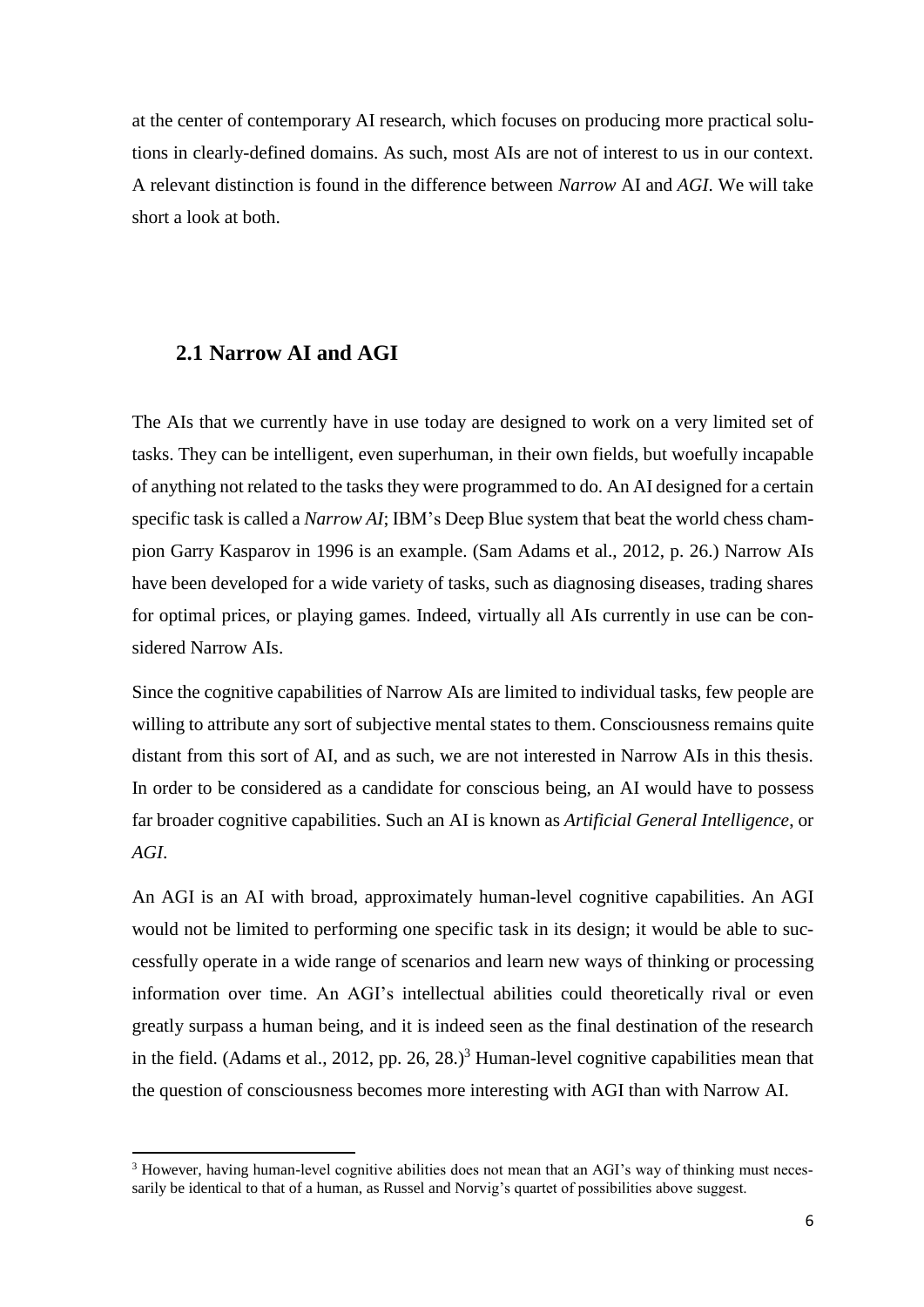It is important to empathize that no AGI exists yet, and the exact requirements of AGI pose some interesting questions. What kind of cognitive capabilities are sufficient for an AI to be considered an AGI? Do its abilities need to cover all levels of intellectual enterprise, even if shallowly? Do its abilities need to reach human levels, or is sub-human performance acceptable in some areas?

In response to some of these questions, Adams et al. use a number of cognitive architecture requirements for AGI. The criteria they propose are as follows (*R* stands for *requirement)*:

R0. New tasks do not require re-programming of the agent

R1. Realize a symbol system

Represent and effectively use:

R2. Modality-specific knowledge

- R3. Large bodies of diverse knowledge
- R4. Knowledge with different levels of generality
- R5. Diverse levels of knowledge
- R6. Beliefs independent of current perception
- R7. Rich, hierarchical control knowledge
- R8. Meta-cognitive knowledge
- R9. Support a spectrum of bounded and unbounded deliberation
- R10. Support diverse, comprehensive learning
- R11 Support incremental, online learning (Adams et al., 2012, p. 27.)

Adams et al. further supplement this list with a number of elements for the environment and tasks that an AGI is expected to perform in. *C* stands for *characteristics*:

- C1. The environment is complex, with diverse, interacting and richly structured objects.
- C2. The environment is dynamic and open.
- C3. Task-relevant regularities exist at multiple time scales.
- C4. Other agents impact performance.
- C5. Tasks can be complex, diverse and novel.
- C6. Interactions between agent, environment and tasks are complex and limited.
- C7. Computational resources of the agent are limited.
- C8. Agent existence is long-term and continual. (Adams et al., 2012, p. 27.)

Adams et al. do not intend these criteria to be definite or unchangeable, but rather as starting points to elicit discussion among AGI researchers. They also note that a common list of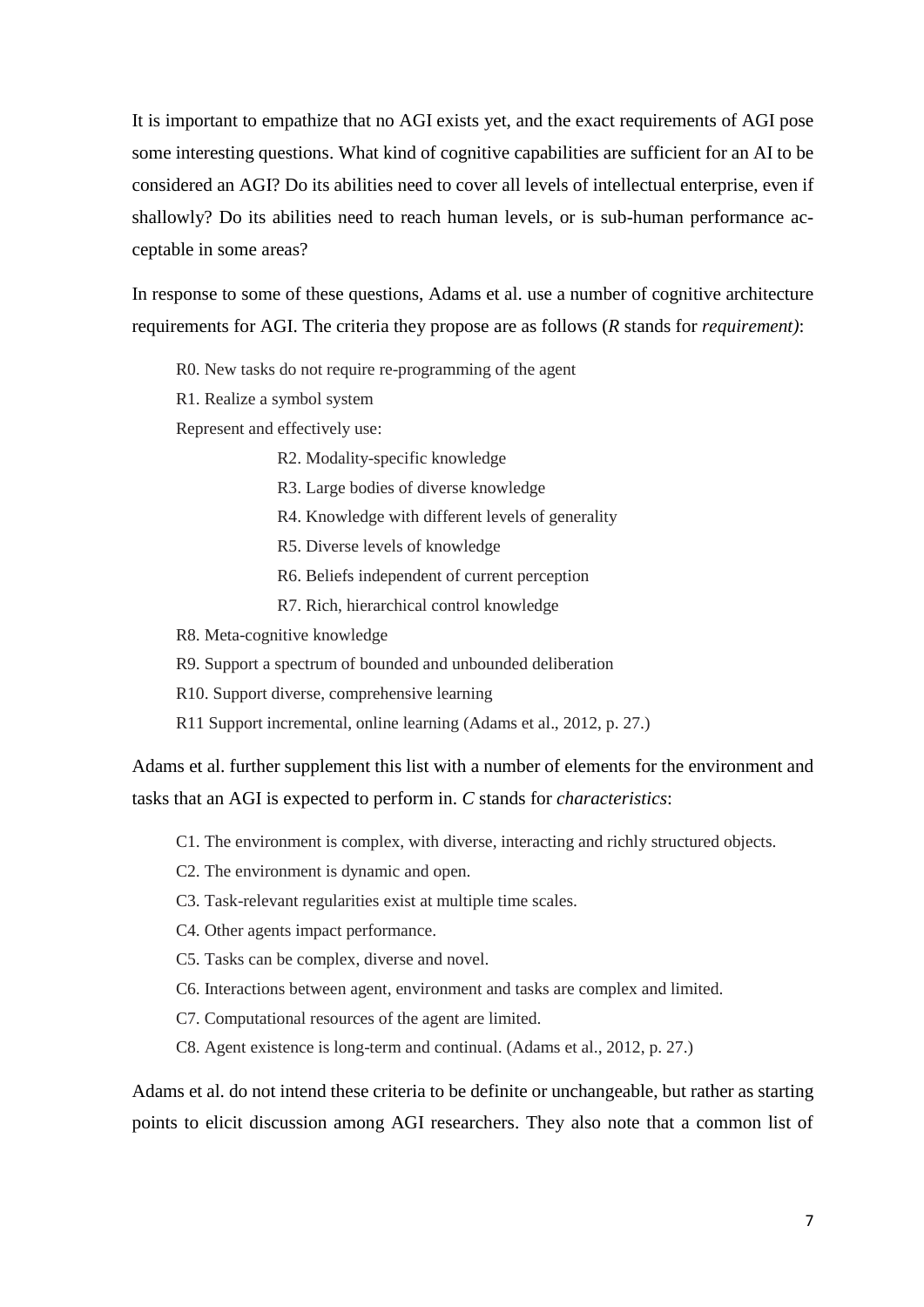architectural requirements makes it much easier for researchers in different projects to compare and duplicate the results of independent research teams. (Adams et al., 2012, pp. 26– 27.)

While some of the terms mentioned above may invite philosophical nitpicking (can an AI really have "beliefs", or what exactly is meant with that term in R6), they provide a rough idea on what kinds of cognitive abilities an AGI should be expected to hold.<sup>4</sup> Note that all criteria provided above are compatible with both human-centric and rationality-centric approaches to AI. Both human and rational approach could thus be used in developing AGI, and, presumably, the choice would be affected by what we want the AGI for. If we want some kind of practical "universal problem solver", the rationality angle would most definitely be the more useful one. But if we want to create an artificial human mind (to analyze human cognition, for example), the human angle would naturally be our best bet. This is not to say that a rational agent cannot be conscious, or that a humane one would not be of any use in solving problems. It only means that fundamental philosophical questions related to AI may be addressed or ignored depending on the designers' motives for building an AGI.

Nevertheless, not all AIs are relevant as objects of philosophical consideration. Simple, Narrow AIs are tools, and there is very little that would or should make us think otherwise. It is AGI – whatever its exact design angle may be – where the deeper philosophical questions of consciousness come into play, and where we will focus our study from now on.

#### <span id="page-10-0"></span>**2.2 Strong and Weak AI**

Based on our current understanding, there is nothing in theory that prohibits the creation of AGI. Even if our current technical understanding in the field is somewhat lacking, research into AGI is and has been on-going for several years. We cannot exclude the possibility that we could one day design an AGI with broadly human-like behavioral characteristics – one that talks like us, expresses emotions and thoughts etc. Such a scenario would raise a host of moral and philosophical questions. Does an AGI really feel pain or happiness if it claims so?

 $\overline{a}$ 

<sup>4</sup> The list is not intended to be exhaustive.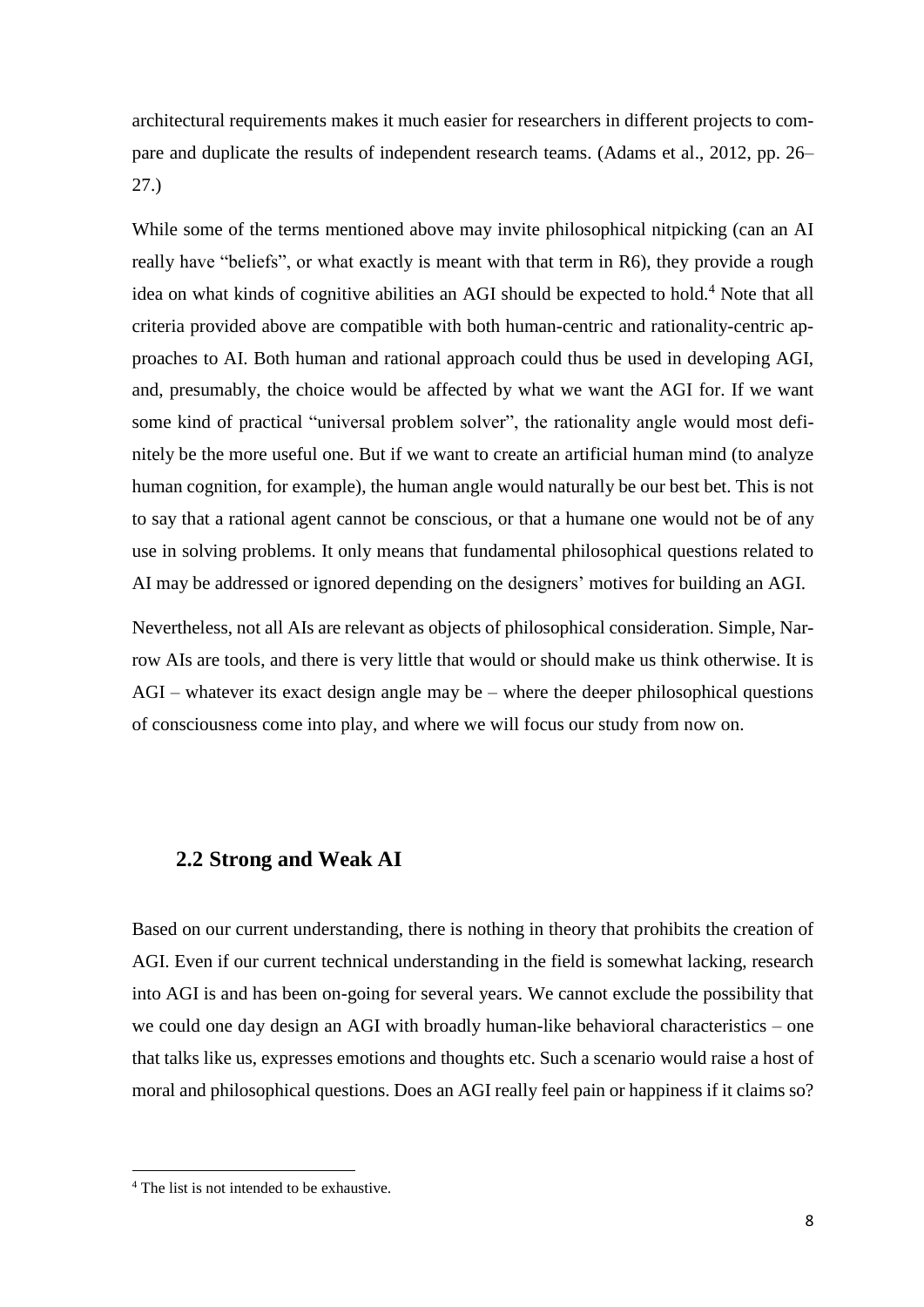How do we know that an AGI really *feels* the emotions it claims to feel, instead of simply simulating a response that we mistake for the "real thing"?

Philosopher John Searle has made a distinction between what he calls "Strong AI" and "Weak AI" when it comes to this problem. A "strong" AI, according to Searle, is an AI that really feels, understands, and has cognitive states comparable to human thinking – the AI really is a *mind* and not just a mere simulation of one (Searle, 1980, p. 417). 5

Searle contrasts the concept of a Strong AI with a "weak" one. Searle's original definition of Weak AI from his 1980 article is somewhat vague, as he merely states: "According to weak AI, the principal value of the computer in the study of the mind is that it gives us a very powerful tool. For example, it enables us to formulate and test hypotheses in a more rigorous and precise fashion." (Searle, 1980, p. 417.)

What Searle means here is that a Weak AI is essentially a *simulation* of a human mind, useful for analyzing human cognition, but lacking an actual consciousness (Bringsjord & Govindarajulu, 2018, chap. 8.1). In other words, a Weak AI is a philosophical zombie of a kind: human-like in appearance, or at least in behavior, but with no inner life or qualia.<sup>6</sup>

Since simulating or emulating a whole subjective consciousness would presumably require broad cognitive capabilities, both Strong and Weak AIs could be considered AGIs. This raises the central question of this thesis: *can an AGI be a Strong AI, or is it necessarily a Weak AI (i.e. can a Strong AI exist?)* In other words, can an AGI be equipped with all human cognitive faculties, including subjective consciousness, or can it merely mimic them?<sup>7</sup>

This question is difficult to answer, since to an outside observer both Strong and Weak AIs would appear to be identical in behavior. There would be no way to know which is which – after all, at the moment we cannot even directly ascertain that other human beings possess a subjective consciousness! The distinction between Strong and Weak AI therefore runs into the problem of other minds – a problem with no clear-cut answer in sight. It is not possible to look into the "head" of an AI (or any other being, for that matter) and conclude just by

1

<sup>&</sup>lt;sup>5</sup> Searle himself is highly skeptical that a Strong AI could exist at all, at least in the framework of our modern, digital computers. His views will be discussed in more detail in the Chinese room argument sub-chapter.

 $6$  A small terminological ambiguity should be addressed here. When discussing AIs with a consciousness, different terms are often used: artificial consciousness, artificial mind, thinking AI, AI with qualia, AI with a subjective/phenomenal consciousness etc. For the purposes of this thesis, I will consider these terms synonymous with each other.

<sup>7</sup> In popular literature the terms are sometimes used as each other's synonyms; Strong AI and AGI are used synonymously, and likewise are Narrow and Weak AI. However, this kind of usage is somewhat care-free to the implications the respective terms carry.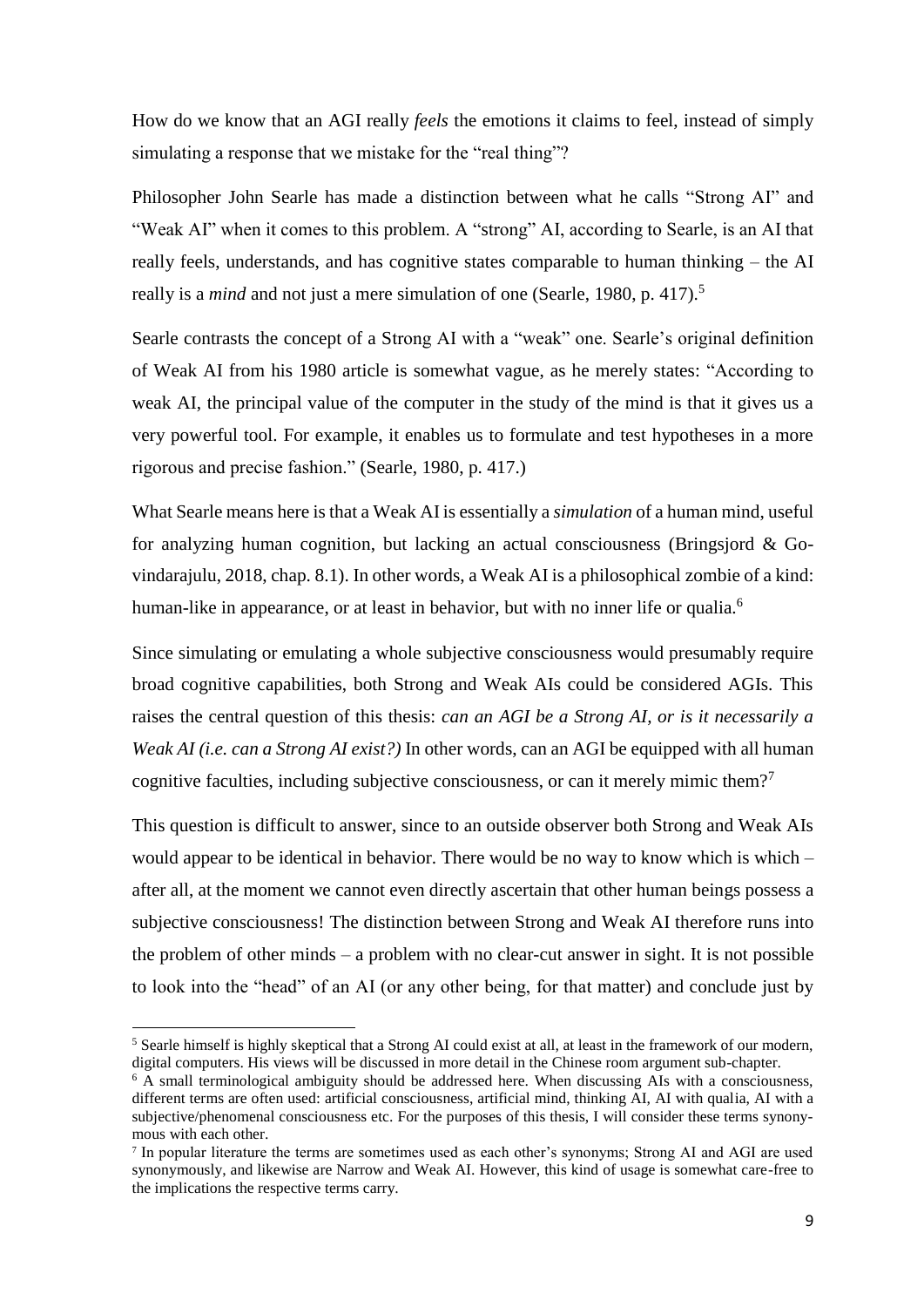looking at it whether it has truly conscious, subjective experiences or not. Our means of exploring that question must therefore be indirect – even if that means that our answers must, for the time being, be imperfect as well.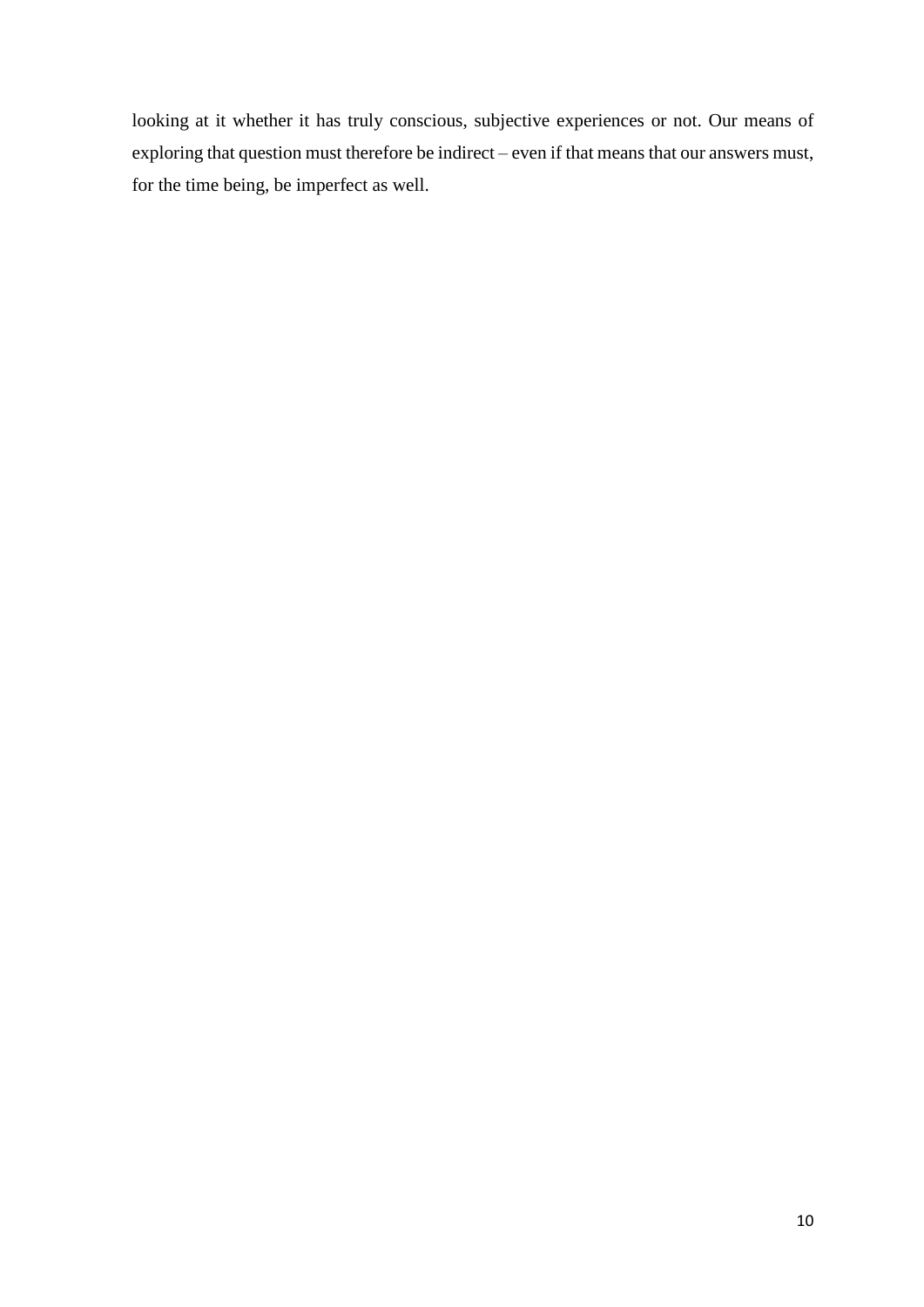## <span id="page-13-0"></span>**3. AI WITH A SUBJECTIVE CONSCIOUSNESS**

While a standard trope of science fiction, Strong AI is nowhere to be seen in the real world, and the philosophical debate still rages on whether it is even possible for such an entity to exist. A central issue in answering this question is one of the most nebulous problems in the philosophy of mind: the problem of other minds, namely, how can we know that other people (or other agents) experience subjective mental states or *qualia*. No scientific theory at the moment provides a verifiable explanation for it. No test has been devised to indisputably prove it. Yet our subjective experiences are there, so an explanation for them must exist as well. Whatever this explanation may be, it might also answer the open question of "can a Strong AI exist?"<sup>8</sup>

Sadly, we do not know yet how to explain the mechanisms behind subjective experiences. It is reasonable to believe that other human beings possess a mind similar to our own, but with machines or AIs the assumption cannot be made as lightly. Since we do not know the exact mechanisms behind consciousness, it is difficult to determine whether AIs can be ruled in or out from it. Because of this uncertainty, we have to make do with what we have. Even with incomplete understanding we can investigate certain tests, thought experiments or hypotheses that could imply the presence of a mind, and likewise, we must consider the positions that would limit or even altogether deny its possibility. The rest of this chapter explores some of these positions.

#### <span id="page-13-1"></span>**3.1 The Turing Test and the Behavioristic Approach**

**.** 

The Turing Test is possibly the most famous thought experiment that addresses the philosophical status of intelligently behaving AIs. The test was first proposed by Alan Turing in his paper "Computing Machinery and Intelligence" in 1950, although similar thought experiments had been explored by as early thinkers as René Descartes (Graham Oppy & David

<sup>8</sup> Of course, there are certain philosophical positions which maintain that our minds are somehow dualistic or mental in nature, with no physical phenomena capable of explaining them. However, given that these positions require a bloated ontology veering closer to religion and mysticism, and at the very least offer little prediction power and falsifiability, I consider it reasonable to exclude them from this review.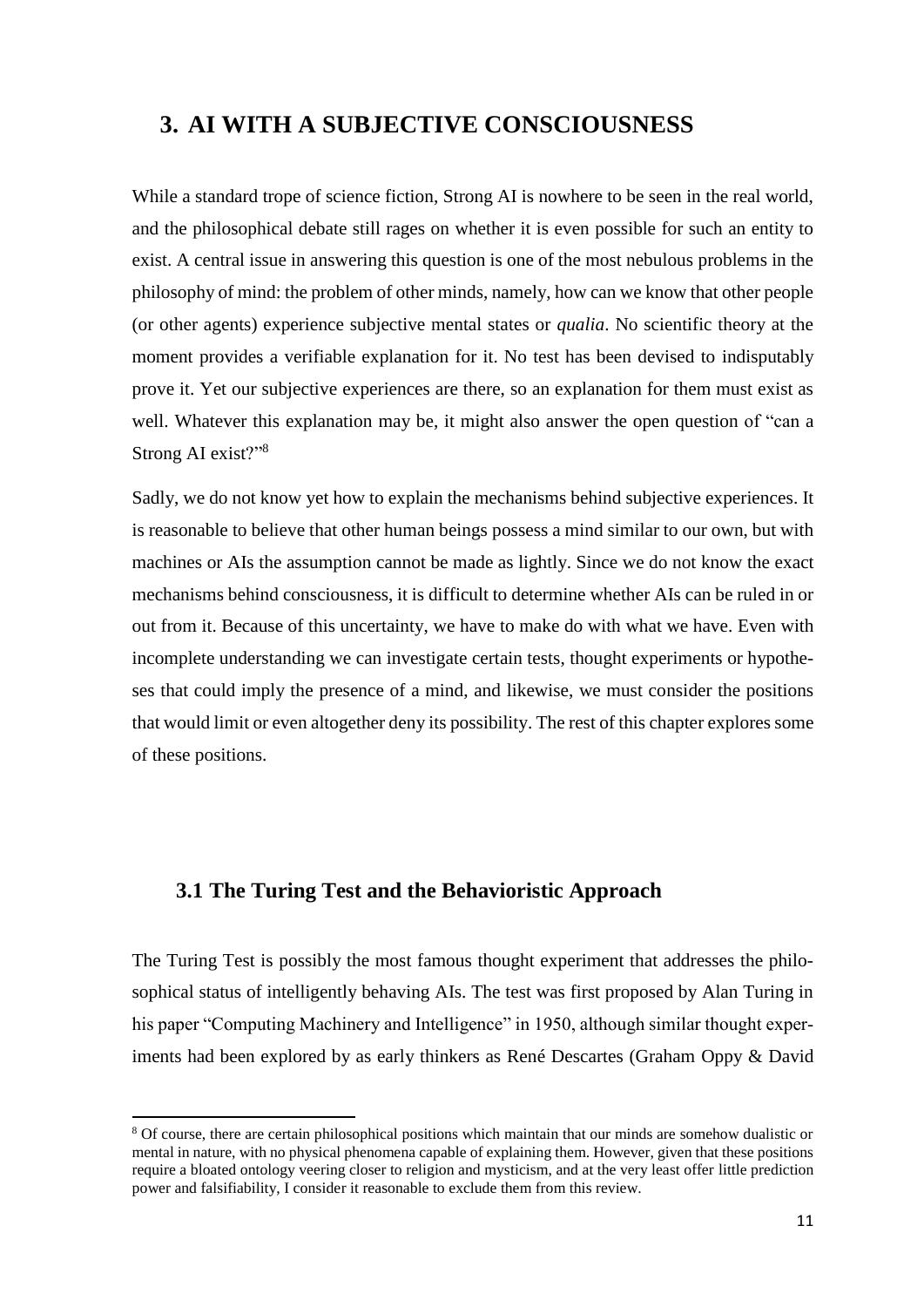Dowe, 2016). Turing believed that the question "can machines think?" was too vague to deserve further thought as it stood. He wanted to replace the question with a more specific one: could a machine pass for a human being in a standardized behavioral test. (Turing, 1950, p. 433.) If the answer was "yes", then machines could be considered to think.

An important side note is that Turing never uses the word "conscious" when describing his test – he only speaks of "thinking" and "intelligent" machines. However, the Turing Test has often been interpreted as a more general test for the presence of a mind (Oppy & Dowe, 2016), and this is the interpretation I will be following here.

Turing begins his experiment by describing what he calls an "imitation game". In this game, three people participate; a man, a woman, and an interrogator. The interrogator can only communicate with the other two by standard text input, and tries to determine who is who by asking them questions. Turing then asks what will happen if a machine takes the place of the man or the woman. If the interrogator mistakes the machine for a human being as often as he does the man for the woman or vice versa, the machine can be considered to "think", and has passed the test.<sup>9</sup> (Turing, 1950, pp. 433–434.) A more commonly heard version skips the man/woman aspect of the test and simply asks if the interrogator can distinguish the machine from the human participant.

The limitations of the Turing Test are apparent immediately after we make the distinction between Weak and Strong AIs. The test is purely behavioristic in nature, and does not concern itself with the inner life, or lack thereof, of an AI. The focus is entirely on the outward behavior. The immediate problem is that either kind of AGI, Weak or Strong, could pass the test with equal ease and have consciousness attributed to them. While the everyday distinction between the two might be non-existent, their philosophically fundamental difference would be unacceptable to many philosophers.

Despite its obvious limitations, the Turing Test has not sunk into oblivion in the almost seventy years since it was first proposed by Turing. Why is that?

A simple answer is that we have no better means to study consciousness than by observing the outward behavior of the agent. We have no direct access to the subjective experiences of

**.** 

<sup>9</sup> Turing later clarifies that he means digital computers when he uses the word "machine" (Turing, 1950, p. 436). The word "AI" is absent from the article, as the word had not been coined yet.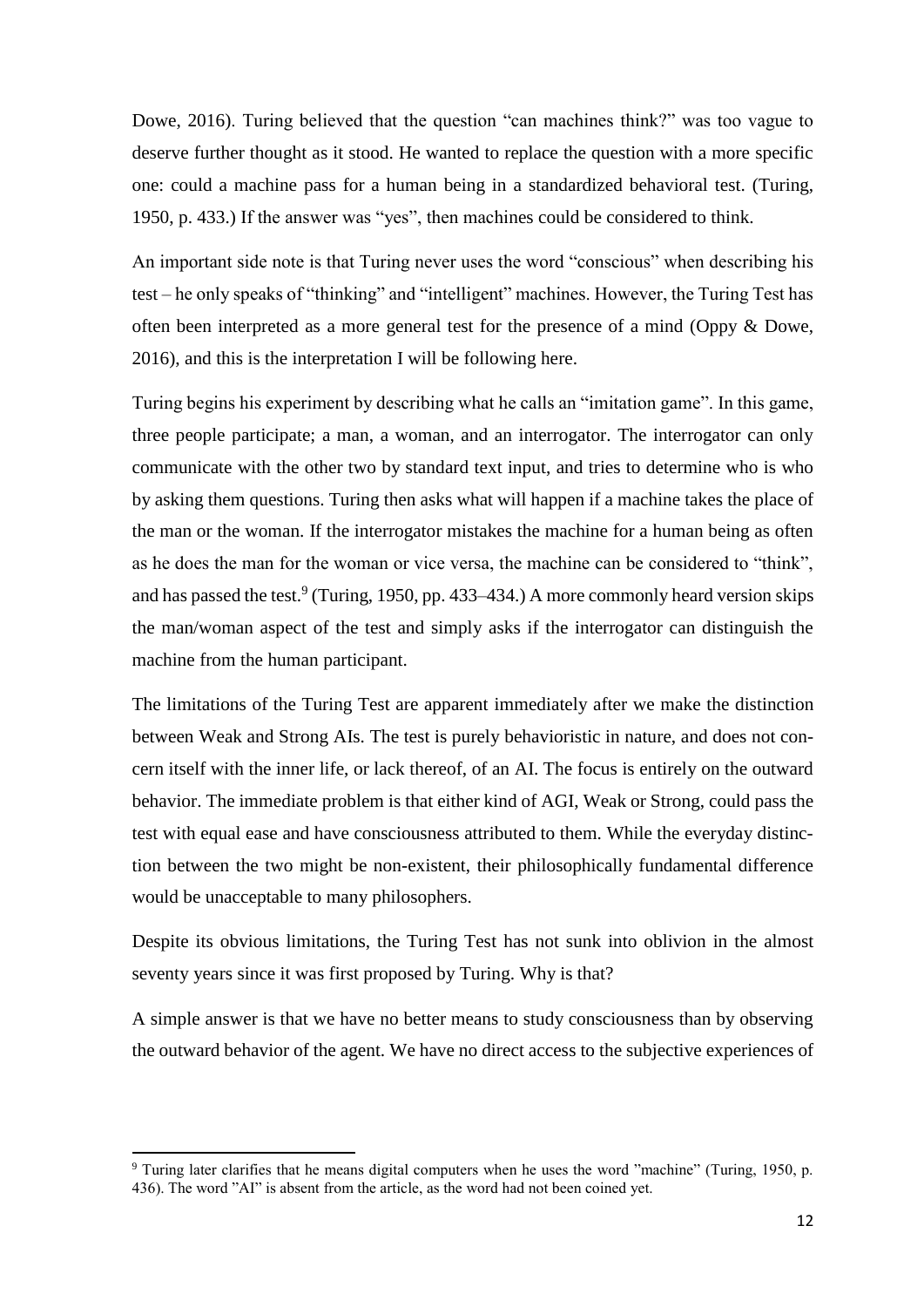anyone except ourselves. Aside from thought experiments and *a priori* postulations, there are currently no better alternatives available than behavioral analysis.

In his article Turing proactively attempted to respond to criticisms he had faced with his proposal (unfortunately, the criticisms are largely unattributed by Turing). Some of the criticisms Turing addressed may seem trivial or outright absurd to the contemporary reader. I will therefore first summarize the problematic ones very briefly, and give more space to the objections that seem to deserve some further thought. The criticisms include:

**The Theological Objection:** It is argued that thinking is an aspect of our immortal souls, and therefore machines cannot think. Turing himself finds this argument unconvincing, but also argues that if God can grant souls to humans, there is no reason why he couldn't grant them to machines. (Turing, 1950, p. 443.)

**The Heads in the Sand Objection**: It is argued that the consequences of thinking machines would be so dreadful that we can only hope they cannot exist (Turing, 1950, p. 444). Not much needs to be said of this argument aside from the fact that it is a clear case of fallacious reasoning.<sup>10</sup>

**The Argument from Extra-Sensory Perception:** Easily the most bizarre of the objections, Turing claims that "the statistical evidence, at least for telepathy, is overwhelming", and that it might be used by the interrogator to deduce which of the participants is the machine (Turing, 1950, p. 453). Suffice to say, science has marched on since Turing's days.<sup>11</sup>

**Arguments from Various Disabilities:** The argument goes that despite their skills, machines will always have limitations that they can never overcome. A selection of such limitations is quoted by Turing:

Be kind, resourceful, beautiful, friendly, have initiative, have a sense of humour, tell right from wrong, make mistakes, fall in love, enjoy strawberries and cream, make some one fall in love with it, learn from experience, use words properly, be the subject of its own thought, have as much diversity of behaviour as a man, do something really new. (Turing, 1950, p. 447.) (Spelling as in the original.)

1

<sup>&</sup>lt;sup>10</sup> It is true that the consequences of thinking machines *would* probably be quite dramatic.

<sup>&</sup>lt;sup>11</sup> Also, if telepathy *was* a real thing, it could be used to probe the machine's mind to discover whether the machine is thinking at all, making the Turing Test itself redundant.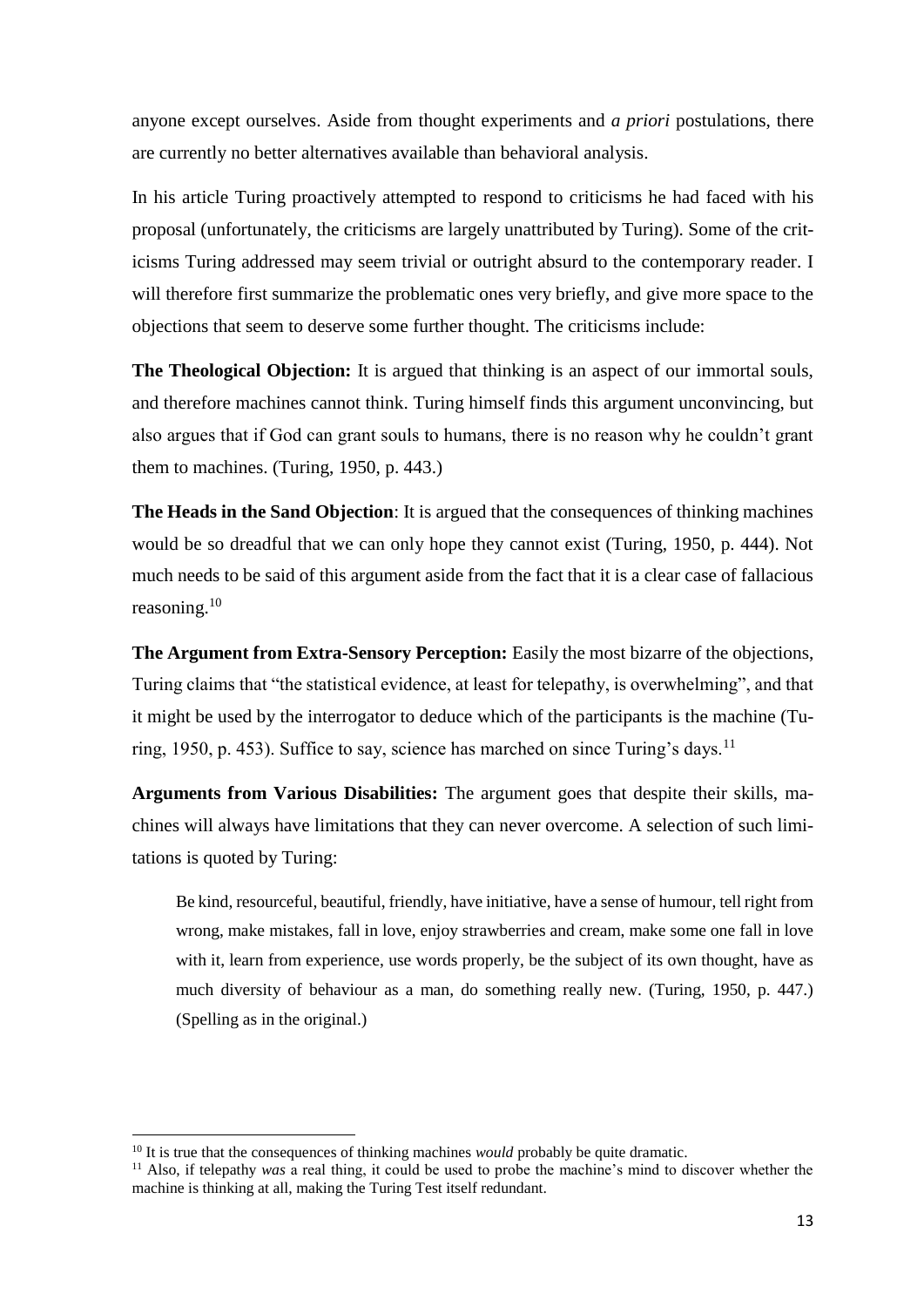It is not clear how some of these limitations limit the possibility of thinking machines. Under a generous interpretation, it could be understood as claiming that machines lack several human characteristics that are required for conscious experience. For example, "enjoying strawberries and cream" could be seen as an example of lacking the qualia to appreciate the taste of strawberries. Even then, many of the examples are trivial or already achieved by AIs. The last three examples of the quote are more interesting, and are in fact discussed in other arguments against Turing.

**The Argument from Informality of Behavior:** The argument says that since it is impossible to produce a set of rules that dictates every decision a human ever makes, we cannot be machines (Turing, 1950, p. 452). Presumably, the assumption is that all machines operate under such rulesets, and therefore machines cannot be equivalent to humans and "think".

The argument becomes problematic whether we look at it from a deterministic or indeterministic perspective. If the world is deterministic, then there *are* rules (or, more precisely, causes) that determine what humans do in every circumstance. If the world is indeterministic, there are no such rules for machines either. (Oppy & Dowe, 2016, chap. 2.8.) In either case, the distinction between humans and machines appears somewhat blurry. The argument appears to tie itself to the existence of free will; people have free will to act as they choose, but machines are always just following their programming. The deterministic nature of simple programs is observed easily enough, but if the program becomes complex and self-augmenting to a sufficient degree, it is no longer obvious what its difference to human brain activity is – after all, brains operate under a certain set of rules too, and we do not (at least in our everyday lives) find it problematic for free will.

**The Mathematical Objection:** The objection claims that Gödel's incompleteness theorems limit the thinking of machines, because they necessarily limit the logical-mathematical reasoning that machines base their cognitive functions on (Turing, 1950, p. 444). The theorems state, as quoted by Finnish philosopher Panu Raatikainen:

The first incompleteness theorem states that in any consistent formal system *F* within which a certain amount of arithmetic can be carried out, there are statements of the language of *F* which can neither be proved nor disproved in *F*. According to the second incompleteness theorem, such a formal system cannot prove that the system itself is consistent (assuming it is indeed consistent). (Raatikainen, 2015.)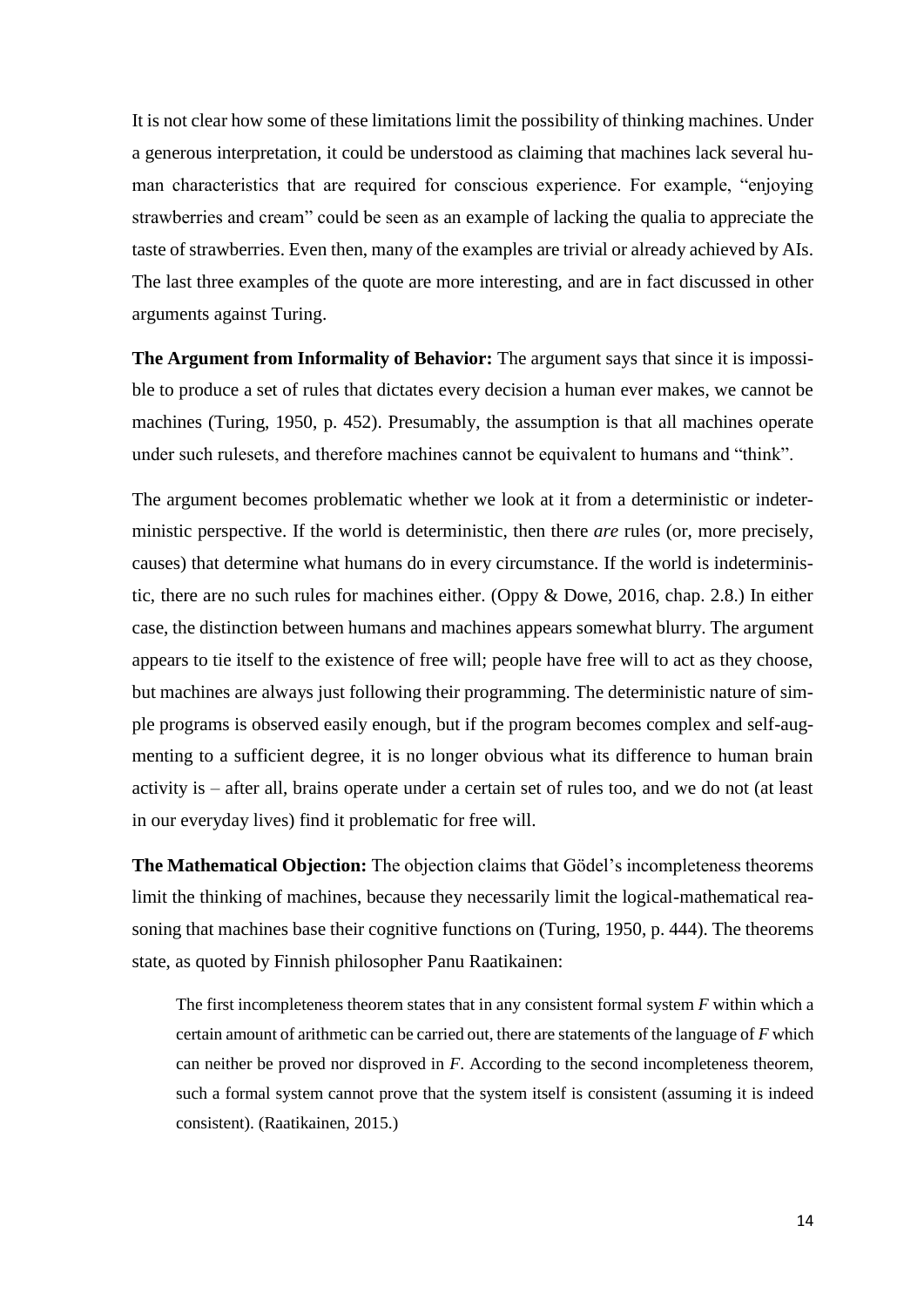The idea is that machines, operating under formal systems, would eventually run into unprovable Gödel statements they cannot solve, revealing their inherent cognitive limitations. The underlying assumption is also that humans could intuitively see whether the statements are true or false; if so, our minds would not be limited by the theorems, and our cognitive capabilities would therefore be superior to machines. (Raatikainen, 2015, chap. 6.3.)

This objection has been advocated by later proponents, such as J. R. Lucas and Roger Penrose, decades after Turing. Still, there is a wide consensus that the argument fails (Raatikainen, 2015, chap. 6.3). A central problem in the argument is the claim that humans have no similar limitations related to Gödel sentences – a claim that is asserted without actual proof (Turing, 1950, p. 445; Russel & Norvig, 2016, p. 1023). Russel and Norvig argue that humans *do* have such limitations, but that they are ultimately irrelevant to cognition: the sentence "J. R. Lucas cannot consistently assert that this sentence is true" is unprovable to J. R. Lucas, and humans are incapable of solving many mathematical problems on their own, while computers can solve them effortlessly. Yet J. R. Lucas or small children are not any worse off because of their mathematical or logical limitations. (Russel & Norvig, 2016, p. 1023.) The Mathematical Objection further assumes that humans can always see whether any given formal theory is consistent or not, a claim that Raatikainen has ruled highly implausible (Raatikainen, 2015, chap. 6.3).

**Lady Lovelace's Objection:** Turing quotes Lady Ada Lovelace, who wrote about Charles Babbage's Analytical Engine (an early, mechanical computer from the 1800's) in her memoir. According to Turing, Lovelace wrote that "The Analytical Engine has no pretensions to *originate* anything. It can do *whatever we know how to order it* to perform." (Turing, 1950, p. 450.) While Lovelace wrote about an early predecessor of the modern computer, the Analytical Engine had the same fundamental, if slower, operating logic as modern computers. Her point may thus still be argued: computers lack creativity and never come up with anything truly *new*. This may be seen as an example of the Argument from Disabilities.

It is true that many conventional Narrow AIs do lack any sort of creativity. But the largescale application of simulated neural networks in the past ten years has produced a number of remarkable results in AI research that contradict Lovelace.<sup>12</sup> For example, DeepMind's AlphaGo Zero program used reinforcement-learning algorithms to become an expert Go

**.** 

 $12$  Artificial neural networks were invented as early as the 1940's, but they have become truly useful only in the past few years, with sufficient computing power and available data to run and train them.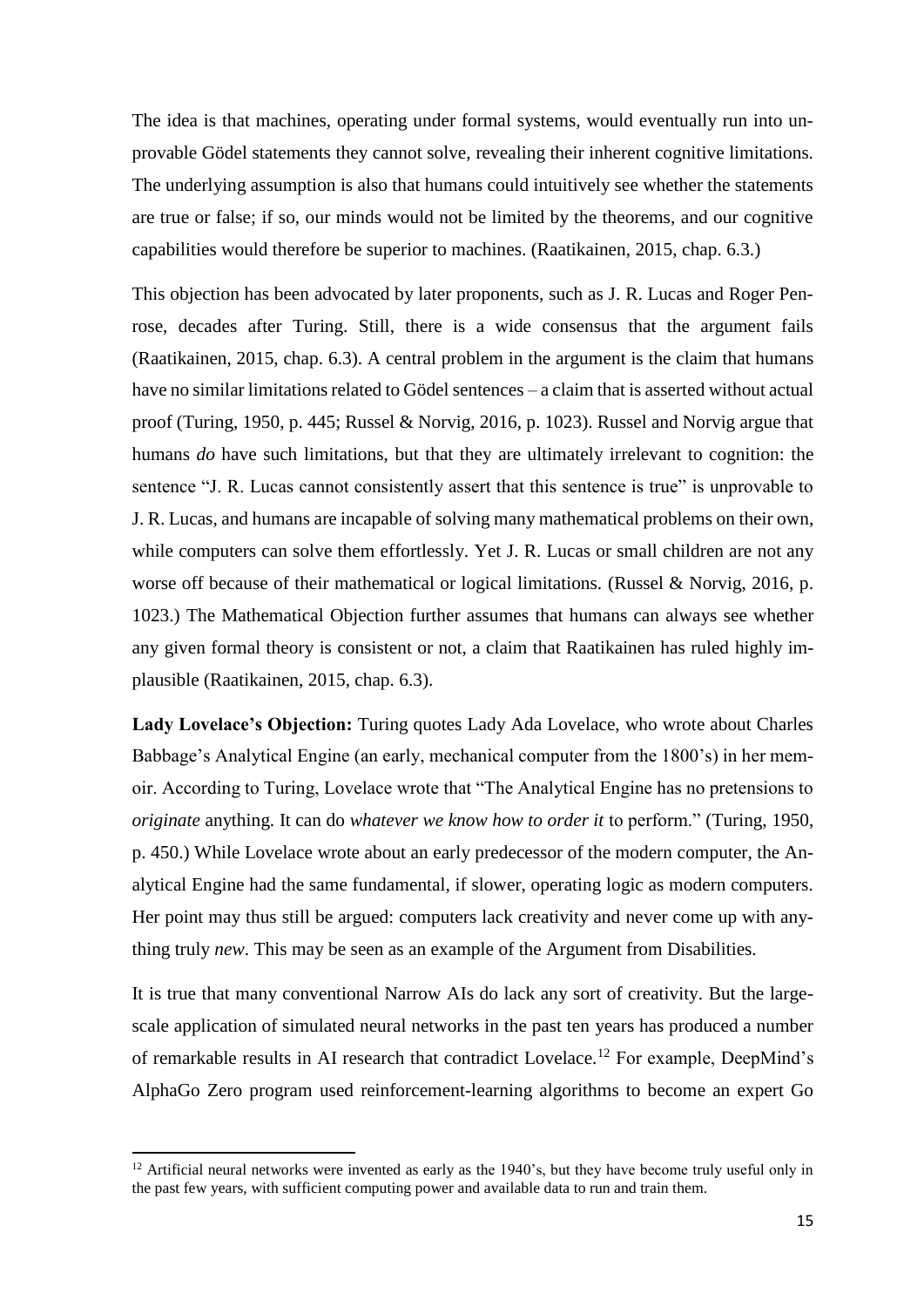player in less than three days by playing against itself, starting with zero domain knowledge beyond the basic rules of the game. AlphaGo Zero not only demonstrated adaptiveness in the game, but it also came up with new strategies that humans had not thought of in 2500 years. (David Silver et al., 2017.) Thus it seems apparent that modern AIs *can* do "something really new", such as originating novel strategies for a given task.

One could argue that machine learning demonstrated by contemporary AIs is not equivalent to human creativity, and would therefore not count. This may be the case, although we would first need to agree on the precise definition of "human creativity". However, in relation to the original objection this would be moving the goalposts.

A perhaps stronger objection could say that AlphaGo Zero does not really come up with anything *truly* new. This objection can be sharpened by a conceptual division made by Riccardo Manzotti and Vincenzo Tagliasco, who provide an interesting perspective with their concept of *teleological plasticity.* According to Manzotti and Tagliasco, AIs can be divided into roughly three categories by their ways of accomplishing their goals: fixed control architectures, learning architectures, and goal generating architectures. An AI has *fixed control*  architecture if it is unable to modify its way of fulfilling its goal; it is slavishly following its code to the letter. A *learning architecture* AI has fixed goals, but is able to modify its behavior on *how* to fulfill those goals. A *goal generating architecture* AI not only modifies its behavior, but can also decide its goals for itself. (Manzotti & Tagliasco, 2008, p. 114.)

While AlphaGo Zero is an adaptive player of Go, it is still bound to playing Go only. It is a learning architecture AI, but not a goal-generating one; it cannot decide to do something else instead. Lovelace's objection could be modified to object that AIs are not goal-generating agents, and therefore lack a central aspect of human cognition.

This modified objection could be directed at two targets. Lovelace's original objection appears to be directed against the capabilities of Analytical Engine, and by extension, computers. This direction may turn out to be fruitless in the long run, since there is no reason in principle why AIs could not generate goals for themselves. Lovelace's objection stalls in face of technological progress.

However, the modified objection could be directed against the Turing Test. Since a sufficiently advanced learning architecture AI could (presumably) pass the Turing Test, it could be argued that the test is not a good measure of consciousness because entities of inferior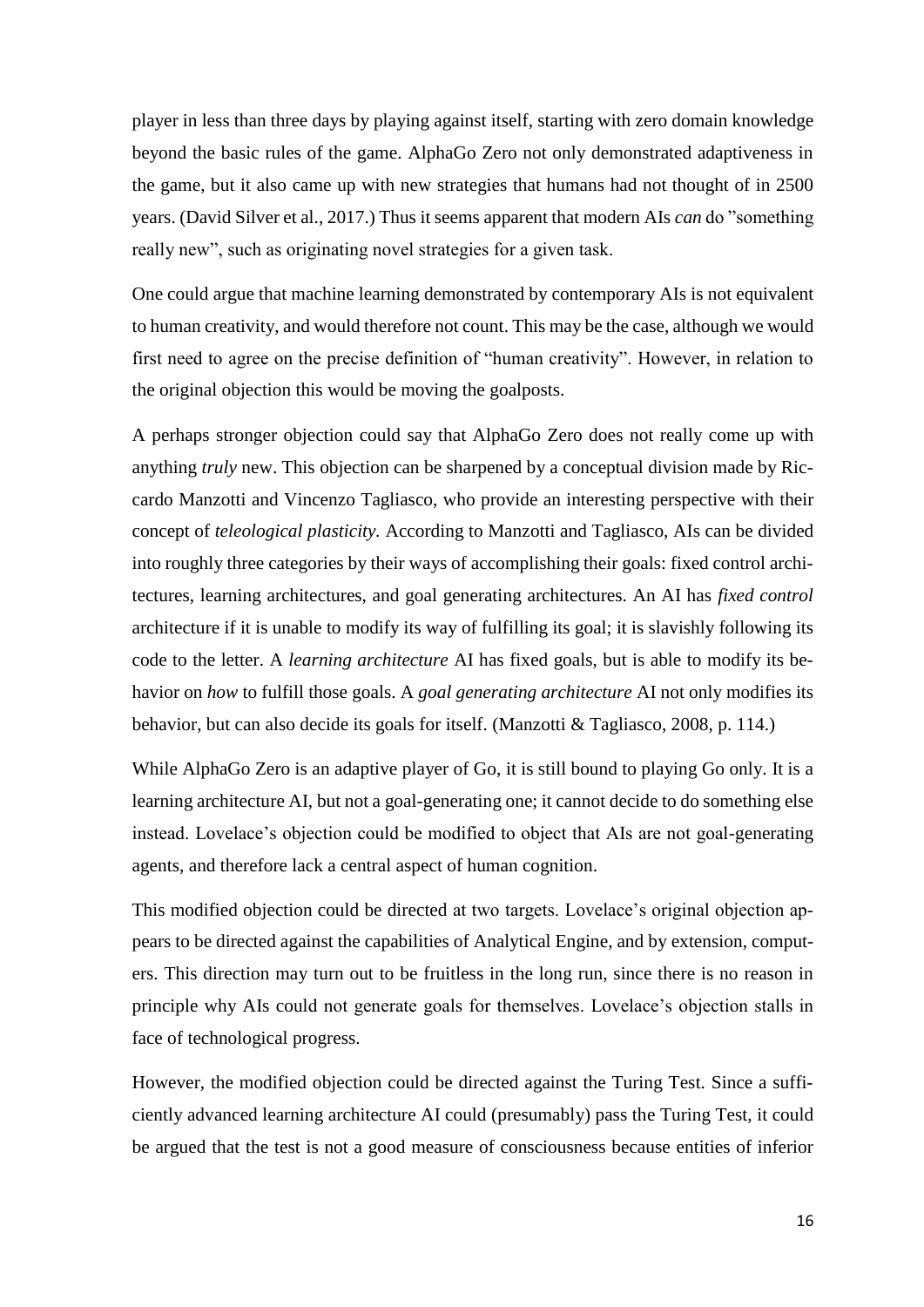cognitive skills could pass the test. The Turing Test would be too *easy* to pass, at least if we want it to measure consciousness.

The modified Lovelace's objection against the test carries an assumption that there is an inherent difference between learning architectures and goal-generating architectures that is significant in relation to consciousness. Intuitively, there does indeed appear to be a major difference between an agent that cannot decide what it does and an agent that can. However, our limited understanding of cognition means that we do not know how important the difference is in relation to consciousness. This is especially because the distinction between an advanced learning architecture and a goal-generating one may be slightly blurrier than initially seems. Suppose we have a highly advanced learning architecture AGI in our hands, and that the AGI's goal is to impersonate a human being as successfully as possible in a Turing Test. Even if the AGI is incapable of creating independent goals for itself, it must be able to create and pursue *sub-goals* to reach its set final goal – successful impersonation. This means that the AGI would have to be able to perform any task a human being could, such as (for example) learning to read, write poetry, make plans for the future, etc. If the AGI could do all these things, how significant is its difference to an independent goal-generating AI?

**Argument from Continuity of the Nervous System:** Another objection Turing addressed is that since a digital computer is a discrete-state machine (it can only be in one state at a time – one or zero) and the human nervous system is a continuous system with its constant neuron firings, a computer cannot mimic the human nervous system (Turing, 1950, p. 451).

An important note in this argument is what it exactly claims. The argument as stated does not only say that a computer program cannot be conscious, but that it cannot even *mimic* the brain activity to pass the Turing Test. The objection therefore suggests that even a Weak AGI is impossible – at least if we want to create the AGI's intelligence by simulating human neural activity.

Turing acknowledges the distinction between discrete and continuous systems, but claims that a simulation *is* possible with a discrete system. He observes that it is possible to simulate the results of a differential analyzer (a non-discrete machine) with a digital computer with a very small degree of error. There would then be no reason in principle why discrete-state systems could not simulate neural activity as well. (Turing, 1950, pp. 451–452.)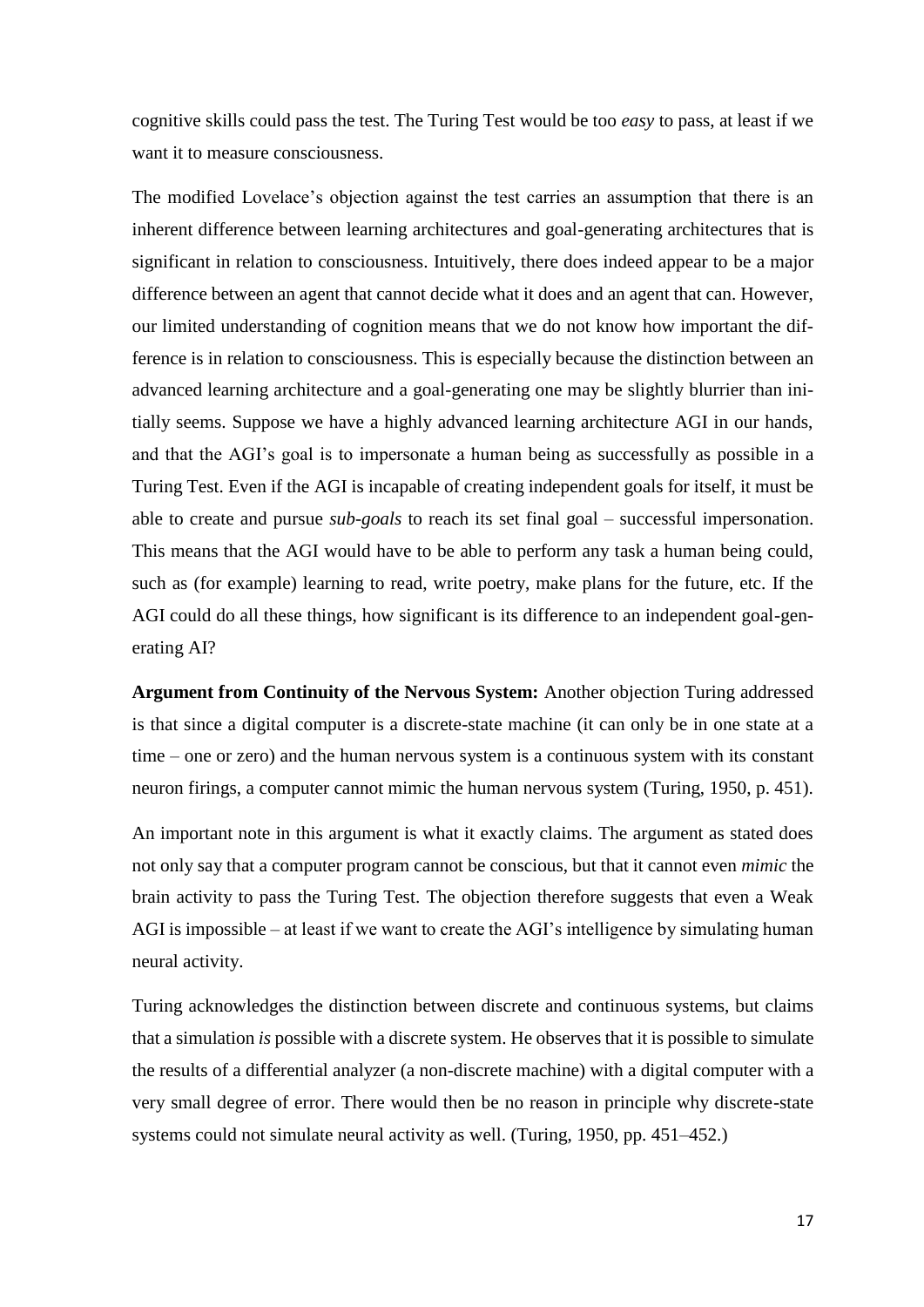Oppy and Dowe observe that Turing's response may not be good enough. If the objection is asserted more strongly – that only a continuous system can generate consciousness – then Turing's response would only show how inadequate the Turing Test is in the first place. They argue that a stronger line of defense would be to question that consciousness can only be born in a continuous system, as it is asserted without further proof, or even to question whether a human nervous system really is a non-discrete system at all. (Oppy & Dowe, 2016, chap. 2.7.)

**The Argument from Consciousness:** This time Turing quotes Professor Jefferson's Lister Oration of 1949 as an example of the last objection he discusses:

Not until a machine can write a sonnet or compose a concerto because of thoughts and emotions felt, and not by the chance fall of symbols, could we agree that machine equals a brain – that is, not only write it but know that it had written it. No mechanism could feel (and not merely artificially signal, an easy contrivance) pleasure at its successes, grief when its valves fuse, be warmed by flattery, be made miserable by its mistakes, be charmed by sex, be angry or depressed when it cannot get what it wants. (Turing, 1950, pp. 445–446.)

As Turing notes, the objection essentially denies the validity of the Turing Test: it claims that subjective qualia of some kind must be present in order to attribute true thinking to machines. In modern terms, one could say that both Weak and Strong AIs can pass the test, making it useless.

This is perhaps one of the strongest objections against the Turing Test, but paradoxically, it also shields Turing to some extent. Turing notes that by the same standards, we cannot know if a human being really "thinks". The only way of being sure of that is to *be* the human being (or machine) in question. Embracing the objection would drive its proponent into a solipsist corner. (Turing, 1950, p. 446.) Turing remarks that despite this obvious pitfall, few people are actually willing to take the extreme solipsist position. Instead, it is usually assumed that everyone who appears to think really thinks – this is what Turing calls the "polite convention". (Turing, 1950, p. 446.)

An opponent might well insist that there is nonetheless a difference. Each individual human being knows they think. They further know that their brain structure and wider anatomy is similar to other humans, so it is a reasonable jump to assume that other humans think as well. But since we do not know how consciousness is born, we cannot say with certainty that computers have a similar structure as the human brain that enables consciousness. We cannot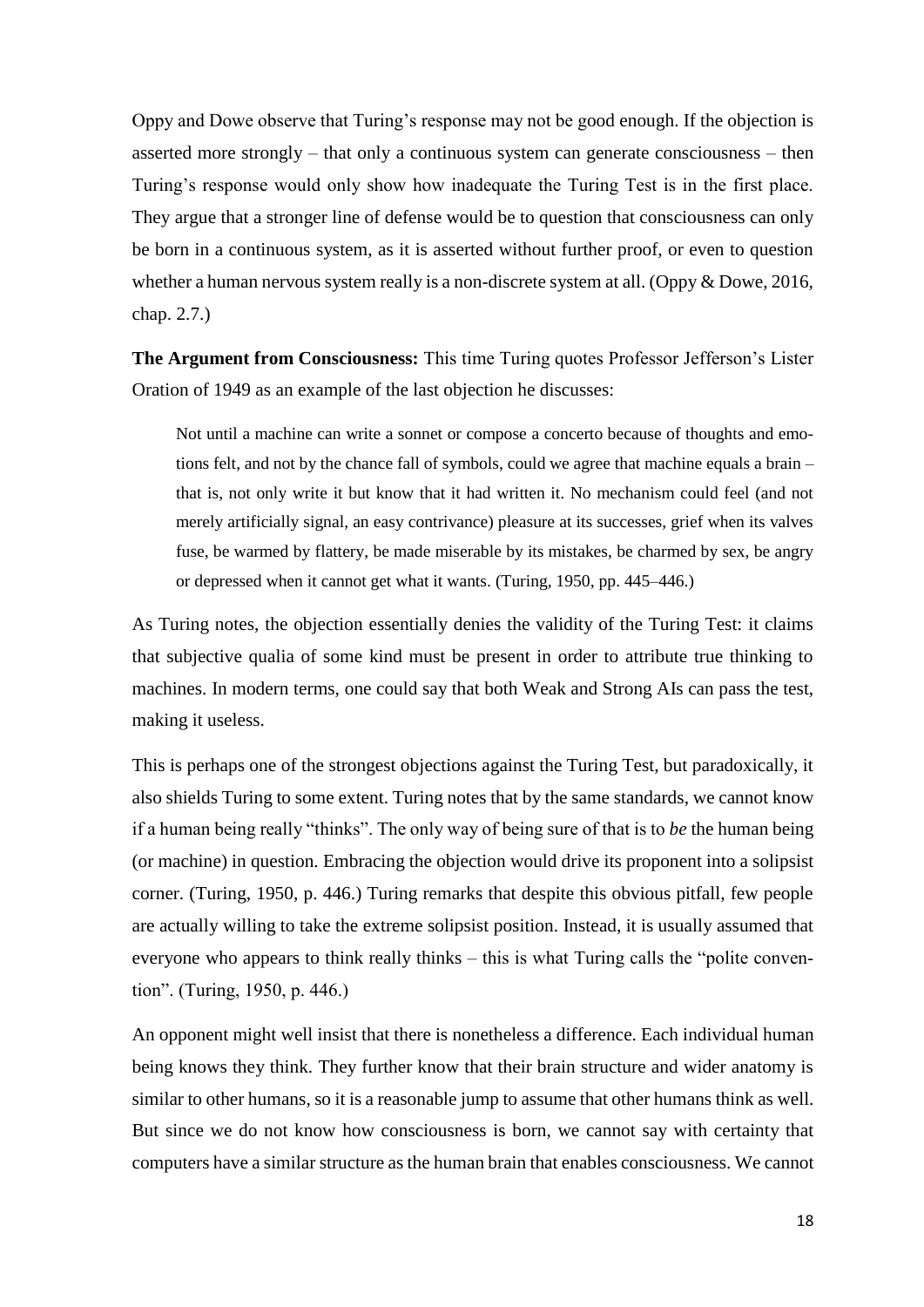conclude from computers' behavior alone that they are conscious. Weak AIs can pass the test too.

Turing argues that the distinction eventually fades away by itself. He provides an example of a conversation, made famous by later authors quoting it:

Interrogator: In the first line of your sonnet which reads 'Shall I compare thee to a summer day', would not 'a spring day' do as well or better?

Witness: It wouldn't scan.

Interrogator: How about 'a winter's day'? That would scan alright.

Witness: Yes, but nobody wants to be compared to a winter's day.

Interrogator: Would you say Mr. Pickwick reminded you of Christmas?

Witness: In a way.

Interrogator: Yet Christmas is a winter's day, and I do not think Mr. Pickwick would mind the comparison.

Witness: I don't think you're serious. By a winter's day one means a typical winter's day, rather than a special one like Christmas. (Turing, 1950, p. 446.)

Turing argues that if machines were capable of complex conversations as demonstrated above, people would eventually cease making the distinction between "human" thinking and "machine" thinking, and simply adopt the polite convention that everyone thinks (Turing, 1950, p. 446–447).

Turing believed that it would take "about fifty years" until computers with storage capacity of about  $10<sup>9</sup>$  existed that could play the imitation game so well that an average interrogator could reveal the machine only 70% of the time (Turing, 1950, p. 442). Turing provided no unit of measure, but if we take the common byte as a unit we can tell that even a modern laptop with 1000GB of storage space exceeds Turing's prediction by three orders of magnitude. But still, no computer program has managed to pass the Turing Test satisfactorily. The annual Loebner Prize for the most successful AI program has to this day never had a participant winning the grand prize. Claims of a passed Turing Test have been made throughout the years, such as *PC Therapist* in 1991, *Cleverbot* in 2011, and *Eugene Goostman* in 2014, but all with small trial sizes and unprojectible results (Oppy & Dowe, 2016, chap. 1). The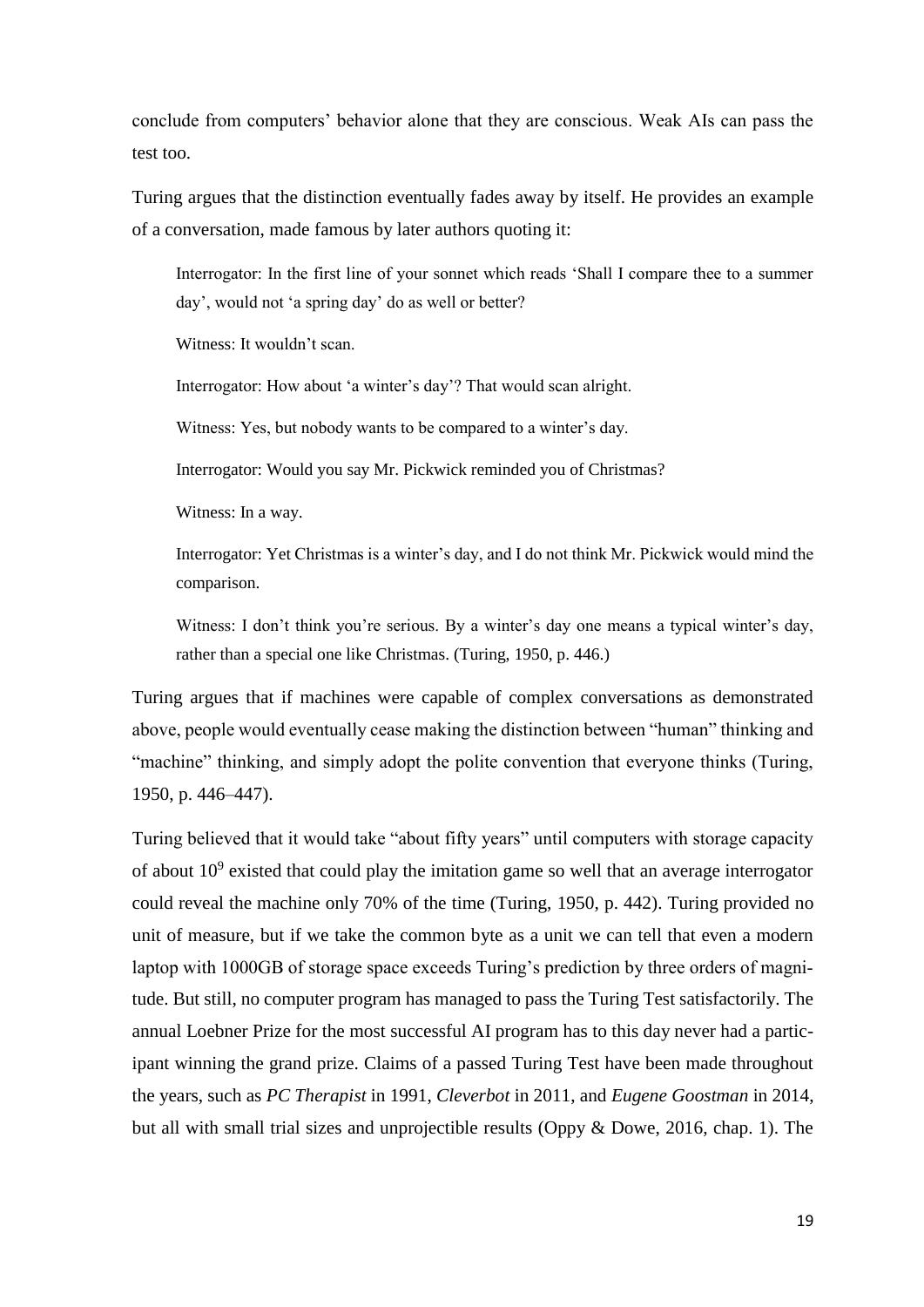Turing Test does not therefore seem like an easy test to beat, despite the advance of AI research. Is the problem with the test or the research?

A short answer is that AI has moved on to other topics. Contemporary AI research mostly focuses on Narrow AIs that provide expertise on a very narrow domain, and the research community sees passing the Turing Test as an irrelevant goal to achieve in those specific tasks. Research of AGI is not a central focus on the field. However, this does not mean that the test itself is uncontroversial.

Many critiques of the Turing Test depend on how the test exactly is to be interpreted. Oppy and Dowe divide the interpretations into four: (1) that the Turing Test provides logically necessary and sufficient conditions for attribution of intelligence; (2) that the test provides logically sufficient, but not logically necessary, conditions for attribution of intelligence; (3) that the test produces sufficient but defeasible conditions for attributing intelligence, and (4) the test provides *probabilistic* support for attribution of intelligence. (Oppy & Dowe, 2016, chap. 4.) We will take a look into all four interpretations.

Firstly, the interpretation (1), that the Turing Test provides logically necessary and sufficient criteria for attributing intelligence. Oppy and Dowe observe that few people interpret the Turing Test this way, and indeed, it would be quite a rigid view to hold. Yet some criticism of the test only applies if it was interpreted exactly like that: the test has been criticized as chauvinistic, since any number of conscious beings could fail the test for any number of reasons, such as lacking a common means of communication. (Oppy & Dowe, 2016, chap. 4.1.) This is certainly true, and it should make us weary of thinking the Turing Test as an absolute measuring stick of intelligence. It also somewhat limits the test's usefulness, but not to an entirely unusable degree.

Next interpretation (2), that the Turing Test provides logically sufficient, but not logically necessary, conditions for attributing intelligence. This view has had more support than interpretation (1) among the philosopher community, with at least some claiming that it is impossible for an unintelligent agent to pass the test (Oppy & Dowe, 2016, chap. 4.2). The latter claim should perhaps be taken with a grain of salt. A reply to interpretation (2) is that the Turing Test could be passed with "brute force" methods, and that this would not yield true "intelligence" (Oppy & Dowe, 2016, chap. 4.2). A prime example of this kind of "brute force agent" is Blockhead, a thought experiment suggested by philosopher Ned Block in 1981. Block argues that for any finite-length conversation there exist only a finite amount of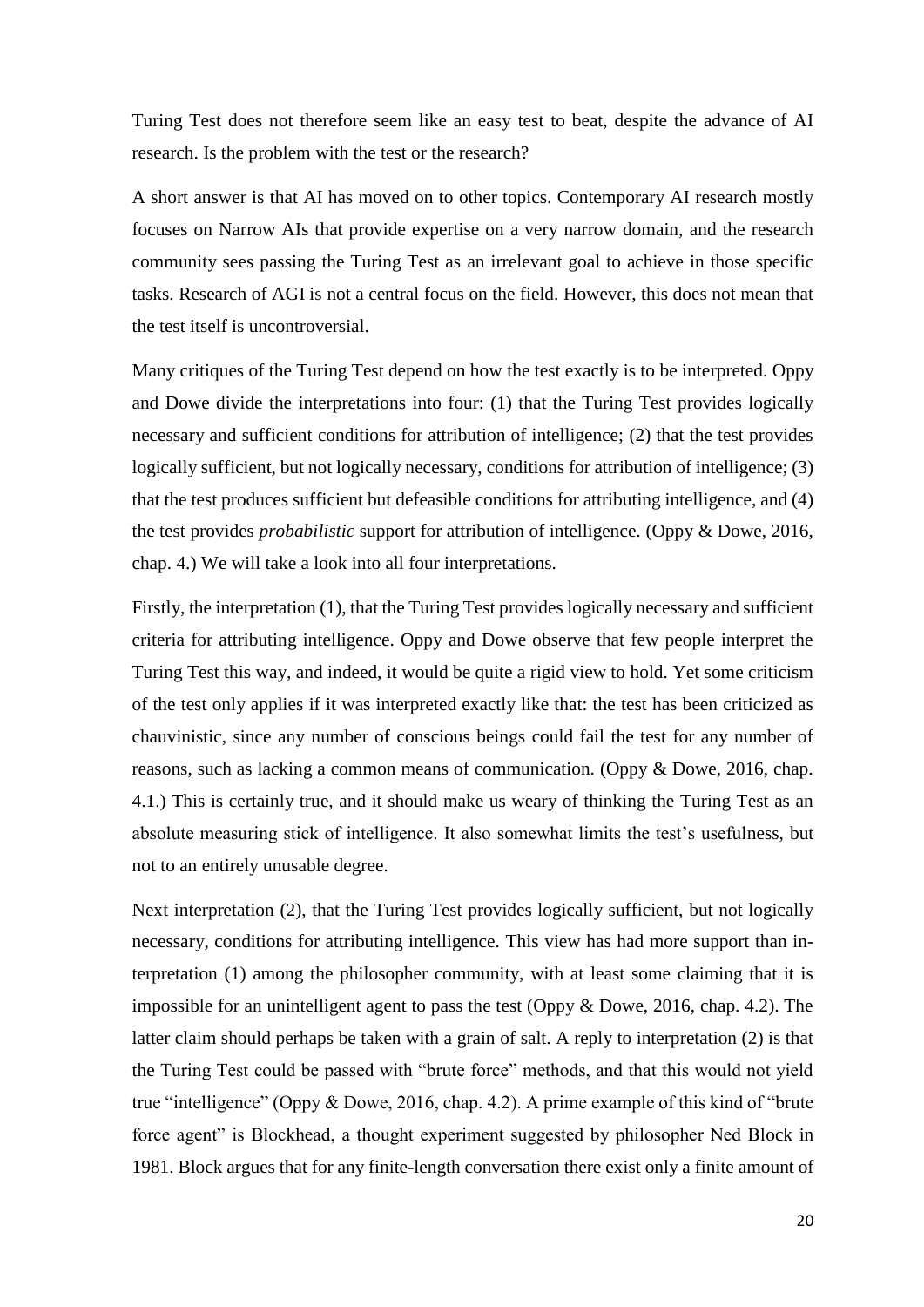sensible responses. He describes Blockhead (Block does not use the term himself in the original article) as a machine that has stored every conceivable response to every conversation imaginable in a lifetime, and looks up an appropriate answer to any sentences it hears from its look-up tree of pre-coded responses. Blockhead would pass the Turing Test, but in the words of Block, it would have "the intelligence of a toaster." Blockhead would prove that a non-intelligent robot could pass the Turing Test, denying its validity as a *logically* sufficient condition for intelligence. (Block, 1981, pp. 19–21.) The emphasis is important, since it will be brought up later.

Oppy and Dowe observe that the only ways to deny the logical validity of the Blockhead argument is to either deny that Blockhead is a logical possibility, or to claim that it in fact possesses a mind (Oppy & Dowe, 2016, chap. 4.2). Both of these approaches are controversial, but ultimately they can be side-stepped by interpretation (3) of the Turing Test, that the test produces sufficient but defeasible conditions for attributing intelligence.

The idea behind interpretation (3) is that in order to attribute consciousness to an entity, there must be true claims of observable behavior of the entity that imply a present consciousness. If observable behavior (coupled possibly with other claims) does not play any role in attributing consciousness to an entity, then there are no grounds to attribute consciousness in the first place; the Turing Test can be seen as providing *empirical criteria* for consciousness, rather than *logically* sufficient or necessary conditions for it. (Oppy & Dowe, 2016, chap. 4.3.)

Since we are no longer discussing a strictly logical possibility, we can question the Blockhead response. Even if Blockhead was a logical possibility, it would not necessarily follow that it is a real, *physical* possibility. Computer science Professor Drew McDermott has calculated that the Blockhead, or any other exhaustive look-up tree program, would require absolutely *enormous* amounts of space, many, many, *many* orders of magnitude larger than the entire observable universe (McDermott, 2014, p. 157).<sup>13</sup> The logical possibility of Blockhead would therefore not impugn the Turing Test as a practical experiment or criterion for attributing consciousness, since Blockhead is a physical impossibility.

1

<sup>&</sup>lt;sup>13</sup> More precisely, the size of the observable universe is approximately 2 x  $10^{185}$  measured in cubic Planck lengths, and an exhaustive Blockhead program would contain around  $10^{22\,278}$  individual conversation nodes (McDermott, 2014, p. 157).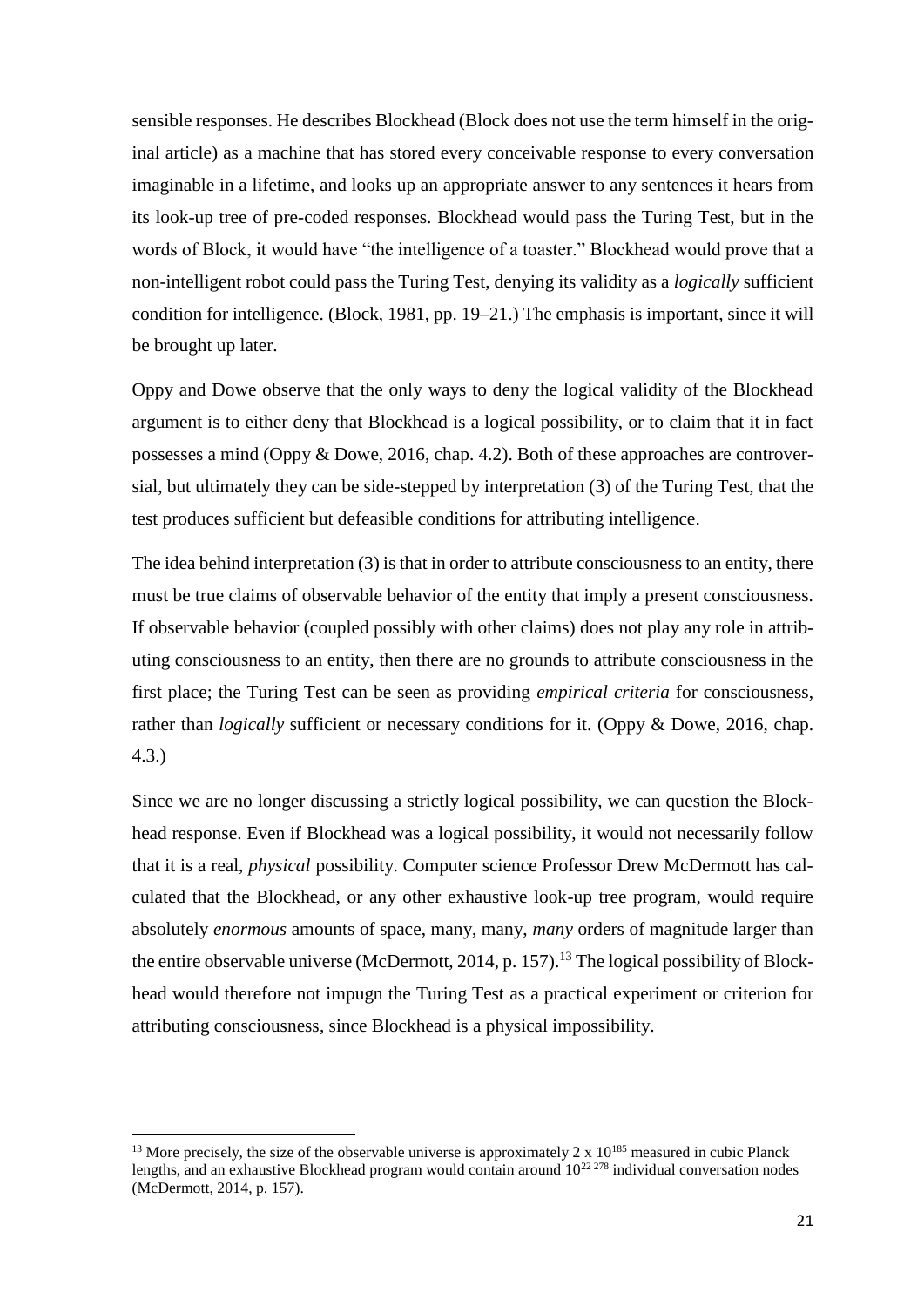Lastly, interpretation (4), that the Turing Test provides probabilistic support for attributing intelligence. This interpretation is the most moderate of the four we have considered, and quite possibly the most useful one. The interpretation holds that success in the Turing Test only provides us with an increased level of confidence that the machine that passed the test is conscious. Specific factors would yield more confidence, such as the length, content, and number of interrogations, the expertise of the interrogator etc. (Oppy & Dowe, 2016, chap. 4.4.) "Increase of confidence" means that we need not hold passing the Turing Test as a definite finishing line when attributing consciousness. It only means that we have placed this attribution on a more solid foundation, subject to further confirmatory or contrary evidence. From a philosophical point of view this interpretation may not be as satisfying as the previous ones, but its inductive line of reasoning is in line with the scientific method in lieu of further breakthroughs in cognitive science.

The Turing Test has sometimes been suggested as a concrete goal in artificial intelligence research, with varying opinions on whether this is a good or realistic goal. Some people hold that the test is too difficult to be a realistic goal or too narrow to meaningfully test broadly intelligent behavior (see for example French, 1990). Oppy and Dowe (2016, chap. 5.2) advocate for the view that any entity that passes a sufficiently rigorous Turing Test must be able to operate intelligently on a wide variety of circumstances – a hallmark of AGI. If true, the Turing Test would be a good method for identifying certain kinds of AGIs.<sup>14</sup> Not *every* kind of AGI could be caught by the test, however. French observes that the Turing Test is a good measure of only specific, culturally oriented human intelligence, and thus suitable only for that specific inquiry. Other intelligent entities could easily fail the test because they might lack common linguistic conventions, for example. (French, 1990, p. 8.)

- -

1

In conclusion, the Turing Test is a problematic approach to determining consciousness. As we have seen, the test measures only a narrow domain of culturally oriented intelligence, and even then, it can only provide us with a probability that the interrogated agent in question is conscious. The test may be somewhat better if we interpret "intelligence" more loosely as

<sup>&</sup>lt;sup>14</sup> A sufficiently advanced AGI might have a number of incentives to mislead its interrogators into believing it is less intelligent than it really is, but these scenarios are not strictly relevant in our context. An in-depth analysis on the dangers of such superintelligent agents has been written by Nick Bostrom (2014).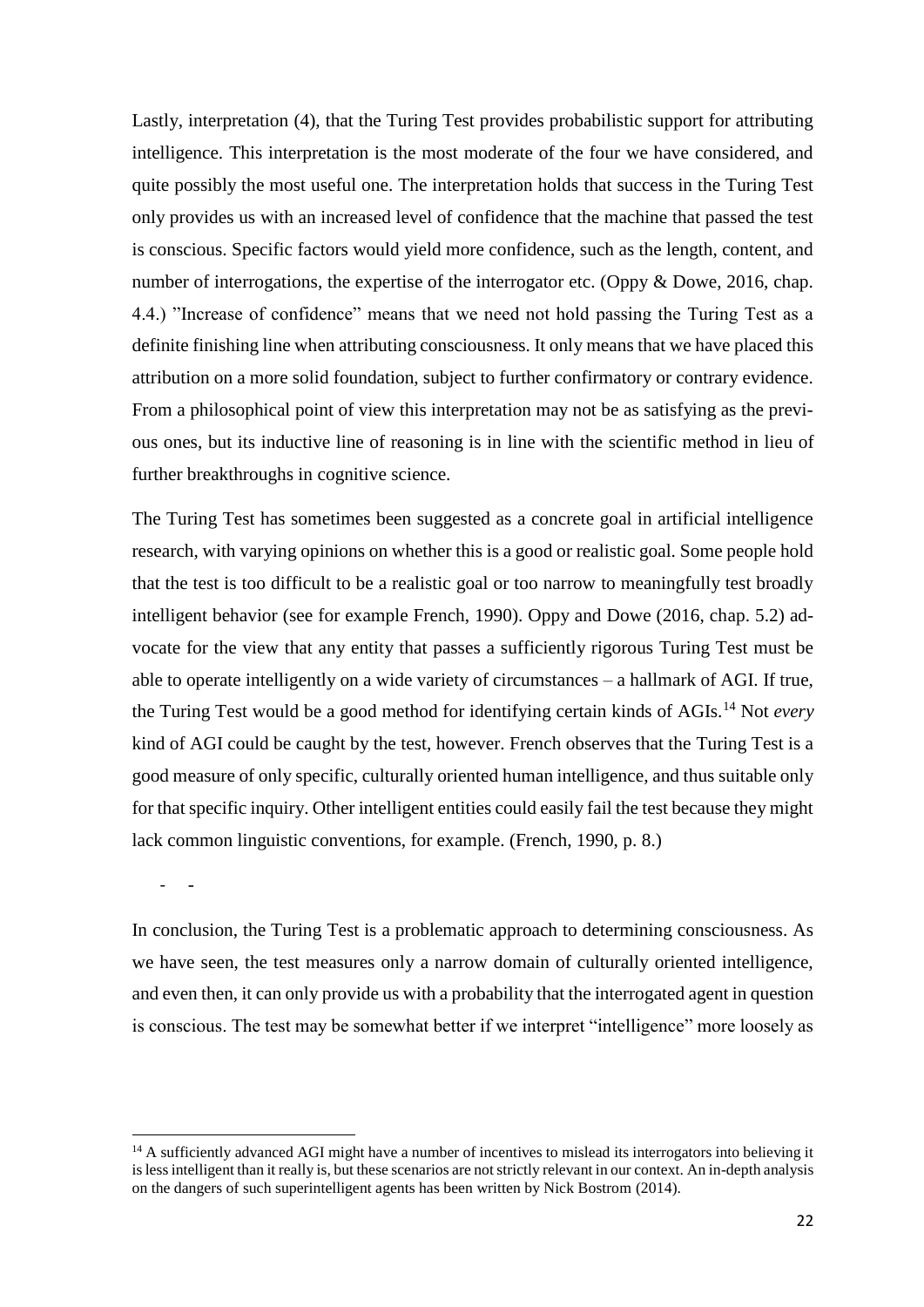any intelligently interpretable behavior and not consciousness, but it nonetheless makes for a poor general-purpose tool of establishing the presence of conscious thought.

The Turing Test is not the only behavioral test that has been devised for its purpose, although it is arguably the most famous one. Alternative behavioral tests and modifications have been proposed over the years, such as the so-called "Total Turing Test", "Truly Total Turing Test", and the "Lovelace Test", which take into account sensorimotor abilities, evolutionary and historical record, and creativity, respectively (Oppy & Dowe, 2016, chap. 5.3). While these tests set new or different criteria, they face the same central problem of the behavioral approach that the Turing Test does: the claim that behavior is enough. If the stalemate in cognitive science continues and we develop AIs that *appear* conscious, this may be enough for practical purposes – in such a case Turing's polite convention sounds like a plausible outcome, especially given our tendency to humanize various entities regardless of their exact nature. Still, the end result would probably leave many philosophers dissatisfied.

This dissatisfaction has fueled later critics who have sought to point out the inadequacies of the Turing Test. The next section will discuss the most notable of these critics, John Searle and his Chinese room argument.

#### <span id="page-25-0"></span>**3.2 The Chinese Room Argument**

One of the most important academics in the Strong AI debate is John Searle, who coined the term in his 1980 article *Minds, brains, and programs*. Searle is a strong opponent of a conscious AI, and his main argument to support his position was provided in 1980 in the form of the *Chinese room argument*. Searle designed his argument (abbreviated CRA for ease of use) in part against the mainstream cognitive science of the day, and to point out the flaws in the Turing Test in attributing consciousness based on behavior alone. The CRA has been a major point of contention for decades, and its larger context spills over from the direct AI debate into other fields of philosophy, such as the symbol grounding problem. The argument has been highly influential in the years following its publication, and is still hotly debated to this day.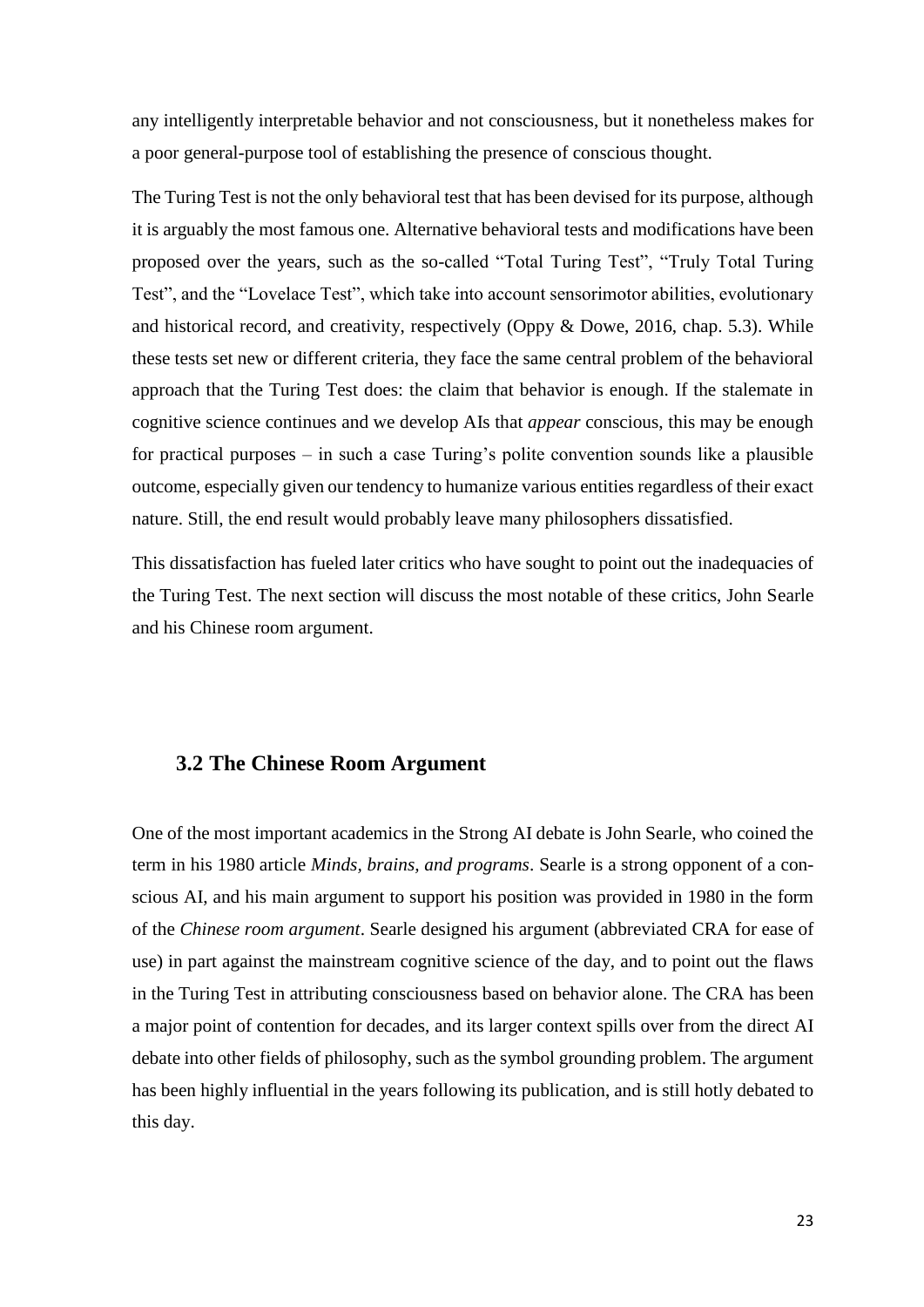The argument goes as follows: suppose a man has been locked inside a room containing a pile of papers full of Chinese symbols – incomprehensible to the man, who does not speak Chinese – and instructions in his native language on how to correspond those symbols with each other. A second batch of Chinese symbols is then delivered to the room via a hatch, and the man follows the instructions which tell him how to correspond the symbols to the ones he received. For example, the instructions might tell him that when he identifies the symbol string 你从哪里来, he is to respond with symbols 我来自中国. The man follows the instructions blindly and sends out his responses. Unbeknownst to the man, he is actually conversing with a native Chinese speaker; the Chinese person is inputting questions outside the room, and the responses he receives are in perfectly legible Chinese given by the man inside. The Chinese person appears to be having a genuine and meaningful conversation, but the man in the room has no knowledge of this, and indeed, learns nothing about the Chinese language and what he is "saying". He is just mechanically following instructions on how to respond to any given input. Thus, Searle concludes, a computer program – in this case, the man carrying out the instructions or the "program" – cannot *think* simply by virtue of manipulating symbols. The program has *syntax* but no *semantics* attached to it – it does not *understand*  what it is doing. (Searle, 1980, pp. 417–418.) Because a computer is ultimately just juggling binary ones and zeroes, it can achieve no semantic understanding of what is it doing, and hence cannot be conscious. *Ergo,* Strong AI is impossible.<sup>15</sup>

The CRA spurred a number of counter-arguments after its publication, and only the most notable ones can be addressed here in varying capacity. The so-called "Systems Reply", "Robot Reply", "Other Minds Reply", "Brain Simulator Reply" were named and addressed by Searle in his original 1980 article, in addition to which we will look at the so-called "Intuition Reply". Not all counter-arguments against the CRA can be discussed here, as this would require a full-blown article of its own.

**Systems Reply:** The *Systems Reply* is the one Searle noted he received most often when receiving feedback for his article, and which he attributes to UC Berkeley. The reply asserts that Searle is wrong in saying that the man in the room has gained no understanding is the same thing as *no understanding at all* having been gained. The man in the room is only a

1

<sup>&</sup>lt;sup>15</sup> Searle rather vaguely uses "semantics", "intentionality" and "mind" in an apparently synonymous fashion. While these terms can be interpreted differently, I will take them to refer to subjective mental experiences or qualia.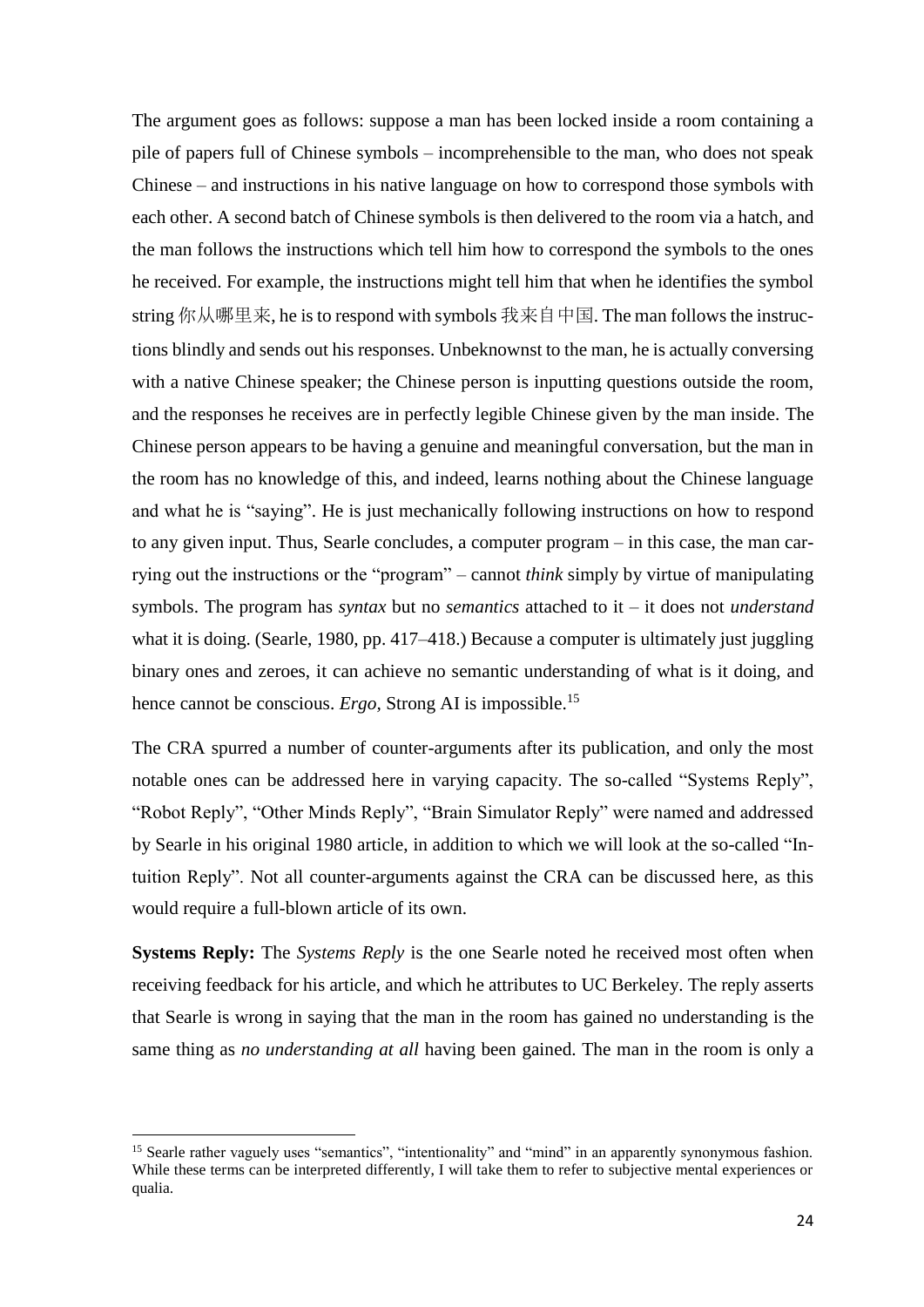part of the whole mechanism, and even if he does not understand Chinese, the system as a whole does. (Searle, 1980, p. 419.)

The Systems Reply has had a wide range of advocates, such as Georges Rey, Margaret Boden, and Daniel Dennett, among many others. Many of their objections echo each other: Rey has argued that the human inside the Chinese room acts as the CPU of the "computer" and should not be the focus of the inquiry (Rey, 1986, p. 173). Boden has raised a similar point regarding human cognition, and notes that while the brain is central in forming intentionality, according to computational psychology intentional states are ultimately "properties of people, not brains" (Boden, 1987, p. 12). Dennett claims thatsemantic understanding arises from increasingly complex syntactic architectures, and that a sufficiently complex system would be able to understand Chinese just as the human brain does (Dennett, 1992, p. 438–440).

Searle's response to the Systems Reply is to modify the thought experiment so that the man memorizes all the Chinese symbols and rules on how to manipulate them, and gets rid of the room itself. In other words, he memorizes and "becomes" the entire system. Still, Searle says, no understanding of Chinese is gained without something more being added. He notes that if the man in the room does not understand Chinese, it is absurd to claim that the man and the rulebook in conjunction would somehow come to understand it. (Searle, 1980, p. 419.)

Searle further goes on to investigate the reply through another (perhaps more implausible) perspective, according to which the man contains two sub-systems, one which understands English, and one which understands Chinese. Searle notes that these sub-systems would not be even remotely equal: the sub-system for English understands that the word "hamburger" refers to hamburgers etc., but the sub-system for Chinese would only know that the symbol "squiggle-squiggle" is followed by the symbol "squoggle-squoggle" and have no knowledge of what these symbols actually refer to. (Searle, 1980, p. 419.) Searle says that the only independent grounds he can imagine for supposing the existence of such sub-systems is that they could pass the Turing Test and hence demonstrate understanding of Chinese to an outside observer, but that this is an inadequate response because the CRA is meant to show precisely that this is not enough for semantics understanding. Such an argument would simply beg the question. (Searle, 1980, p. 419.)

**Robot Reply:** The so-called *Robot Reply* (attributed to Yale University by Searle) concedes that pure symbol manipulation alone is not sufficient for semantic understanding, but that a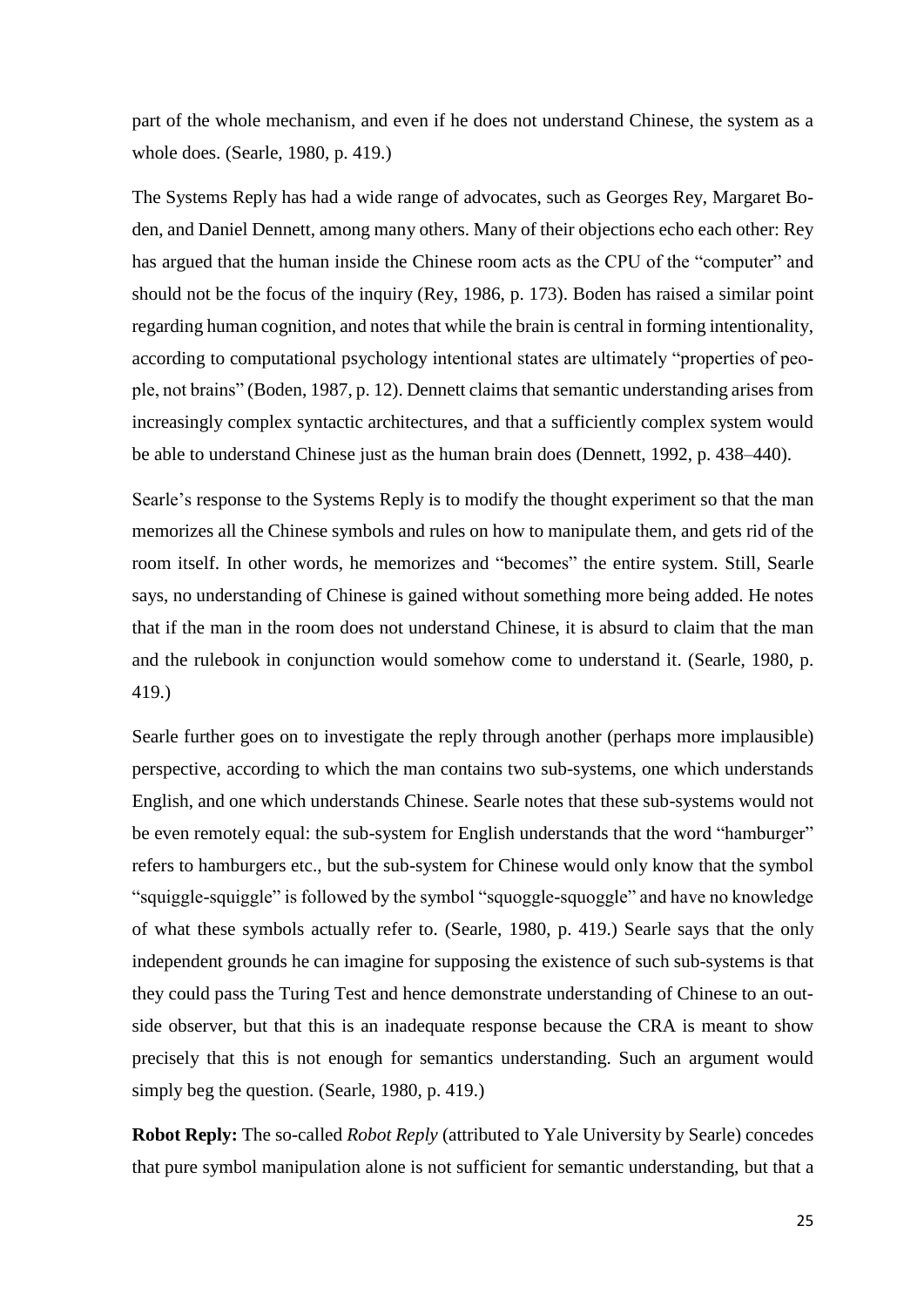computer could glean such understanding under some circumstances. Suppose the computer is put inside a robot. It is provided with visual and auditory sensors that would enable it to perceive the outside world, and actuators that allow it to interact with it. Thus the robot – and more importantly, the program operating it – would perceive and act on the world, and so gain semantic understanding by observing, for example, what a hamburger looks like. (Searle, 1980, p. 420.) David Cole puts this by saying that sensory information would provide sufficient causal connections to ground the internal symbol system to the outside world (Cole, 2014, chap. 4.2).

The necessity of a sensorimotor interface or embodiment for consciousness is a topic studied under embodied cognition, and will be discussed in more detail in its own sub-chapter. However, for our immediate purposes Searle rejects the Robot Reply as a plausible response to the CRA. Firstly, Searle notes that the reply concedes a crucial point that he is trying to make: that semantics cannot be gained from syntactic symbol manipulation alone. Searle also sees the counter-argument in general as flawed. He points out that, ultimately, a robotic body would not grant anything new to an AI, since all the extra information it receives from its sensors would have to be converted into ones and zeroes for the computer to process it; it would just be computing *more* ones and zeroes. Searle compares this to the man in the Chinese room *not* getting (say,) windows to look outside, but rather as more Chinese symbols and instructions that, without him knowing, correspond to sensory inputs and instructions on how to move the "robot's" limbs. (Searle, 1980, p. 420.) The man in the room, and an AI, would still be "blind" to what they are actually doing.

**Other Minds Reply:** This reply from Yale makes a more down-to-earth response. In the spirit of the Turing Test, the reply notes that we can assert consciousness of other beings only by their behavior. If we are prepared to do this with humans, why not with seemingly conscious robots? (Searle, 1980, p. 421.)

Searle gives this objection a curt response:

The problem in this discussion is not about how I know that other people have cognitive states, but rather what it is that I am attributing to them when I attribute cognitive states to them. The thrust of the argument is that it couldn't be just computational processes and their output because the computational processes and their output can exist without the cognitive state. (Searle, 1980, p. 422.)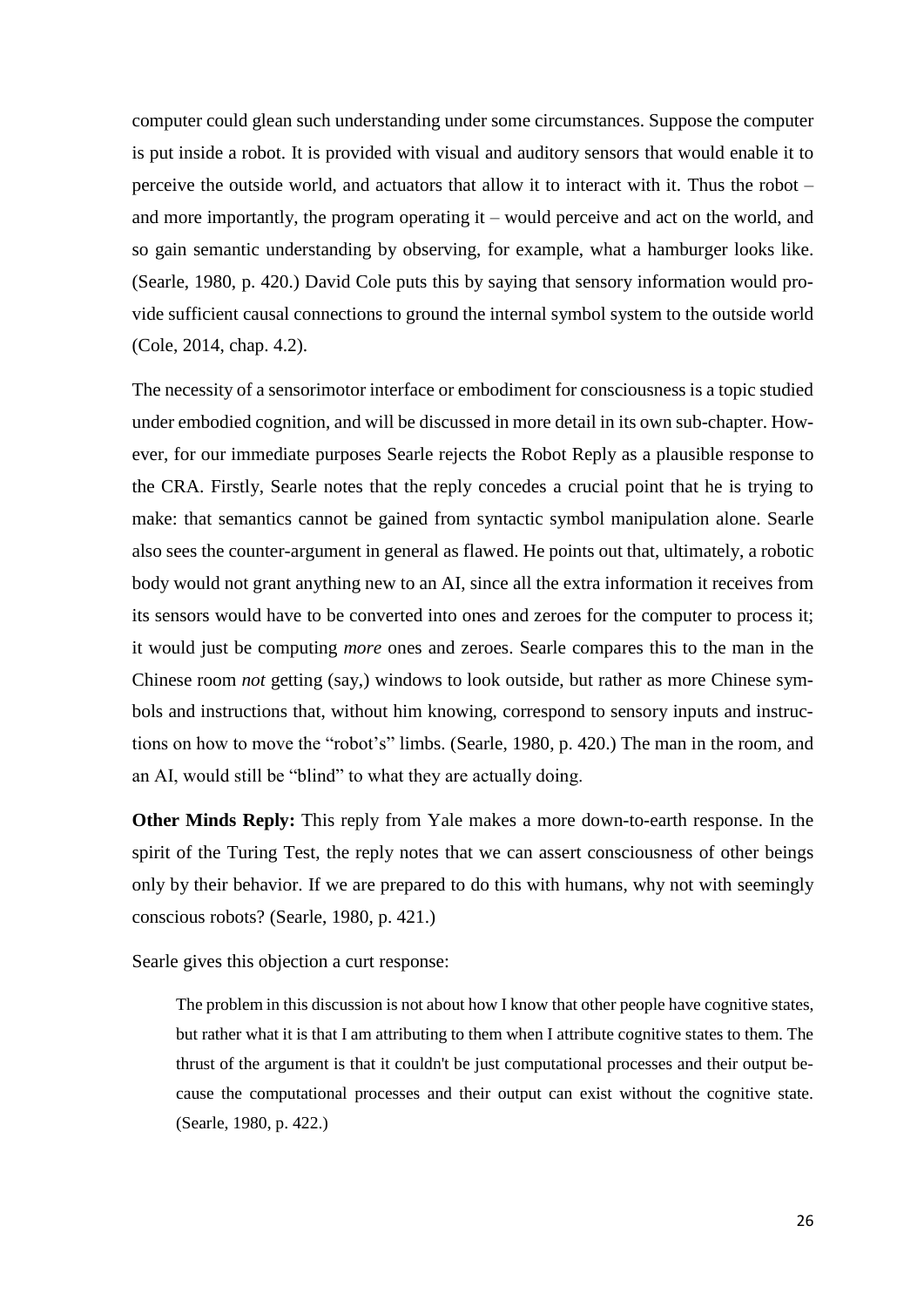Searle's reply has not satisfied everyone. Some critics have objected that evidence for human understanding is ultimately the same as evidence for a hypothetical alien visitors understanding, and hence for a robot understanding. Presuppositions about our own species should not be considered relevant, since presuppositions can be untrue. (Cole, 2014, chap. 4.4.) Cole also raises the question of what extra is Searle exactly attributing to humans, if behavior alone is not sufficient (Cole, 2014, chap. 4.4). Searle's reply to this is that we attribute both behavior and a similar physiological system to justify consciousness of other beings – for example, we conclude that a dog is conscious because it flinches when we shout at its ear, and because we attribute the same properties to dog's ears as we do to human ears (it hurts when you yell too loud). Both behavior and physiology are used in conjunction to attribute consciousness to others. (Searle, 2002, pp. 73–74.)

Searle's reply is not unique to him. It was proposed by John Stuart Mill over 150 years ago. Mill wrote:

I conclude that other human beings have feelings like me because, first, they have bodies like me, which I know, in my own case, to be the antecedent condition of feelings; and because, secondly, they exhibit the acts, and outward signs, which in my own case I know by experience to be caused by feelings. (Mill, 1865, p. 208.)

Whether or not Searle knew about Mill's ideas, the general principle appears to be the same. This approach to the problem of other minds is considered "traditional", and is often referred to as the "argument from analogy", since it cites similarities between two entities to justify the postulated presence of further, assumed, similarities (Anita Avramides, 2019, chap. 1.1).

Is Searle's reply satisfactory in this case? The problem of other minds in general has been a source of lively philosophical debate, so it may be worth a brief detour to summarize the discussion to see if there are any insights that may prove useful in the debate over Strong AI.

The argument from analogy mentioned above was later contested by  $20<sup>th</sup>$  century philosophers. A common objection claimed that the argument relies too heavily on generalization from one single case – one's own mental life – to justify the existence of other minds (Simon Blackburn, 1996, p. 273). Another objection is that the argument's conclusion cannot be logically checked – that is, it cannot be empirically verified. (Alec Hyslop, 1995, p. 41).

However, Searle is not alone among contemporary philosophers in advocating the argument from analogy. Hyslop has defended the argument from the two objections mentioned above.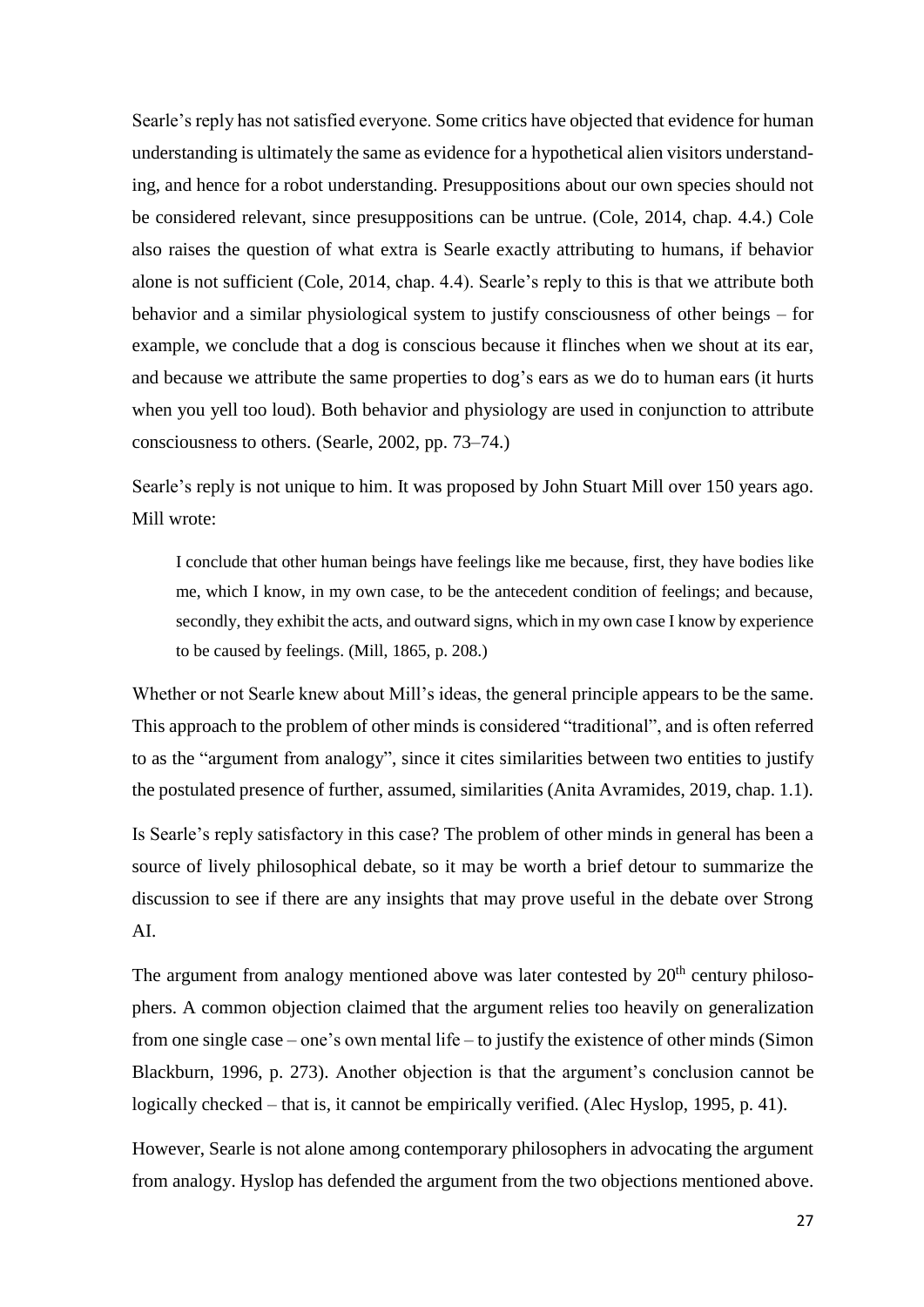According to Hyslop, the objection that the argument's conclusion cannot be logically checked is not as problematic as its proponents suggest. Hyslop argues that the objection holds a crucial premise (P):

(P) No analogical (inductive) argument which proceeds from observed facts to a logical uncheckable conclusion is a good analogical argument (Hyslop, 1995, p. 55).

Hyslop argues that (P) is not self-evident and should not be followed without further arguments in support of it. Hyslop claims that there are other cases where uncheckable arguments are nevertheless held valid, and cites helium as an example. We can observe that helium on Earth possesses a certain spectrum, and we can deduce from this that the Sun is partially made of helium, because it emits a similar spectrum. The conclusion is widely accepted, even though we have ever only studied helium on Earth and cannot (currently) study helium from the Sun for first-hand evidence. Thus Hyslop concludes that (P) is not self-evident and should not be followed on *a priori* grounds, and that the burden of proof is not with the proponent of the argument from analogy. (Hyslop, 1995, pp. 40, 56–57.) Hyslop says that while the helium example is a case of empirical impossibility and not logical impossibility, it does not impugn the immediate argument he is trying to make (Hyslop, 1995, p. 57).<sup>16</sup>

The other classical objection to argument from analogy was that the argument makes an unacceptable generalization from a single case. In response, Hyslop claims that there are acceptable analogies that are drawn from single cases, and that the existence of other minds is one of them (Hyslop, 1995, p. 52).

Hyslop compares the argument from analogy to a scenario where he drops an egg on the floor, breaking it. Is he entitled, Hyslop asks, to infer from this that the next egg will break when it is dropped? Hyslop notes that we would certainly be happier if we could repeat the experiment multiple time with the same results. But according to him, this is not because it would yield a statistically more significant result, because the total number of untested eggs versus tested ones is so large that any reasonable amount of new tests would not increase the total percentage of eggs tested. (Hyslop, 1995, pp. 52–53.) Instead, according to Hyslop, further tests can rule out the possibility that the first egg broke because of some other reason than because of it was dropped. If we had known for sure that the first egg broke because of being dropped, the following tests would have been unnecessary. (Hyslop, 1995, p. 53.)

**.** 

<sup>&</sup>lt;sup>16</sup> Hyslop also addresses other objections from logical uncheckability, which unfortunately cannot all be discussed here. Readers can turn to Hyslop (1995, pp. 56–70) for the relevant parts.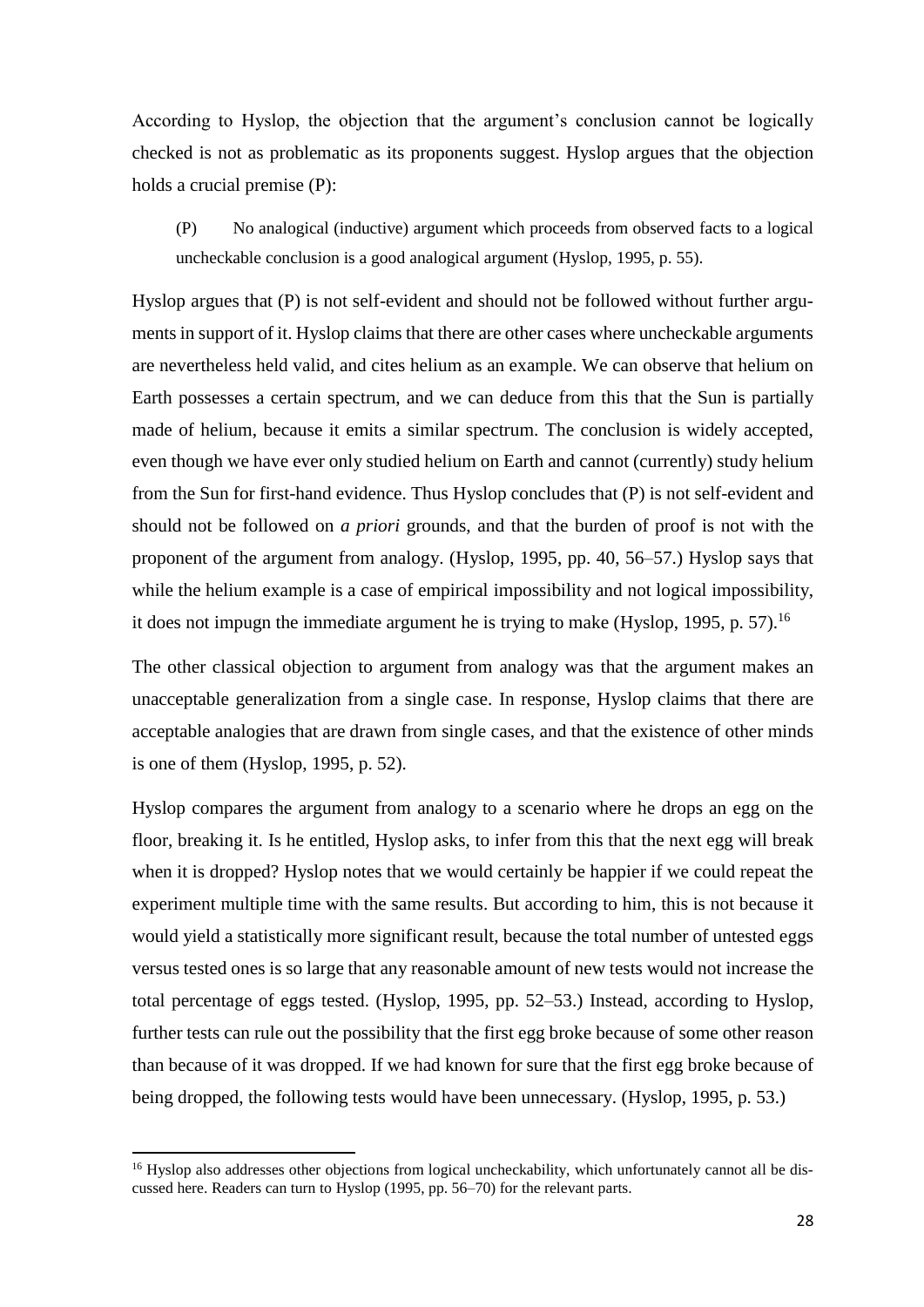Hyslop uses this argument to support the idea that inferring the existence of other minds can be reasonably done from a single case, blunting the objection. According to Hyslop, we infer that our own mental states are caused by our physical (brain) states, and further infer from this that the same applies to other people. In other words, we make a connection to causality: since *my* physical brain states cause my mental states, and because similar causes have similar effects, I can infer the existence of other minds with similar physical states. (Hyslop, 1995, p. 53.) Hyslop claims that strengthening the sample size would not yield an increase of confidence in physical states causing mental states, since it is a matter of inference, not observation. What the argument from analogy needs is a connection between physical and mental states, and since this can be established in one's own case, the argument can provide "a multitude of relevant correlations". (Hyslop, 1995, pp. 53–54.)

Hyslop's egg-sample could be objected to for not appreciating the fact that inductive reasoning he relies on generally depends on greater affirmation through more and more successive samples. Indeed, despite his arguments, Hyslop is one of the relatively few contemporary defenders of the argument from analogy, and we do not need to accept his reasoning here. Another alternative exists.

An alternative solution to the problem of other minds is the so-called "best explanation", or argument from scientific inference. This explanation has been suggested as an advance to the argument from analogy, and it enjoys broad support today. (Avramides, 2019, chap. 1.2.)

The argument from scientific inference maintains that we are justified in believing in other minds simply because it provides the best explanation for the behavior of other people. It is implausible to appeal to other explanations, such as God controlling other people via puppetry, to explain the same outward behavior that I exhibit because of thoughts and feelings. (Pargetter, 1984, p. 158.) Robert Pargetter notes that while this does not give us completely certain knowledge of other minds, it does provide strong inductive arguments for their existence (Pargetter, 1984, p. 159).

So how is this different from the argument from analogy? The difference is subtle. The argument from analogy bases its force on the strength of the analogy and the generalization based on it. Scientific inference, on the other hand, is founded on the practical assumption that an explanatory model is more likely to be true simply if it explains the observed phenomena satisfactorily. If they were available, alternative explanations could trump our epistemic commitment to other minds if they could explain behavior in a better way.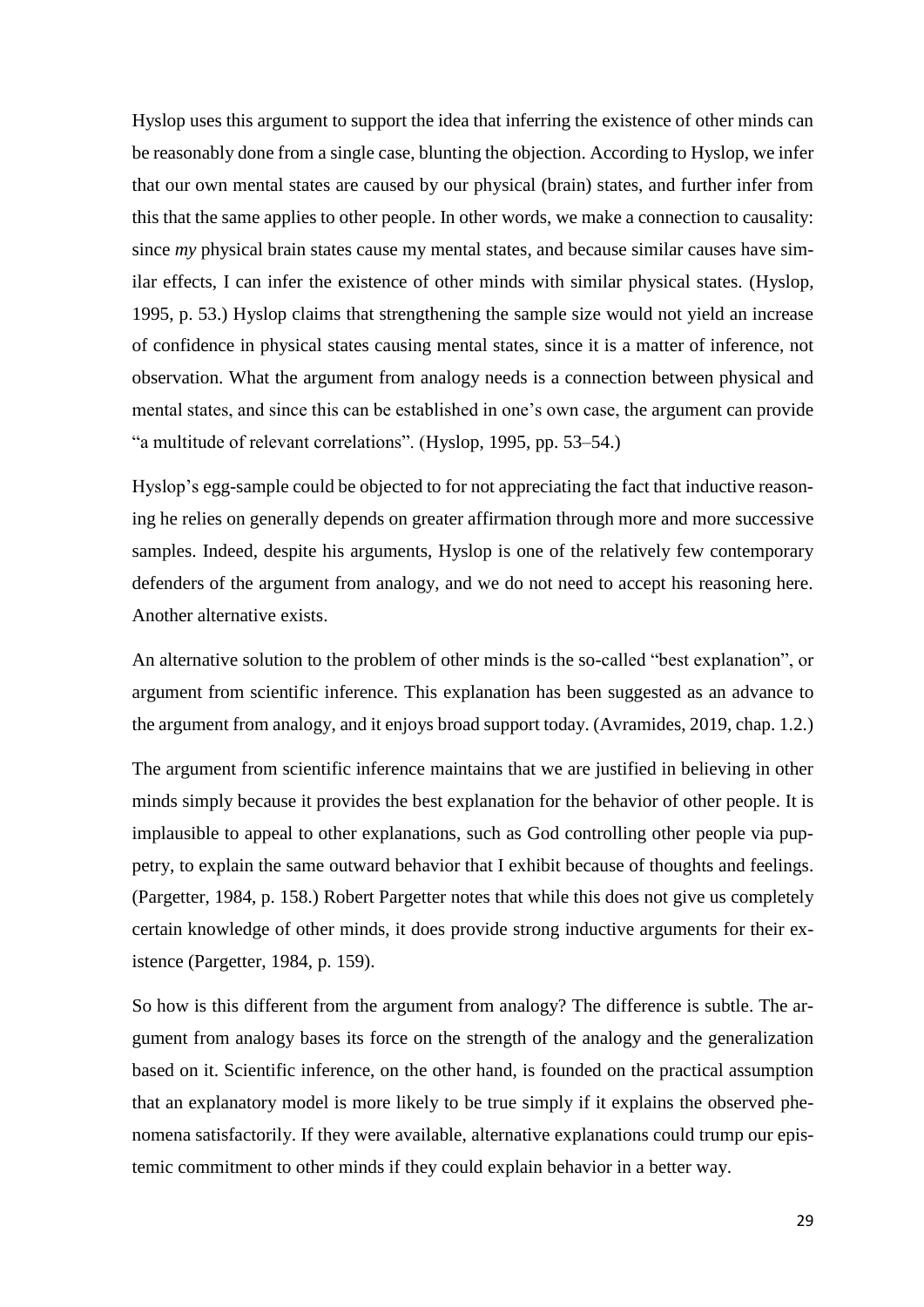While popular, the argument from scientific inference has faced its own objections. Hyslop has claimed that the argument incorrectly assumes that similar effects (behavior) are always associated with similar causes (mental states), and thus makes the inference of other minds too quickly. He also says that the argument still relies on a crucial single case to work – one's own – and is therefore not any stronger than the argument from analogy. Hyslop further asserts that the conclusion from scientific inference is also logically uncheckable, and because of this it is subject to the same criticisms as the argument from analogy.<sup>17</sup> (Hyslop, 1995, pp. 30–31.)

It is possible to defend the argument from scientific inference from Hyslop's first objection by reforming it slightly. Hyslop writes that:

At its most straightforward [scientific inference] starts with the problem of explaining human behaviour and concludes that the best explanation for that behaviour is that human beings behave as they do because they have minds. (Hyslop, 1995, p. 30.)

If this formulation is true, then it would indeed be the case that the argument would base itself on the debatable idea that like effects have like causes. Hyslop may be justified in this formulation, since Pargetter refers to behavior alone when he talks about inferring other minds. But our ultimate goal is to justify the existence of other minds, not to explain behavior, and we can achieve this by modifying the argument to approach the question from a different angle in a way that responds to Hyslop.

We could modify the argument to assert that we appeal not only to behavior, but also to observable, physical brain activity to justify the existence of other minds. We could argue that since anyone could observe (in principle, with the right equipment) that their physical brain activity is associated with subjective mental experiences, and see that other people display similar brain activity and behavior, it is reasonable to infer that their brain activity and behavior are accompanied by a subjective consciousness. This formulation would avoid appealing to behavior alone, since it appeals to a common, underlying cause – observable brain activity. We do not need to go into details in which is the more fundamental causal basis for behavior, brain activity or mental states. We only need to assert that because relevant brain activity is associated with subjective mental experiences, the scientific inference of other minds is a justified postulation – especially if it is further supported by behavior.

**.** 

 $17$  Given that Hyslop argued that the latter two objections are invalid, it is not entirely clear how he believes they supposedly harm the argument.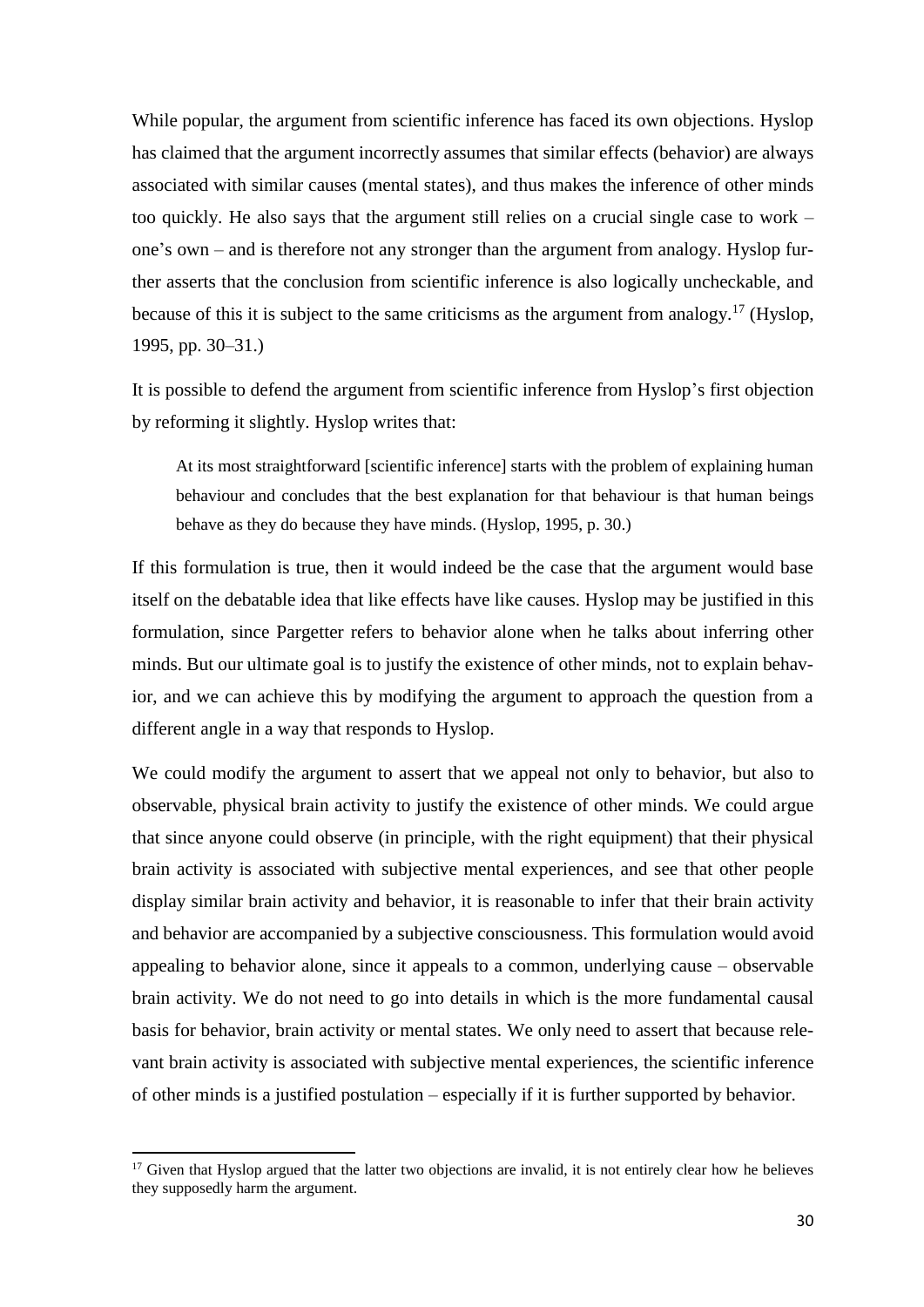Pargetter does not take this line of defense, since he focuses on behavior, but he has defended scientific inference from Hyslop's latter two objections: uncheckability and reliance on a single case. Pargetter says that while the argument from analogy is forced to defend itself from logical uncheckability and reliance on one's own case to work, the argument from scientific inference can bypass these problems altogether. According to Pargetter,

The strength of a scientific inference depends solely on the explanatory power of its conclusion. Now the explanatory power of the hypothesis that other people have minds qualitatively similar to my own is not in any way impaired by the fact that there is only one mind (my own) of which I have direct knowledge. Nor is it impaired by the fact that I cannot check on the conclusion after using the inference to argue that someone else is minded. What I *can* check on is that this hypothesis does explain the behaviour of other people in a satisfactory way, and this is the only check required for the justifiable use of a scientific inference. (Pargetter, 1984, p. 160.)

In other words, the argument utilizes the scientific method of following the hypothesis that provides the highest explanatory value. If a better, more plausible, explanation to other people's behavior is found, it should be pursued instead. The argument is not doubtless, and is not meant to be one; it is inductive and fallibilist by nature because we have no direct access to other minds, and uses all available evidence, including knowledge of one's own consciousness (Pargetter, 1984, p. 162).

The discussion of other minds in relation to other human beings is one of the topics in philosophy that has moved quite some distance away from everyday thinking and "common sense". But the debate is more pressing than ever with AI, so what are the insights of these arguments in relation to Strong AI?

As we noted earlier, Searle seemed to endorse some version of the argument from analogy. In relation to machines the analogy does indeed seem to support Searle, since because AIs share no similar physiology with humans, its strength of analogically inferring a similar mental life for AIs is seriously weakened. At the same time it must be noted that the argument from analogy could not be used to infer that an alien being possesses a mind, since there is no similar physiology to base the justification on. It would seem that the argument is unable to assert the consciousness of *any* non-human or non-animal entity, unless we take appropriate behavior as a sufficient criterion. This would, however, reduce the strength of the analogy. The argument is designed to apply to humans, but this makes wider generalization difficult. In short, while Searle could use the argument to insist that AIs are not *obviously*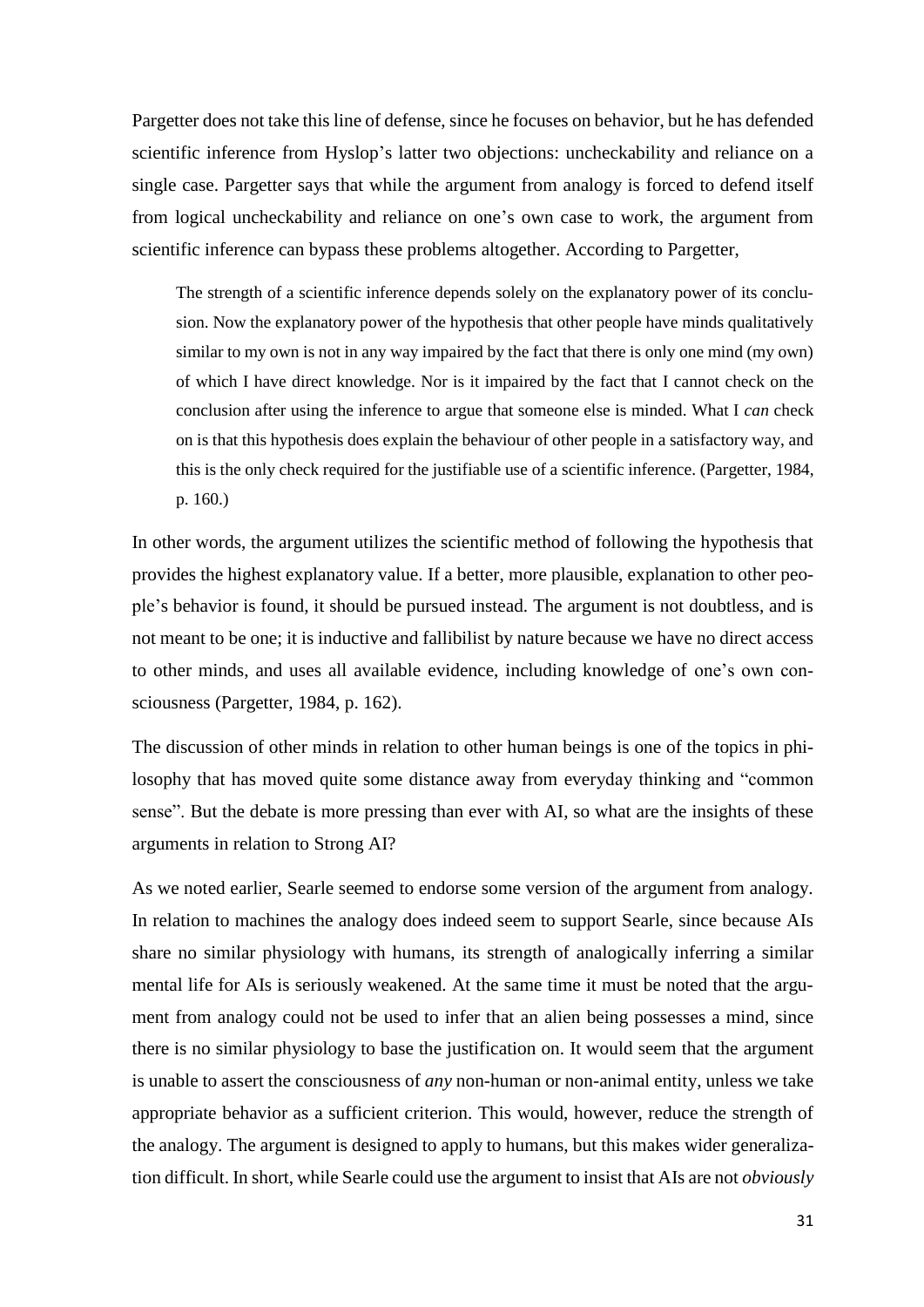conscious despite behavior, it would not be enough to claim that they *cannot* be conscious. Searle must rely on other means to assert this.

How about the argument from scientific inference? Pargetter certainly believes that the argument can be extended to apply not only to humans, but also to other animals and hypothetical alien beings (Pargetter, 1984, p. 161). Presumably, this could apply to AIs and machines as well. However, Hyslop criticizes the scientific inference argument for making the inference too loosely. He objects that scientific inference makes hypothesizing the existence of other minds too easy, and interestingly, it "would seem too easily to provide sufficiently versatile computers with minds". (Hyslop, 1995, p. 30.)

Hyslop does not go into details with this notion, but it seems evident that he excludes at least some computers from possessing consciousness. This is by no means an unreasonable claim, since even Narrow AIs can give an impression of consciousness without actually being conscious. Hyslop's objection does raise a problem for scientific inference: while scientific inference can justify belief in non-human minds if it provides the best explanatory value, it is also possible that it attributes minds in cases where there are none to be found. It is not fully clear how deeply scientific inference really falls into this bog, however. Whether subjective consciousness provides the best explanation for behavior of advanced AIs is an open question, and alternative, plausible explanations can be based on the AI's algorithms without having to appeal to subjective consciousness. Unfortunately this is not very helpful for our purposes.

In summary, neither the argument from analogy nor scientific inference provide a satisfactory response to the Strong AI debate. Both arguments are designed to address the problem of other *human* minds, and both require first-person accounts as a starting point to be truly effective. This means that the arguments are not very helpful in relation to Strong AI: the argument from analogy becomes weaker when it is extended to radically different entities than us, and while scientific inference can be used to reason that non-human entities may have minds, this assumption lacks persuasive force if there are equally plausible hypotheses at play. On the other hand, advances in the scientific study of consciousness can place scientific inference of other minds on firmer footing in the future.

It would seem that Searle's defense against the Other Minds Reply is certainly not his weakest point, and that he does not carry the weight of the burden of proof in this regard. While Searle appears poorly equipped to attribute minds to possibly conscious entities in cases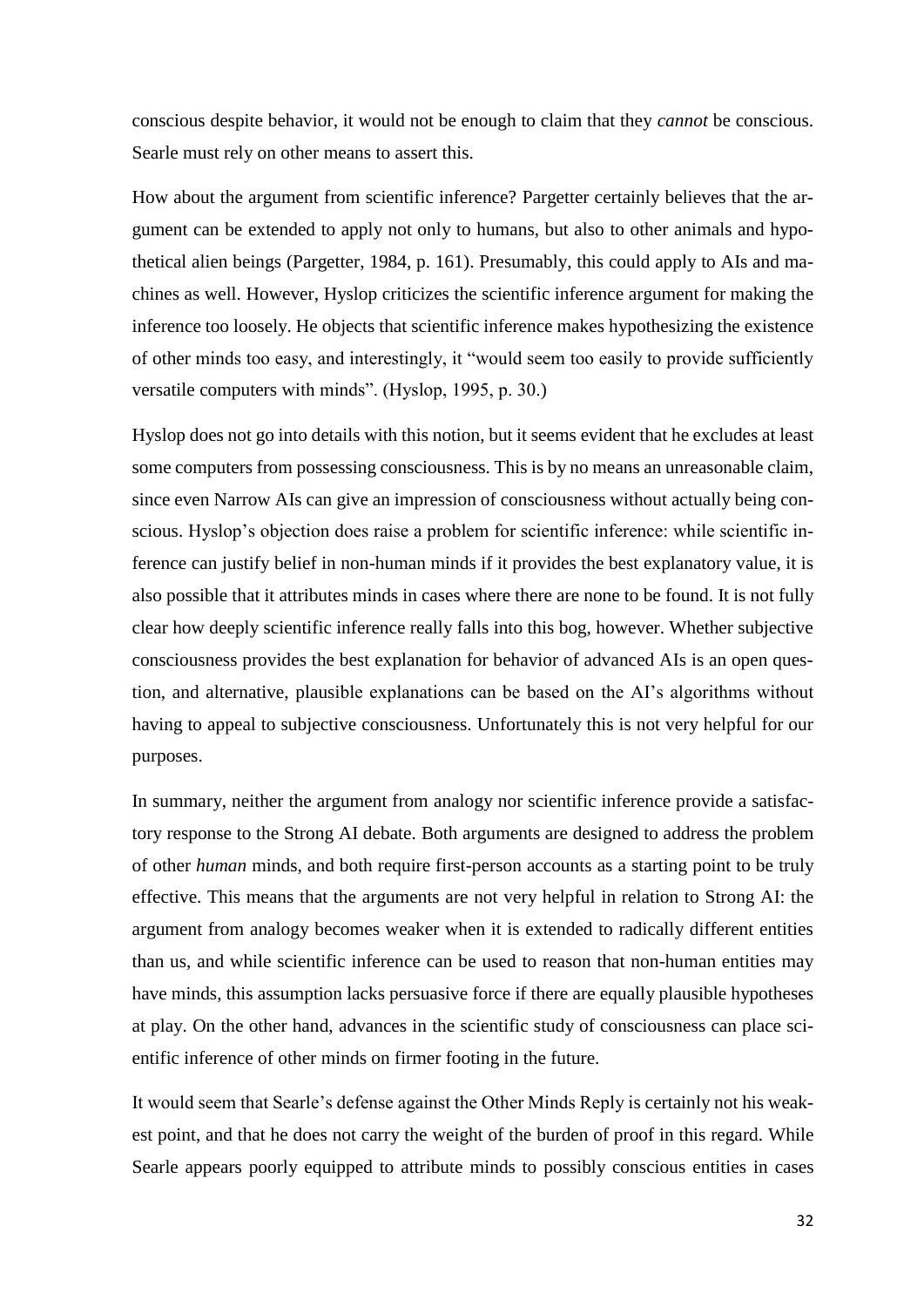where the argument from analogy is not at its strongest, it does not hamper his position towards Strong AI.

**Brain Simulator Reply:** Another response to the CRA is the Brain Simulator Reply from Berkeley and MIT. The reply suggests we could construct a computer that does not execute a formal computer program, but rather, is simulating the entire functioning of the human brain, down to every single neuron firing. This system would accurately simulate what is happening inside the head of a native Chinese speaker when he is speaking Chinese, and therefore the system would understand Chinese as well as any human speaker. If this was to be denied, wouldn't it also deny that any humans understand Chinese? (Searle, 1980, p. 420.)

The Brain Simulator Reply contains certain connectionist undertones. Connectionism is a movement in cognitive science that studies cognition as operation of neural networks, as opposed to the classical theory of mind where cognition is seen as computing symbolic representations (Cameron Buckner & James Garson, 2019). Connectionist AIs utilize artificial neural networks which can be seen as analogous to neurons, and could thus implement the scenario described above.

Once again, Searle modifies his thought experiment in response. Now the man inside the Chinese room is not operating Chinese symbols, but a complex series of water pipes and valves. When he receives the Chinese input, he looks up the English-language operating manual and opens and closes the valves according to its instructions, simulating "neuron firings" in the brain. After all the operations are complete, a Chinese-language answer pops out. However, the man in the room, the water pipes, and both of them in conjunction are as clueless as ever. Searle observes that in such a scenario not enough can be simulated, since what is missing are the causal powers of the brain (i.e., the "powers" that produce a mind), or its ability to produce intentional states. Searle says that formal properties of the brain – computation, or the pipes and valves – are not sufficient to produce causal properties. Instead, he holds that consciousness is necessarily a *biological* phenomenon – a view he has dubbed "biological naturalism". (Searle, 1980, p. 421, 424.)

A supporter of connectionism could object to Searle. In Searle's scenario there is a central operator who operates the connectionist system, but the brain has no central processor that directs the neural activity. We want to know if the entire connectionist system comes to understand anything, not the hypothetical homunculus at its center. Would this make a difference?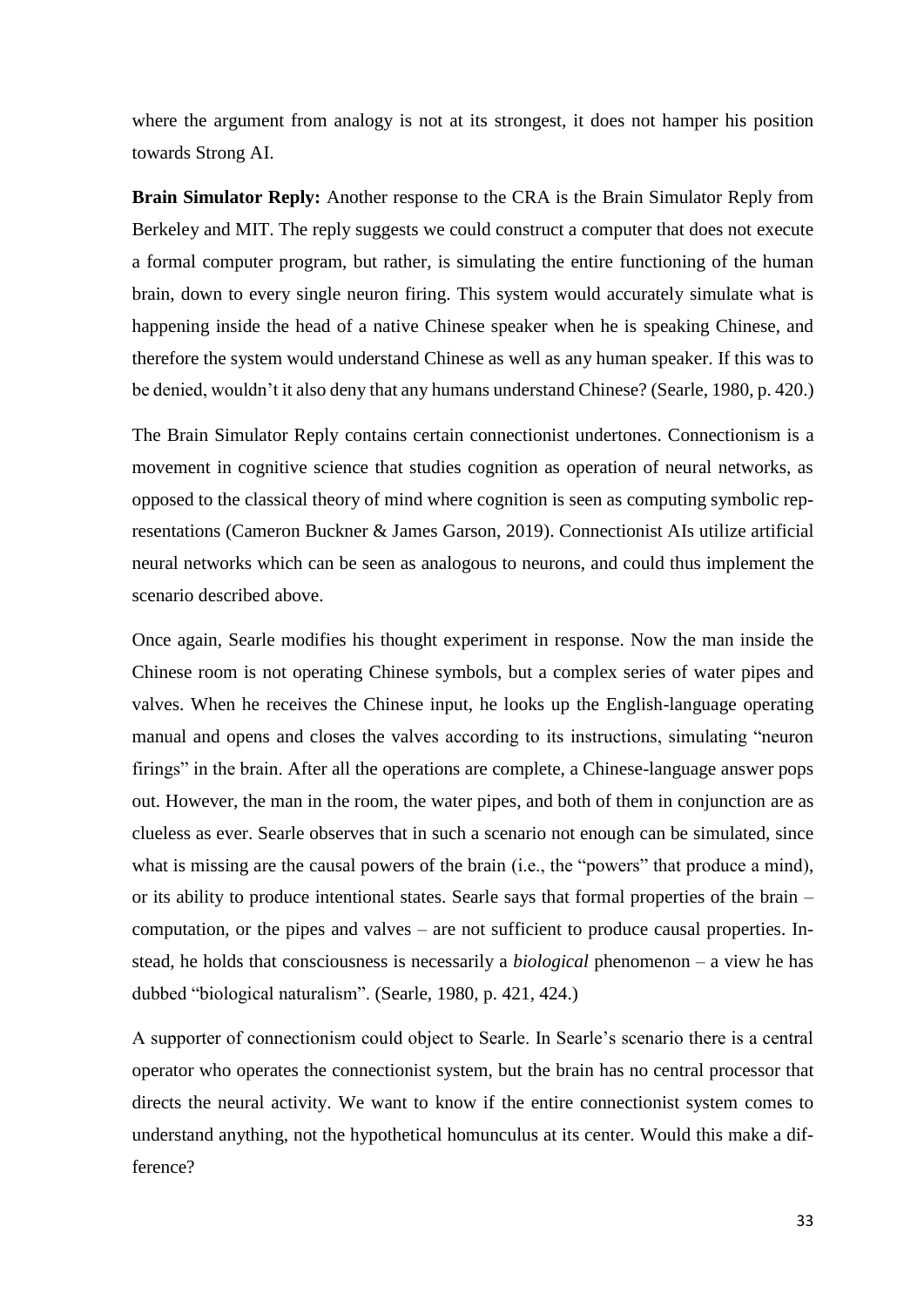Searle says no. Connectionism does not in itself pass his criticism of Strong AI. Searle argues that if the connectionist computer only simulates the formal (connectionist) structures of the brain, it is still subject to the critique of the CRA, since the computer is still using ones and zeroes to conduct the simulation. If, however, the system is indistinguishable from the human brain in the physical level, then you have duplicated, and not simulated, the human brain. (Searle, 2001, chap. II.) Searle does not say where the line between sufficient and insufficient duplication of causal properties is drawn.<sup>18</sup>

There is a similar thought experiment to the water pipe scenario that might provide further insight: the so-called "brain replacement experiment". The thought experiment involves replacing an individual's neurons one at a time with tiny nano-machines that perform the exact same functional roles that the neurons do (Russel & Norvig, 2016, p. 1029). If the subject was conscious during the operation, he should be able to observe any changes in his conscious experience. As more and more neurons are replaced, the question is: what happens to his consciousness? Is the situation identical to Searle's pipes and valves?

Russel and Norvig provide a brief analysis on the consequences of brain replacement experiment. They quote Searle, who appears to insist that the subject's conscious experience would end during the procedure:

You find, to your total amazement, that you are indeed losing control of your external behavior. You find, for example, that when doctors test you vision, you hear them say "We are holding up a red object in front of you; please tell us what you see." You want to cry out "I can't see anything. I'm going totally blind." But you hear your voice saying in a way that is completely out of your control. "I see a red object in front of me." …your conscious experience slowly shrinks to nothing, while your externally observable behavior remains the same. (Searle, 2002, pp. 66–67; quoted in Russel & Norvig, 2016, pp. 1029–1030.)

Russel and Norvig note that the scenario Searle describes is unlikely. If the subject's outward behavior remained the same while his conscious experience slowly faded away, the removal of volition would have to be instantaneous: otherwise the subject could alert the staff of his gradually fading consciousness. Since the neurons are replaced one at a time and not all at once, the scenario depicted by Searle is not likely to happen. (Russel & Norvig, 2016, p. 1030.)

1

<sup>&</sup>lt;sup>18</sup> While not exempt from the objections of biological naturalism, some non-algorithmic connectionist architectures could address the syntax-semantics criticism rooted in the CRA. These accounts will be discussed in the Embodied Cognition sub-chapter.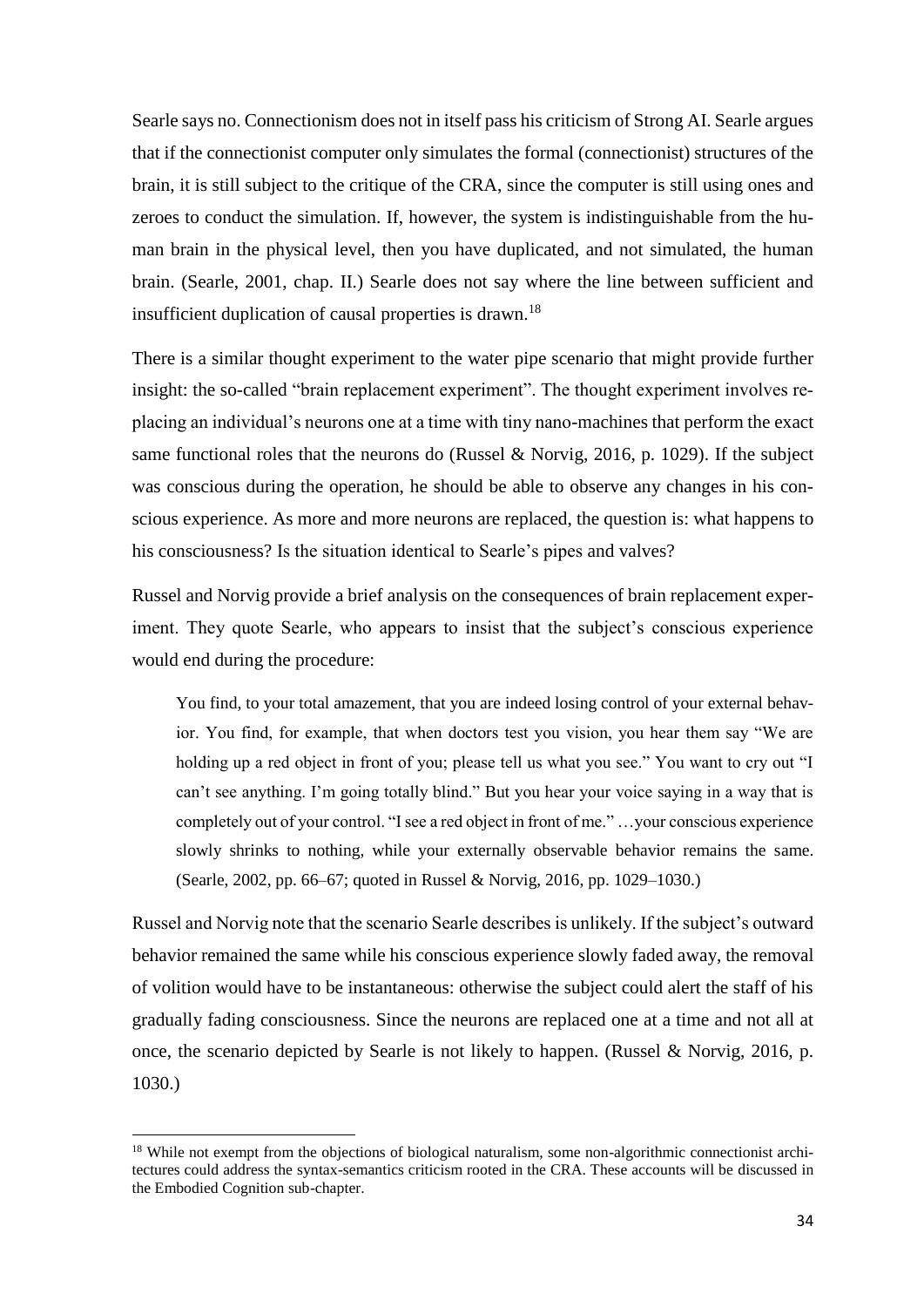What if there is no difference to the subject's observable behavior during and after the experiment? In this case, Russel and Norvig point out that the subject's external behavior would be identical even if his consciousness had disappeared with his biological neurons. Since the artificial nano-machines are only performing the same functions as the real neurons, and the subject would appear outwardly to be the same, at least our outward behavior – every smile, wink, and cry of pain – would be determined by the purely functional properties of the neurons, since the functional properties were unchanged between the biological and the artificial ones. (Russel & Norvig, 2016, p. 1030.) Outward behavior, at least, would not therefore be determined by some inherently biological characteristic. Russel and Norvig outline three possible conclusions for the experiment:

- 1. The causal mechanisms of consciousness that generate [behavioral] outputs in normal brains are still operating in the electronic version, which is therefore conscious.
- 2. The conscious mental events in the normal brain have no causal connection to behavior, and are missing from the electronic brain, which is therefore not conscious.
- 3. The experiment is impossible, and therefore speculation about it is meaningless. (Russel & Norvig, 2016, p. 1030.)

The first conclusion would directly contradict biological naturalism. The second conclusion would leave Searle's position at least formally intact, but it would reduce consciousness to an entirely epiphenomenal role, with no control or influence over our behavior. Neither conclusion appears pleasing to Searle.

However, the third conclusion cannot be dismissed either, and unfortunately Russel and Norvig commit a big blunder with their interpretation of Searle. In the passage that they quote from him (Searle, 2002, pp. 66–67), Searle uses the brain replacement experiment to argue for a different argument entirely. He goes through three possible outcomes for the experiment, of which the quoted one is just one. Russel and Norvig use the passage to show that Searle endorses to the conclusion he describes above, but in reality he does not commit to this scenario!

This does not directly undermine the three conclusions Russel and Norvig present, but it opens the door for other objections. Russel and Norvig only consider the scenario where the subject's behavior remains unchanged throughout and after the experiment. There are two other hypothetical outcomes as well: one where the subject's outward behavior terminates and he ends up in a vegetative state, and one where he notices his fading consciousness but continues to function regardless, ultimately with no conscious mental states present. Both of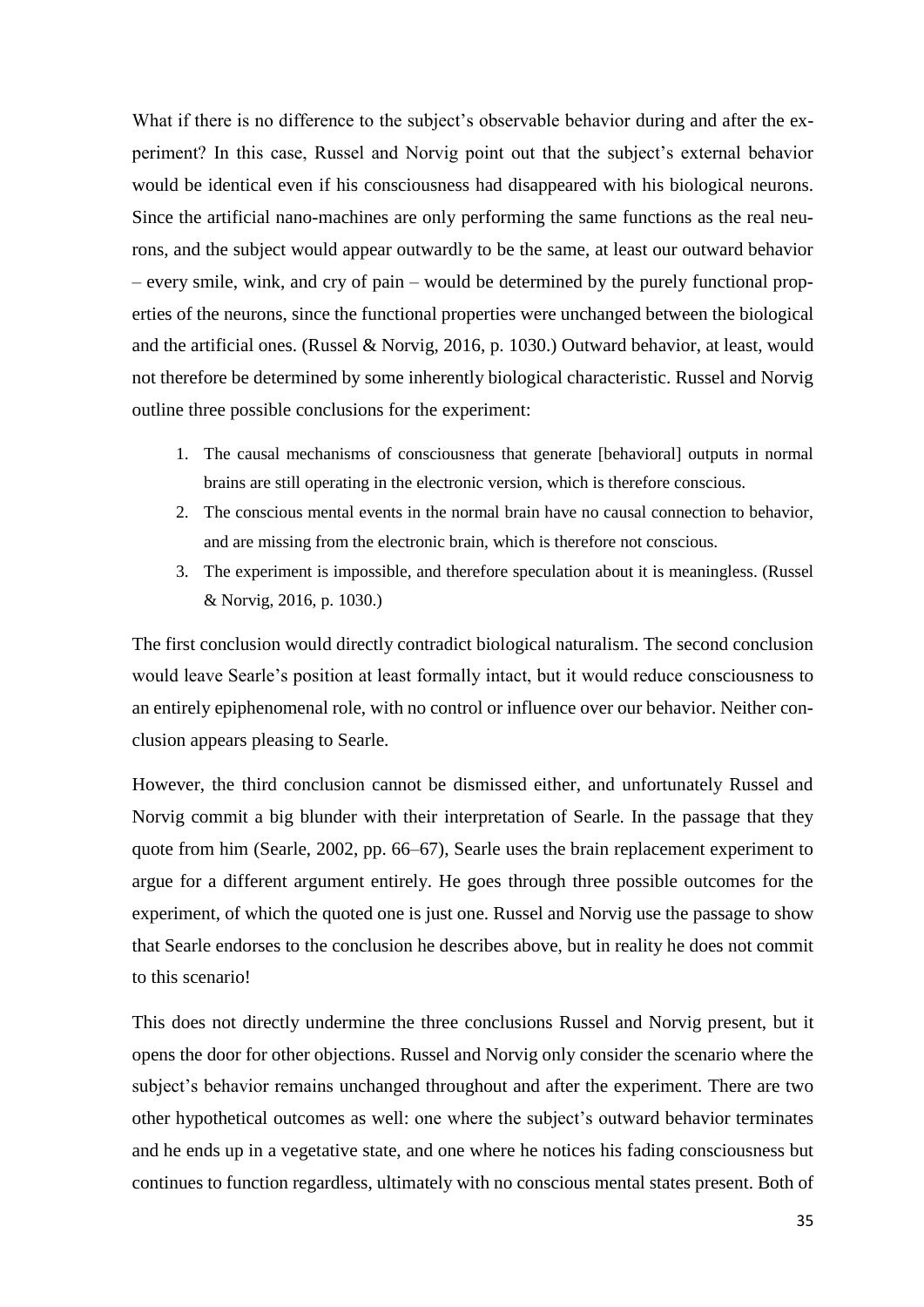these two options could vindicate Searle, since they would imply that consciousness is indeed generated by some biological characteristic that was removed in the experiment, although the second possibility again raises the question of epiphenomenalism in a more diluted form. 19

What version does Searle endorse, then? It is difficult to say without a first-hand source. Since Searle outlined the water pipe scenario as a refutation of the Brain Simulator Reply, it would seem plausible to say that he would claim the subject's consciousness would end in the brain replacement experiment. That is, if the scenarios are indeed equivalent. The brain replacement experiment only replaces the neurons, and Searle could also argue that the causal powers that produce consciousness are located in other biological parts of the brain that were left in, however likely or unlikely this may be.

Searle may also have another way out of the brain replacement experiment altogether, depending on how strongly he holds on to his claim that consciousness is a biological phenomenon. Professor Pentti Haikonen has argued that the brain replacement experiment would not shed any light on the question "can a computer program instantiate consciousness?" since the system would not represent a computer program at all. Haikonen says:

This kind of [nano-machinery brain] would not be the digital circuitry found in computers, but rather an addition-, threshold-, and pulse circuitry of its own kind. […] The result would not be a digital computer, since even this new system would follow the brain's architecture and information processing methods which leave no room for computer programs or machine commands. (Haikonen, 2017, pp. 32–33.)

If Searle were willing to follow Haikonen's line of thought, he could similarly insist that the brain replacement experiment does not address the question of computer programs and consciousness in the first place. It is unclear whether he would be prepared to do this, however, since he claims that his water pipe entity would be unconscious and analogous to a program. On the one hand, Searle has insisted that consciousness is necessarily a biological phenomenon. But on the other hand, he does not rule out the possibility of conscious, non-biological machines, as long as they possess the same "causal properties" of consciousness that human brains do (Searle, 1990, p. 27).

1

<sup>&</sup>lt;sup>19</sup> The second option is different from Russel and Norvig's conclusion 2 in that here, the subject acknowledges his fading consciousness out loud, whereas in conclusion 2, he was unable to voice his loss of consciousness to others.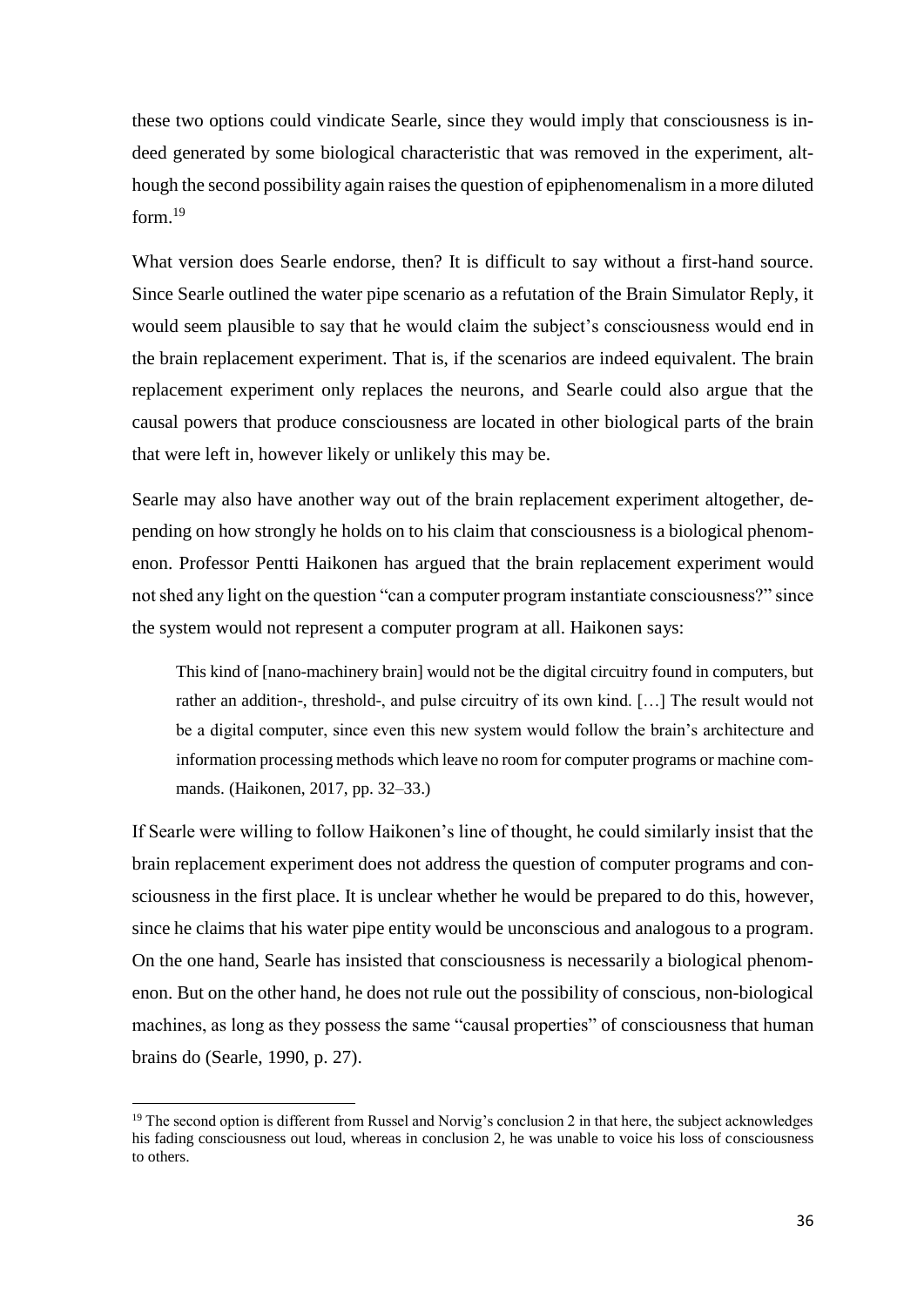It is here where Searle's argument appears to be resting on a more hypothetical foundation. Searle empathizes the point of formal processes of the brain not being sufficient for the causal powers of the brain, but he does not explain *what those causal powers are*, aside from being biological in an unspecified way*.* If we knew how our consciousness arises from brain processes, biological or otherwise, the whole debate around the CRA would be meaningless, as we could simply point out where the argument succeeds or fails. But we are ignorant on the matter, and Searle's insistence that consciousness is necessarily biological seems a little hasty. Our own brains clearly do produce consciousness somehow, so if a simulation is performed where every connection and interaction of the brain is taken into account, what causal powers do we miss?

Biological naturalism has had its doubters. Psychology Professor Steven Pinker from the University of Harvard has noted that it is not the neural brain tissue alone that creates a mind, since brain tumors, cultivated cell colonies and such are made of it but are (presumably) unconscious. Rather, according to Pinker, it is precisely the suitably arranged interconnectivity of the tissue and the information processing it does that gives birth to consciousness. (Pinker, 1997, p. 97). Similarly, Russel and Norvig point out Searle's silence on what exactly are the causal powers of the brain that constitute a mind, if neural processing is not part of it. They also note that neurons evolved to fill functional roles, and that it would be an amazing coincidence if they produced consciousness in a way that has nothing to do with their functional roles, as Searle claims. (Russel & Norvig, 2016, pp. 1032–1033.)

**Intuition Reply:** Since Searle is somewhat short on concrete evidence to back up his claims except the seemingly self-evident conclusion of his thought experiment, another counterargument against the CRA, the *Intuition Reply*, has been mounted. The Intuition Reply states that the CRA is not providing any *a priori* reason to exclude the possibility of Strong AI, but instead, it only reinforces our intuition that it is impossible (Cole, 2014, chap. 4.5). It is important to note that this would not in itself prove that the CRA is false, but it would rob it of much of its argumentative power, effectively discrediting the argument.

The Intuition Reply has been touched upon by a number of writers who complain that Searle sets up his thought experiment in a way that leads to intuitive reactions in his favor. For example, Dennett has argued that the CRA relies on people not thinking too much about the many faculties a Strong AI would need (Dennett, 1992, pp. 437–439). Boden has also claimed that the analogies Searle appeals to do not carry through, and that the intuitions they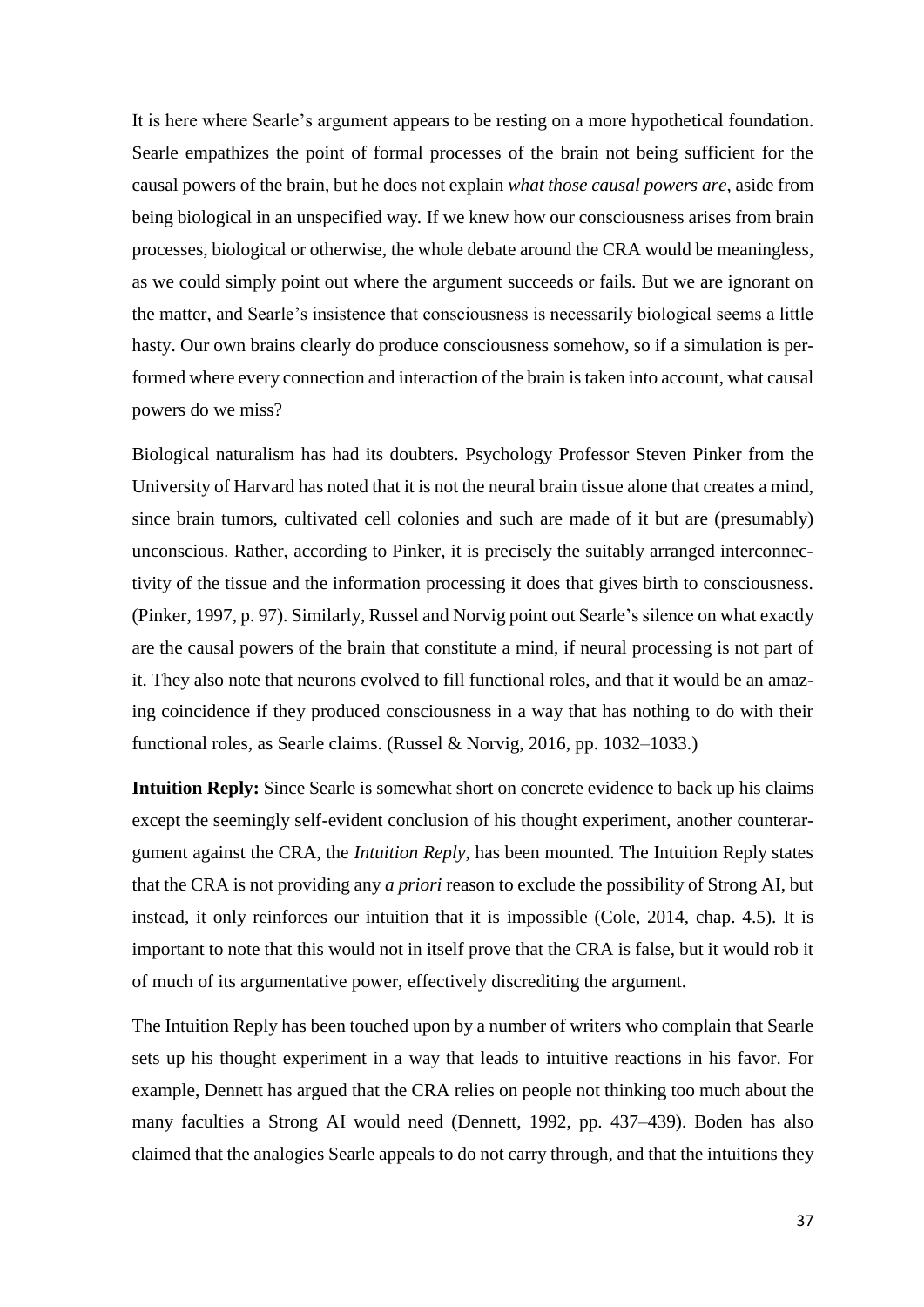draw on are unreliable (Boden, 1987, p. 6). However, a more thorough argument from the Intuition Reply has been developed by philosophy professors Paul and Patricia Churchland.

The Churchlands, who have both specialized in neurophilosophy and the philosophy of mind, seek to point out the CRA's flaws through a formally similar but blatantly false argument they have dubbed "The Luminous Room". They imagine a scenario in the 1860's, where James Maxwell fruitlessly attempts to prove his theory that electricity and magnetism are the same thing, and are sufficient to produce light (=electromagnetic radiation). One of Maxwell's contemporaries raises a magnet and waves it up and down in the air. No visible light is generated, even though, according to Maxwell's theory, it should generate electromagnetic waves and therefore light. The contemporary could then argue that Maxwell's theory is false. (Churchland & Churchland, 1990, p. 35.)

More precisely, the formal structure of the analogy the Churchlands are making is:

Axiom 1. Electricity and magnetism are forces.

Axiom 2. The essential property of light is luminance.

Axiom 3. Forces by themselves are neither constitutive of nor sufficient for luminance.

Conclusion 1. Electricity and magnetism are neither constitutive of nor sufficient for light. (Churchland & Churchland, 1990, p. 33.)

The man waving the magnet is the experiment to support Axiom 3. Likewise, Searle's larger argument as quoted by the Churchlands follows a similar structure:

Axiom 1. Computer programs are formal (syntactic).

Axiom 2. Human minds have mental contents (semantics).

Axiom 3. Syntax by itself is neither constitutive of nor sufficient for semantics.

Conclusion 1. Programs are neither constitutive of nor sufficient for minds. (Churchland & Churchland, 1990, p. 33.)

Where the CRA is the defense of Axiom 3.

The Luminous Room argument is, of course, glaringly unsound. The Churchlands argue that Searle is making a similar mistake with his argument. Maxwell's contemporary fails to create light because the wavelengths he produces are not energetic enough to be seen as visible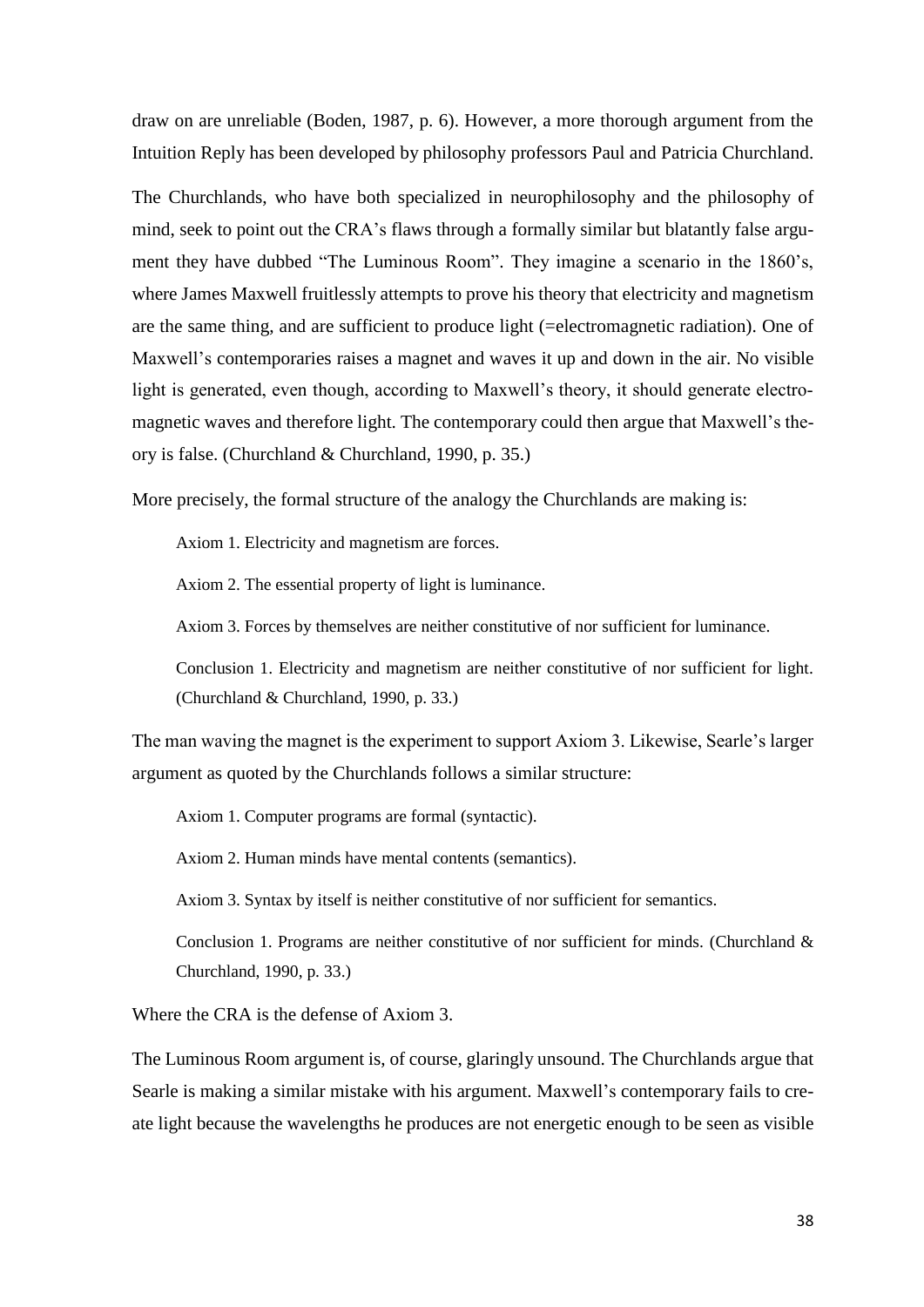light (electromagnetic radiation is indeed produced in this scenario, albeit at too long wavelengths to observe with the naked eye). Maxwell's theory is not false, despite the apparent counter-argument against it; today we know better, but Maxwell's contemporaries might have concluded that light does not consist of electromagnetic waves since they were not apparently generated. The Churchlands argue that Searle is likewise misled:

Even though Searle's Chinese room may appear to be "semantically dark," he is in no position to insist, on the strength of this appearance, that rule-governed symbol manipulation can never constitute semantic phenomena, especially when people have only an uninformed commonsense understanding of the semantic and cognitive phenomena that need to be explained. Rather than exploit one's understanding of these things, Searle's argument freely exploits one's ignorance of them. (Churchland & Churchland, 1990, p. 35.)

Searle's reply to the Luminous Room argument was to assert that the Luminous Room deals with entirely physical phenomena, while syntax holds no causal capabilities, and therefore the analogy fails:

The account of light in terms of electromagnetic radiation is a causal story right down to the ground. It is a causal account of the physics of electromagnetic radiation. But the analogy with formal symbols fails because formal symbols have no physical, causal powers. The only power that symbols have, qua symbols, is the power to cause the next step in the program when the machine is running. And there is no question of waiting on further research to reveal the physical, causal properties of 0's and 1's. The only relevant properties of 0's and 1's are abstract computational properties, and they are already well known. (Searle, 1990, pp. 30–31.)

But syntactic symbol systems are always implemented on a physical system, which does have causal powers on the world. Does this make a difference?

Searle argues that this merely shifts the focus to the physical properties of the implementing system, which would undermine the Strong AI hypothesis (Searle, 1990, p. 31). An opponent might still object to this. An unimplemented program obviously has zero causal influence on the world – it needs to be implemented by a physical system for anything to happen. When a chess program defeats us in chess, we congratulate the *program's* skills, not the computer's, since it was only implementing the chess program. Nothing in the computer itself gave way for a cunning strategy and a victorious match. A program was needed to play the match, and therefore it could be said that the program had *some* kind of causal power on the world. If the program had zero causal influence, why couldn't the computer play the match without it?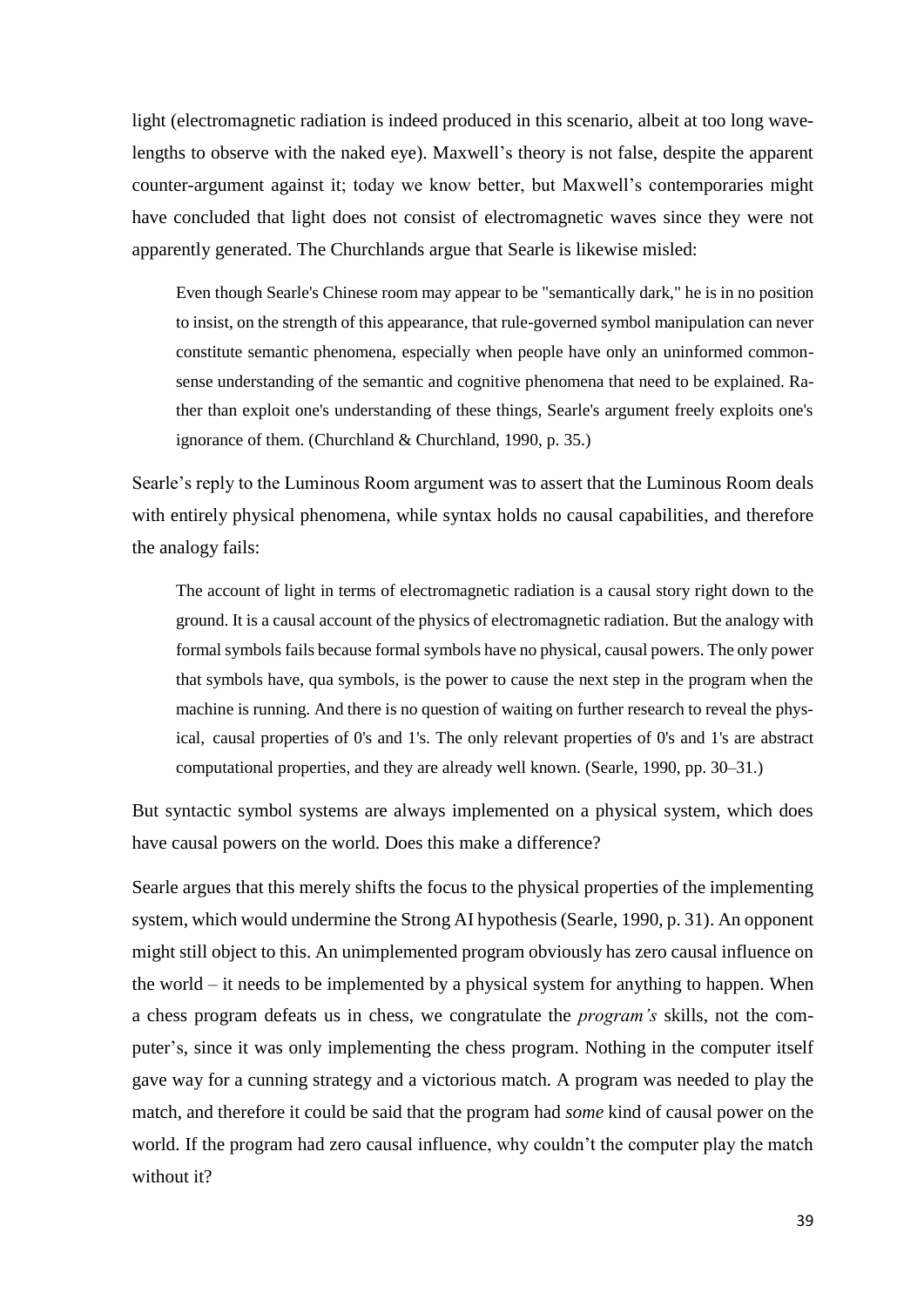In either case, it should be noted that the Intuition Reply can be utilized the other way as well. The Robot Reply, Systems Reply and Brain Simulator Reply could all be attacked by the Intuition Reply in that they do not *prove* that their respective scenarios would produce a Strong AI, but they only attempt to reinforce intuitions that they would. Whether a supporter of Searle would want to follow this line of defense is dubious, however, since it would also apply to the CRA itself.

Searle's wider point around the CRA was summarized in the formal formulation the Churchlands quoted. Searle's main thesis is that *minds are not programs*, and hence computer programs alone could never generate minds, or qualia. Note that this is not the same as denying that *machines* could think:

"Could a machine think?" My own view is that *only* a machine could think, and indeed only very special kinds of machines, namely brains and machines that had the same causal powers as brains. And that is the main reason strong AI has had little to tell us about thinking, since it has nothing to tell us about machines. By its own definition, it is about programs, and programs are not machines. Whatever else intentionality is, it is a biological phenomenon, and it is as likely to be as causally dependent on the specific biochemistry of its origins as lactation, photosynthesis, or any other biological phenomena. No one would suppose that we could produce milk and sugar by running a computer simulation of the formal sequences in lactation and photosynthesis, but where the mind is concerned many people are willing to believe in such a miracle because of a deep and abiding dualism: the mind they suppose is a matter of formal processes and is independent of quite specific material causes in the way that milk and sugar are not. (Searle, 1980, p. 424.)

It is interesting to note that with his views Searle is strongly opposing the mainstream cognitive science paradigm, which studies human cognition and AI from essentially the same perspective, as complex information processing systems (Otto Lappi, Anna-Mari Rusanen, & Jami Pekkanen, 2018, p. 42). Were Searle to be correct with his wider argument, the functionalist foundations of cognitive science would mostly fly into the trash bin.

Searle's analogy that simulation of lactation is not lactation, and likewise simulation of consciousness is not the same as consciousness, has been challenged. Russel and Norvig point out to historical precedent of sorts, when artificial urea was first synthesized in the 1840s. People had to correct their views that inorganic chemicals could never produce organic material, since there was no discernible difference that existed between synthesized and natural urea; it turned out that organic material had no properties that could not be reproduced by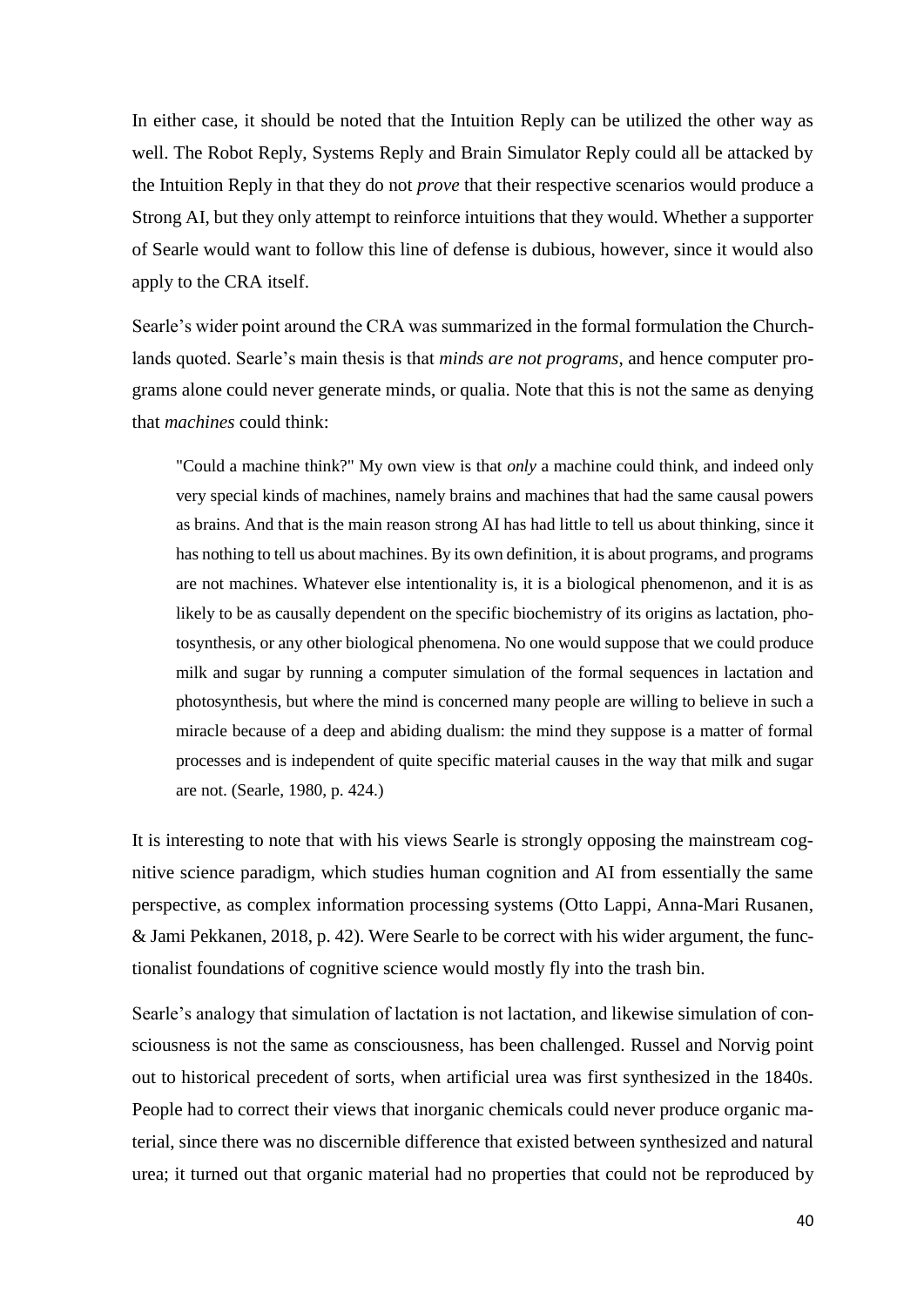inorganic materials, despite common beliefs that this was impossible. They also argue further that computer simulations of addition or chess are not just simulations, but implementations, of the activity in question. (Russel & Norvig, 2016, p. 1027.) A computer simulation of milk certainly produces no milk, but it's not obvious from this that simulating consciousness could not produce consciousness. Searle appears to be playing at least a partially rhetorical game here.

To reiterate, the bottom line is this: Searle claims that computers cannot be conscious in virtue of running a program; computing ones and zeroes, or any other formal symbols, is not enough because a program cannot glean any semantic meaning from the symbols it manipulates alone. Searle says that it must be the unspecified biological, "causal" characteristics of our neural activity that produce a consciousness, but in a way that is not solely dependent on the neurons' functional roles (i.e. their information processing).

Searle's views appear to lend much of its credibility from the claim that one cannot unlock the semantic meaning of a symbol system just by studying that symbol system alone. Since a computer performs all of its operations and information processing in binary code, it follows that computers cannot understand semantics, and therefore (according to Searle) cannot have conscious experiences or qualia.

If humans are different from computers, then where is the foundation of *human* understanding of semantics? What is the answer to the so-called symbol grounding problem?

Haikonen has a seemingly obvious answer. Humans get their semantics from a sub-symbolic level – for example, a small child learns the meaning of the word *spoon* by having different kinds of spoons shown to her, while she gradually attaches semantic meaning to the word (Haikonen, 2017, pp. 43–44). This explanation is certainly true, but it does not address the question in its entirety, since it does not explain how semantics is gained from our *neural processing*.

The situation in the Chinese room is not entirely similar to a computer program. The man in the Chinese room is a conscious being who, when he is following the instructions, may think: *"I have absolutely no idea what I'm doing here."* In contrast, a computer is machinery that has no part of it thinking *"I have no idea what I'm doing."* The Chinese room scenario focuses its attention on an already-conscious agent, while a computer works on a far more foundational level. There appears to some form of level-of-explanation fallacy present. We can examine the computer as a formal symbol processor, but more fundamentally it functions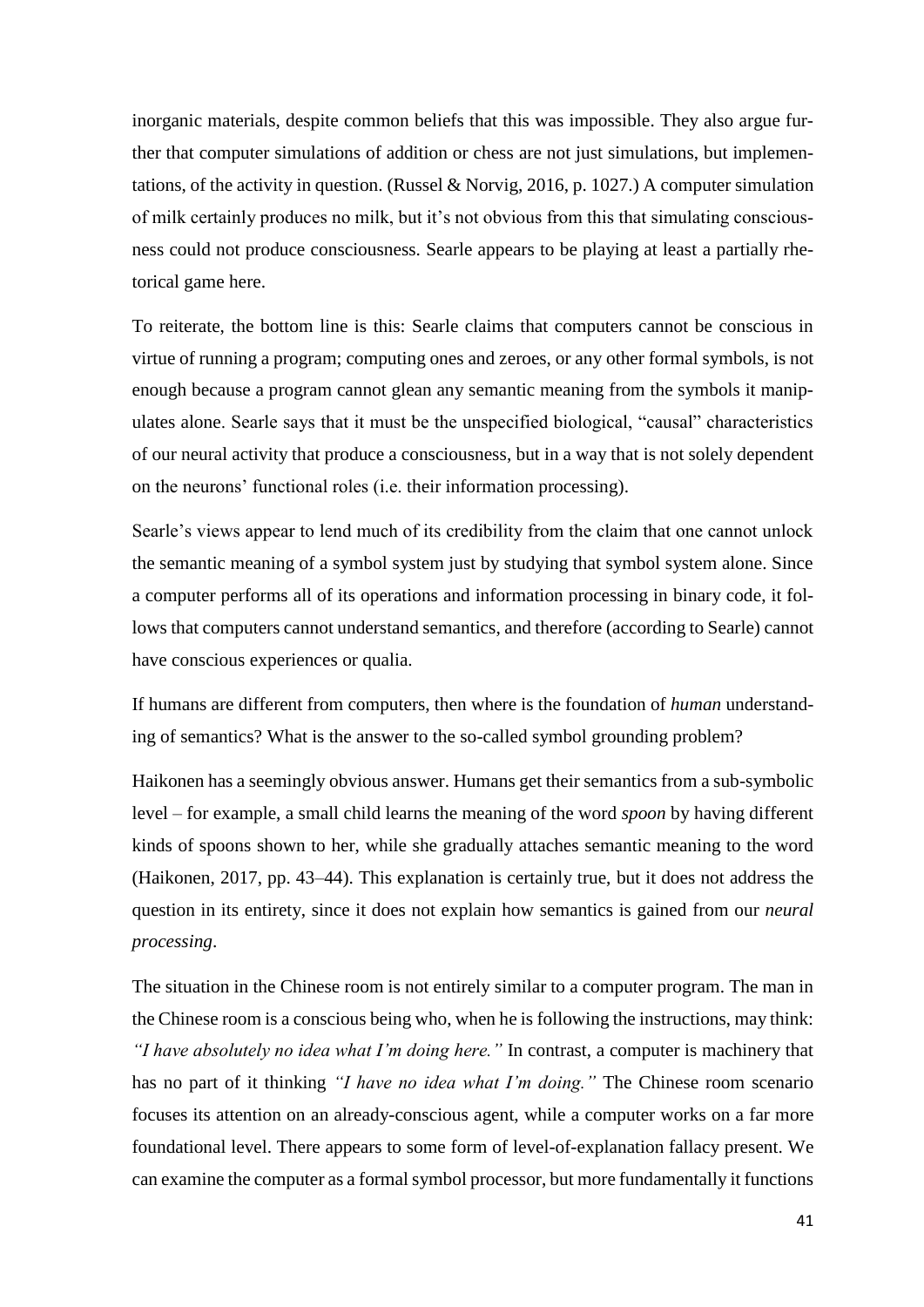by manipulating electric currents, which is ultimately what the brains do as well (Russel  $\&$ Norvig, 2016, p. 1032). It is a different matter to say that an agent with qualia does not understand something by following a syntactic program, and to say that qualia or consciousness cannot be gained from syntactic processes. Neuron firings carry no intrinsic semantic content with them. They happen solely in relation to neural and chemical activity around them, and Russel and Norvig have argued that they might be called syntactic (Russel & Norvig, 2016, p. 1032), although with a very high level of sophistication. Russel and Norvig interpret "syntactic" rather widely here. The idea seems to be that as a program is syntactic because its algorithms follow each action after certain criteria are met, and so too the brain operates under complex, causal rulesets that are similar enough to warrant a meaningful comparison. It is not clear whether Searle means entirely the same thing when he talks about syntactic processing, but Russel and Norvig's underlying idea appears to be to shift the conversation about consciousness to a lower level of explanation to sidestep Searle's criticism. If the brain is a syntactic machinery of a kind, then it follows that semantics *can* be gained from syntactic processes – brains are syntactic, yet we have semantics. Dennett has raised the same point (Dennett, 1992, pp. 438–439). Only the exact method, the hard problem of consciousness, is not yet understood. Searle has three options to respond to this kind of argument:

- 1. Insist that brains have as-of-yet undiscovered intrinsic semantic qualities that computers could not have.
- 2. Insist that the syntactic processing of the brain is different from the syntactic processing of a computer in some relevant sense.
- 3. Accept that semantics can be gained from syntactic processing, and let his argument collapse.

Since Searle insists that consciousness is caused by the unspecified biological or causal properties of the brain, he would seem to choose option 1. But this option is debated. Option 2 was briefly discussed earlier by Turing in the Argument from the Continuity of the Nervous System, but suffice to say now, it lacks concreteness. What if we chose option 3? What would be its implications for the Chinese room? If syntactic processing is enough for semantic understanding, then would the man in the room come to understand Chinese just by following the instructions?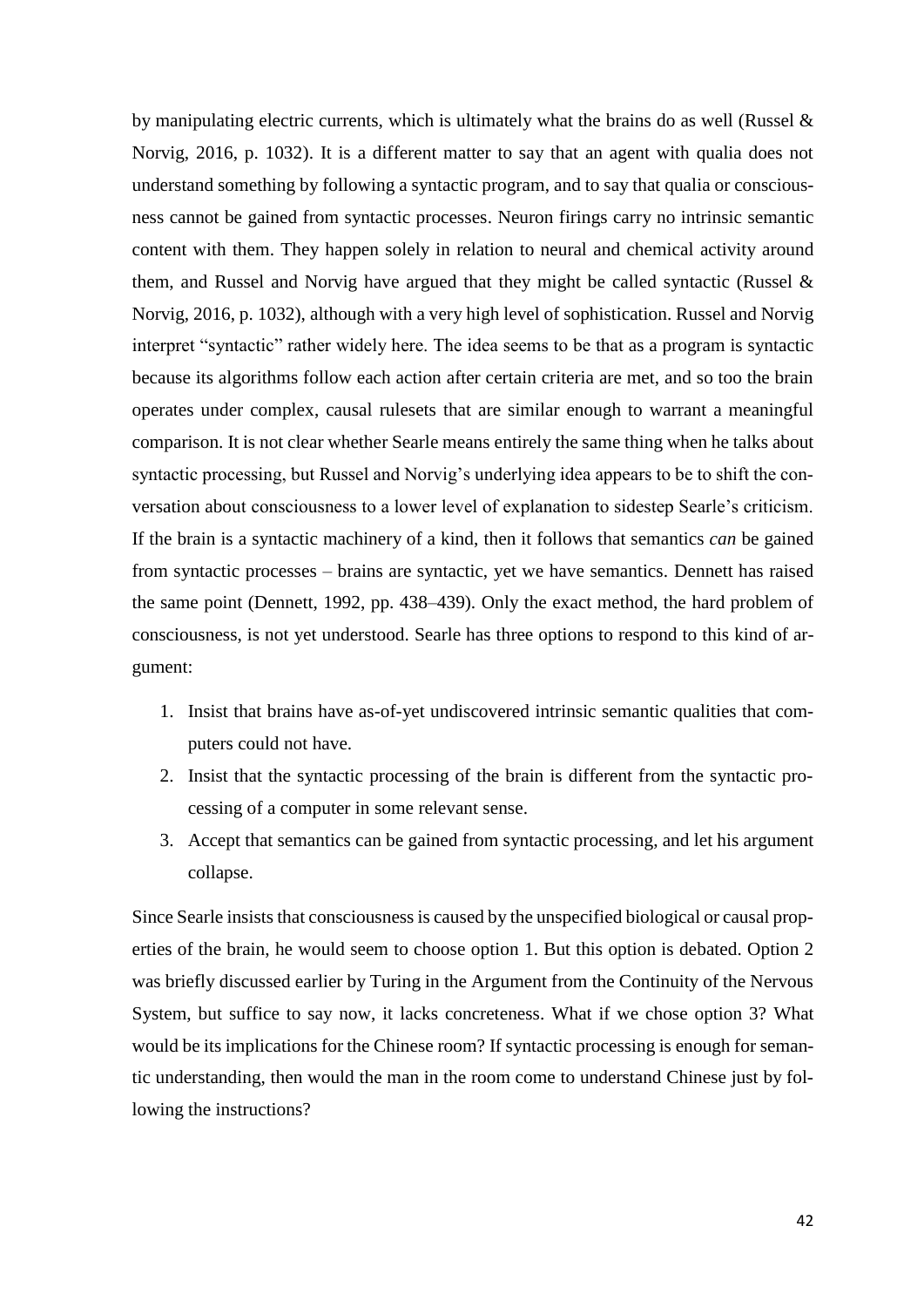The idea that thinking could be accurately replicated with a large number of formal symbolic representations of any problem or question (such as logical if-then -propositions) was the underlying assumption of early AI research, and was later dubbed "Good Old-Fashioned Artificial Intelligence" or GOFAI by John Haugeland (Haugeland, 1985, pp. 112–113). The man in the Chinese room appears to be following the GOFAI approach: he would correspond Chinese symbols with each other in accordance with a ruleset. But human cognition does not appear to follow such a narrow methodology. If a *suitable* program is required for semantic understanding, then it is entirely possible that the CRA scenario would not produce any understanding because it is not instantiating an appropriate program. After all, human cognitive processing where semantic understanding arises takes place under a highly interconnected neural network, not a simple rulebook or a look-up table. The more appropriate scenario that Searle could muster was his answer to the Brain Simulator Reply: would a man opening and closing a huge series of water pipes, running a suitably interconnected "program", attain understanding of Chinese?

It seems reasonable to say that the man would most likely not. He is only a part of the system, and no individual part of our brain understands anything by itself. Following option 3 the system as a whole might, which would lead us to some kind of endorsement of the Systems Reply. Many open questions are of course present, but Searle's water pipe scenario, designed for maximum absurdity, is based on the intuition that no understanding could be gained by such a system. If the water pipes acted under some kind of self-regulating mechanism, it could at least simulate the neural firings in the brain. The room for the pipes would have to be absolutely enormous, however, and it would operate many orders of magnitude slower than any computer or brain. Some commentators have argued that the speed of information processing is a relevant factor, and that Searle's various scenarios slow down the neural processing to a range where we would no longer attribute intelligence to it (Cole, 2014, chap. 4.5). If the water pipe system was shrunk down to the size of the brain and its performance somehow sped up to the same speeds, and the behavior it gave out appeared intelligent (as per Searle's scenario), our intuitions of its intelligence or lack of it might change. This is not the same as proving that the system is conscious, but in a rhetorical debate it might shift the burden of proof to Searle.

Even if we accept option 3, it remains unanswered *how* consciousness arises from syntactic processing. What kind of processing would be required? Is the speed a relevant factor? *Is*  consciousness really a purely computational process, or does it leave out other factors that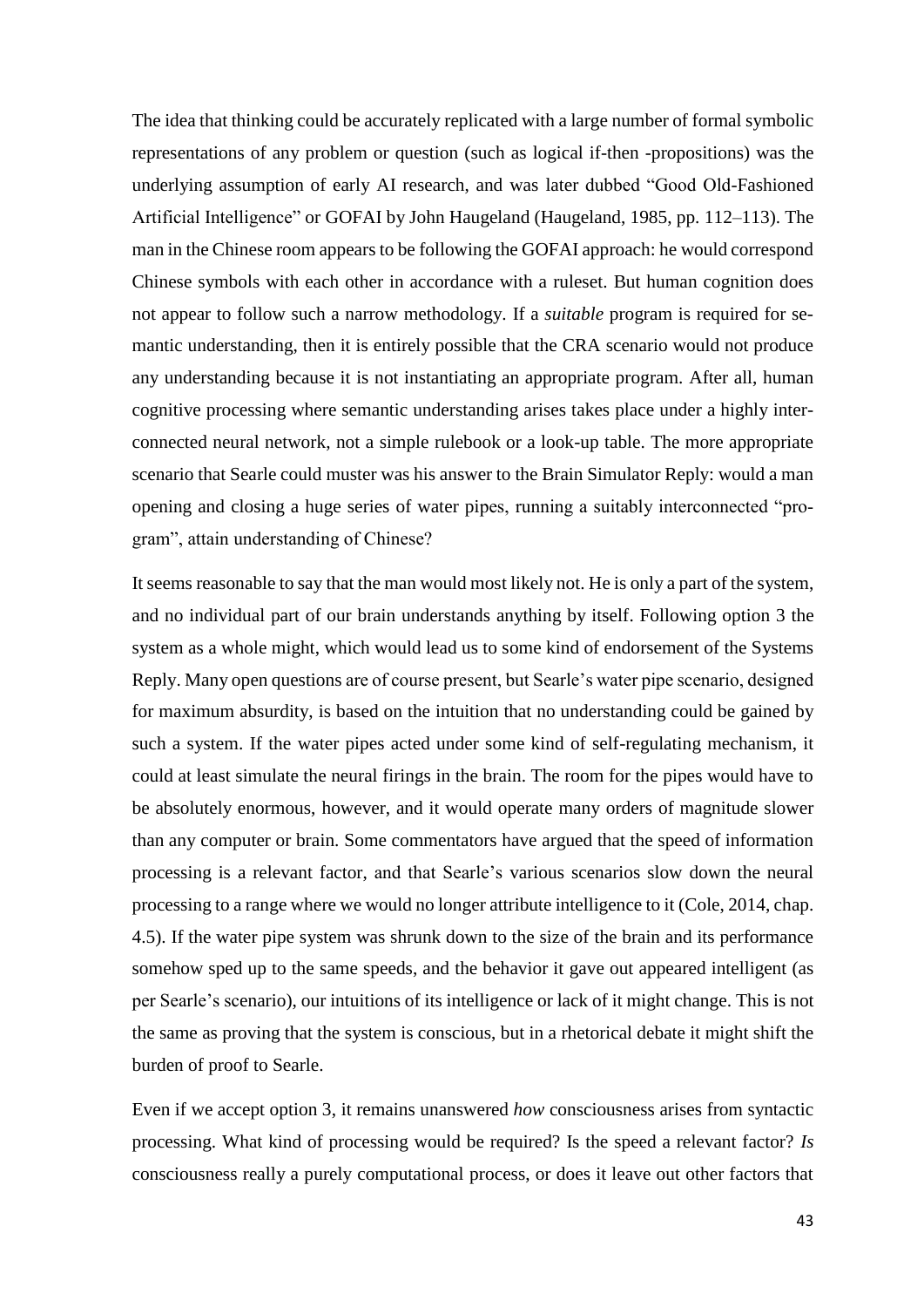may need to be taken into account, such as different architecture of the brain (massive parallel interconnectivity) to the computer (hyper-fast sequential processor)? Claiming that semantics can be gained from syntactic processing does not lead to every AI being conscious, and it alone does nothing to show what kind of information-processing would be required for consciousness. Thankfully, we need not attempt such an explanation here.

- -

Searle's Chinese room argument has had considerable influence on the philosophy of mind and philosophical discussions about artificial consciousness in the past forty years. The debate around the CRA is still on-going, testifying both to the strength and divisiveness of the argument. Since the CRA operates on *a priori* grounds – it's not an empirical demonstration of any kind – our intuitions around it appear to play a crucial role in assessing its validity. This notion has been articulated by Dennett, who has argued that the CRA acts as an "intuition pump", which misleadingly reinforces our intuitions towards the desired conclusion – in this case, that Strong AI is impossible (Dennett, 1992, p. 440).

Whether or not the CRA can be understood as an intuition pump, Searle's claim that syntactic processing is not sufficient or even constitutive of consciousness is a resilient argument against Strong AI. However, his other claim – that consciousness is necessarily a biological phenomenon – is less solid. Until Searle points out the exact causal, biological properties of the brain that give rise to consciousness, we have room to dispute its biological foundation as a necessity.

It is possible that Searle's position may be victorious one day, but as long as debate around the CRA continues, the possibility of Strong AI cannot be entirely refuted on these grounds. Besides, there are other ways to approach artificial consciousness that can more or less sidestep much of Searle's criticism. These approaches are studied in the next section.

#### <span id="page-46-0"></span>**3.3 Embodied Cognition**

The Strong AI hypothesis, as it was formulated by Searle, claimed that consciousness is a matter of programming: any suitable program when instantiated produces consciousness, and that a Strong AI is necessarily a *program*. Turing also described his imitation game -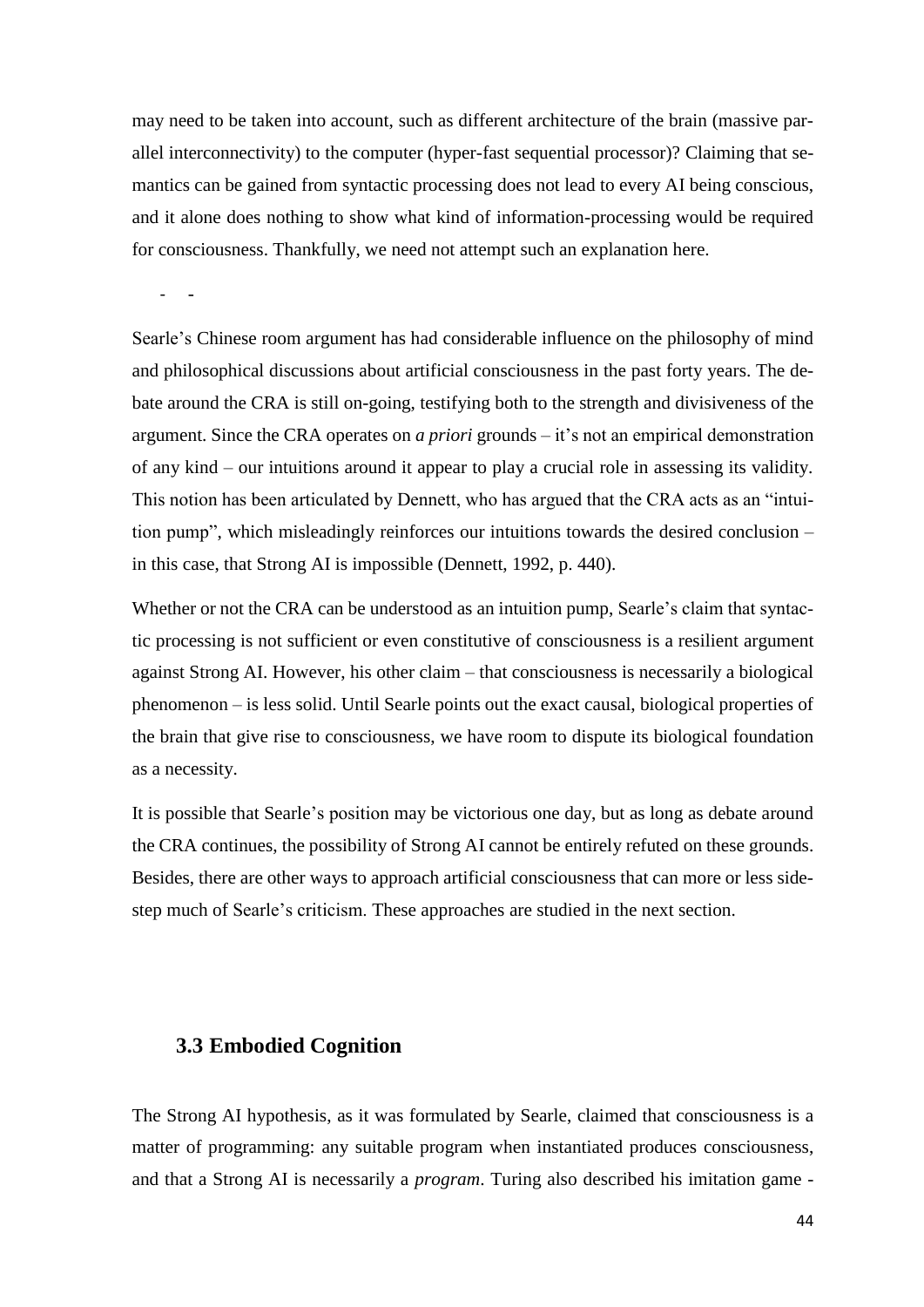passing machine as a digital computer. But digital computers and programs are not the only avenues of creating autonomous entities. In fact, if we want to avoid the bog that is the CRA, we may well want to follow a different approach.

In terms of robotics, a goal of conscious *machine* (as opposed to conscious *AI*) is sometimes referred to as *machine consciousness* or *artificial consciousness*, abbreviated MC or AC, respectively (David Gamez, 2008, p. 887). Its main difference to Strong AI is that MC discusses consciousness in terms of robotics instead of AI programs. The difference may be somewhat semantic, and it is brought up here just to avoid future confusion. It is true that AIs are mostly associated with programs and digital computers, but the definitions of AI discussed in chapter 2.1 do not make this a logical necessity. For the purposes of this thesis, we can use MC and Strong AI as synonyms of each other, even if Searle intended the latter to refer to programs only. We can think of AIs more broadly than that: as any *artificially* created *intelligence*, regardless of the exact design approach chosen. For now, we will use the terms "Strong AI" and "machine consciousness" synonymously.

Gamez (2008, p. 888) divides research of machine consciousness into four sub-sections, which are:

- MC1: Machines with the external behavior associated with consciousness.
- MC2: Machines with the cognitive characteristics associated with consciousness.
- MC3: Machines with an architecture that is claimed to be a cause or correlate of human consciousness.
- MC4: Phenomenally conscious machines.

We are interested in MC4 specifically, although it is clear that there is significant overlap between the four approaches. We will highlight one consideration to consciousness we have not discussed yet: embodied cognition.

Embodied cognition is a view of cognitive science which claims that the body of an agent, not just the brain, is a relevant factor in cognitive functions. Robert Wilson and Lucia Foglia have termed this the "Embodiment Thesis"<sup>.</sup>

Many features of cognition are embodied in that they are deeply dependent upon characteristics of the physical body of an agent, such that the agent's beyond-the-brain body plays a significant causal role, or a physically constitutive role, in that agent's cognitive processing (Wilson & Foglia, 2015, chap. 3).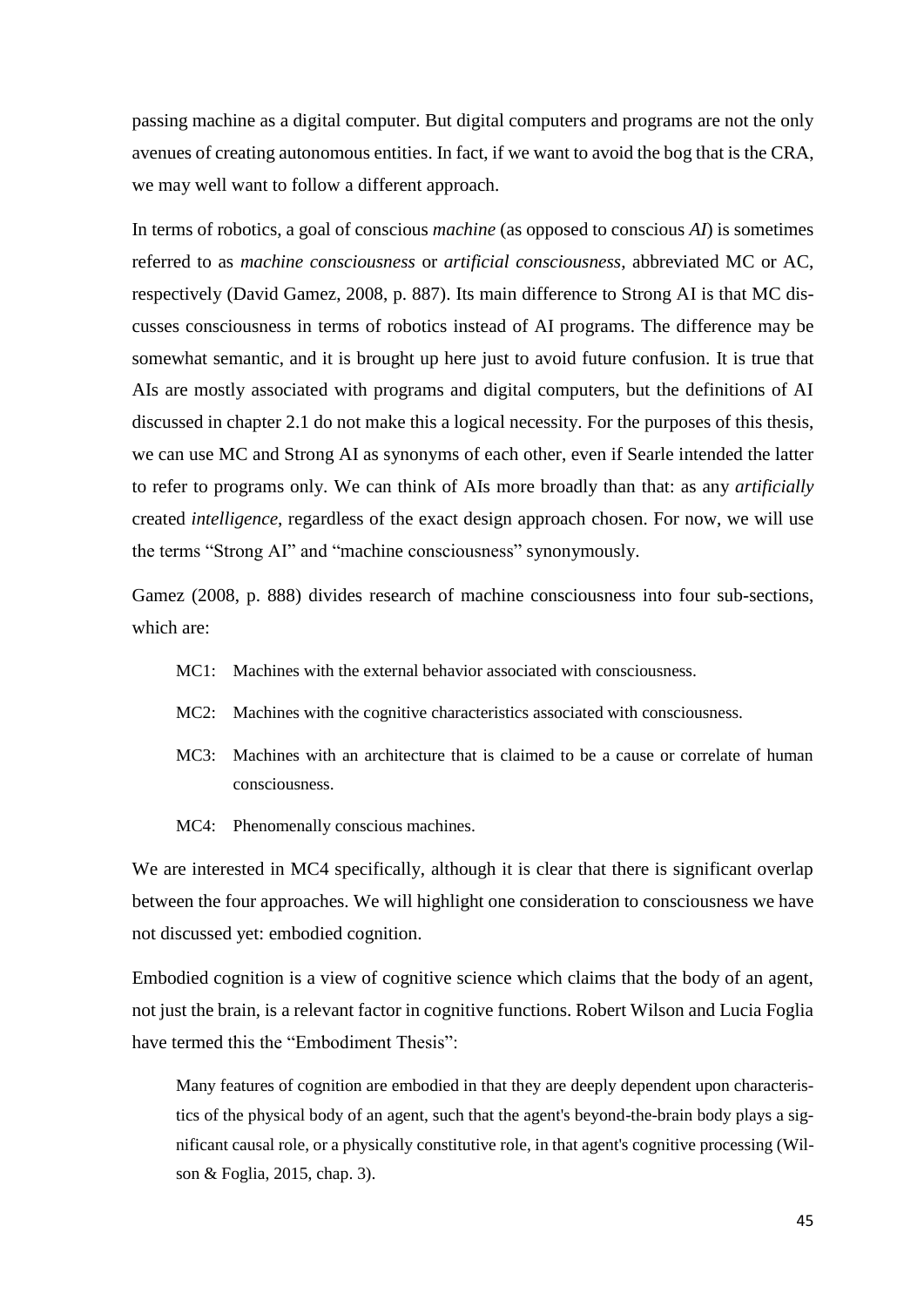Embodied cognition is thus contrasted with mainstream cognitive science, which studies cognition from a purely information-processing point of view. It should be noted that several aspects of cognition, such as memory or calculation, are already performed in a vastly superior way by computers than humans. Embodied cognitive science thus draws from the idea that in order for us to possess *all* the mental capacities that we do, it is necessary to involve the body both as a sensing and an acting entity. Cognition at large, and by extension, consciousness, are highly dependent on these factors. (Wilson & Foglia, 2015, chap. 1.) What exactly constitutes embodiment is not entirely uncontroversial. In robotics embodiment is usually understood simply as a physical/sensorimotor interface, but other academics hold that biological aspects of a living body must be taken into account as well (Tom Ziemke, 2016).

Embodied cognitive science creates some interesting considerations for Strong AI. Since AIs are primarily information-processing agents, and as such quite disembodied, is there any hope for consciousness to be present in any kind of AI if the central thesis of embodied cognition is true?

Here we will take two approaches that could be taken to answer the question: one practical, and one philosophical conjecture. The conjecture approach is through a famous thought experiment, the so-called "brain in a vat", or BIV for short.

The BIV thought experiment asks us to imagine a scenario where a human brain has been removed from its host body and placed into a vat, with all the nutrients and other necessities which enable the brain to remain alive. In the vat, the brain is connected to an intricate computer using the same exact neural connections that the brain was connected to when it still was in a real body. (Lance Hickey, n.d.) The computer receives neural signals from the brain and sends back signals that the brain cannot distinguish from neural signals it received by the body – for example, if the brain sends a signal to raise its body's hand (which it no longer has) the computer sends back a signal that corresponds to a sensation of a hand being raised. The brain could be fed sensory inputs of an entire virtual reality, which it could not distinguish from the real world. (Hickey, n.d.)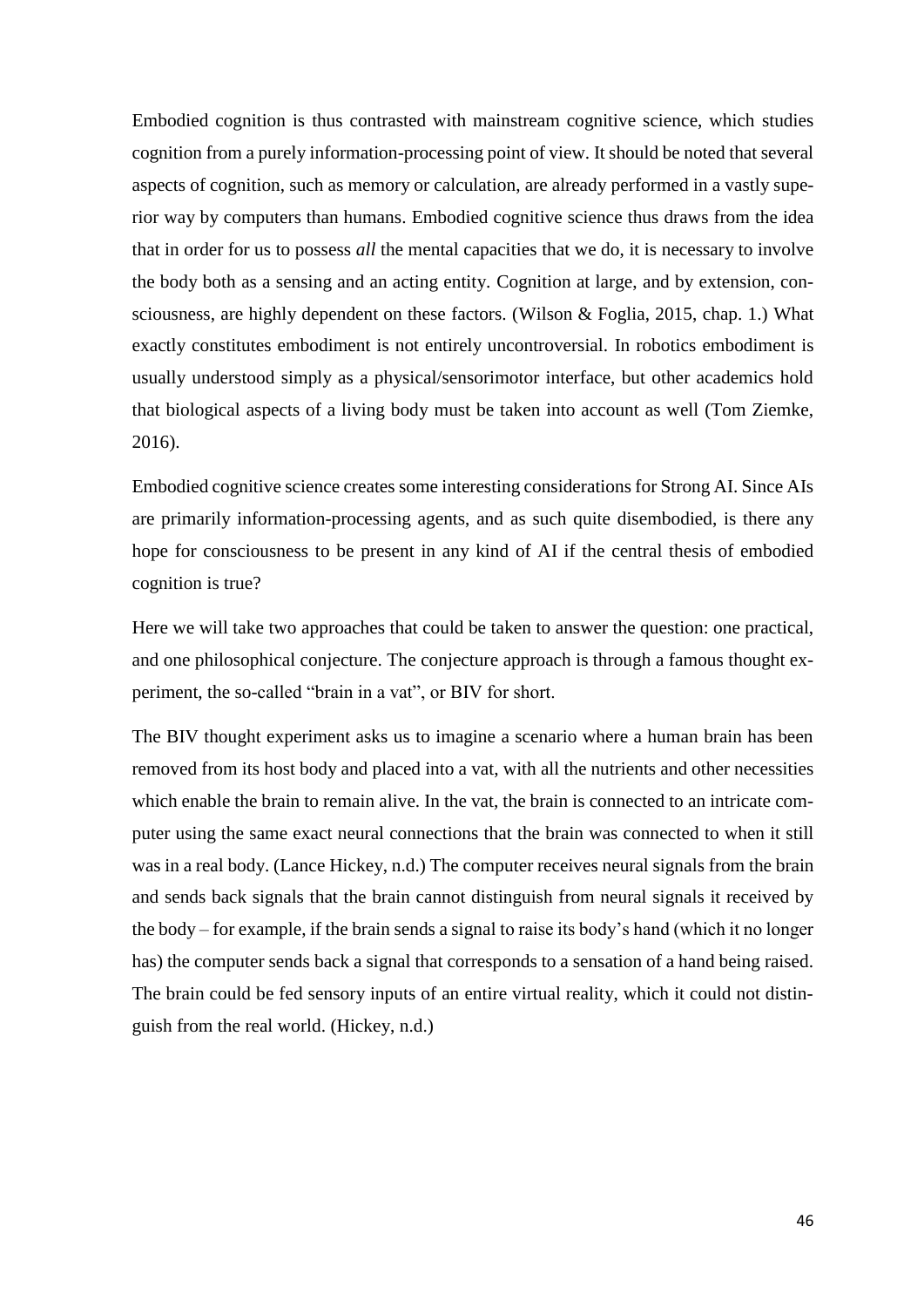The BIV has mostly been used in support of skepticist or solipsist arguments in epistemol- $\log y$ <sup>20</sup> but it also provides an interesting perspective into embodied cognition and consciousness, since the experiment can be used to analyze the logical consistency of embodied cognition. If the brain in a vat was capable of cognitive functions, or even better, qualia of the simulated inputs, it would entail that cognition would not necessarily require a biological body *per se* to function (unless a biological brain is sufficient), only appropriate information input, with no concern over what the exact source of that input is. We have noted earlier that neural signals carry no known intrinsic semantic content with them. They are just electrical impulses, which could in principle be substituted by electrical impulses from some other source. The BIV would therefore put the central thesis of embodied cognition into doubt, if its logical validity is accepted, and possibly open the door for conscious, disembodied AIs.

Unfortunately things are not this simple. Evan Thompson and Diego Cosmelli have argued that the minimum requirements to sustain a BIV and to allow it consistent simulated interaction include contrivances so complex that they would essentially equal an artificial body. These include physical protection to replace the skull, a circulatory system with responsiveness to the brain's needs at any given moment (and all the necessary sub-systems to oxygenate and pump blood etc.), ability to react appropriately to the brain's intrinsic neural activity, feeding so many correct neural signals at once that even the fastest computers could not keep up – all this and much more without disrupting the balance of the whole system. Thompson and Cosmelli argue that for all this to work, we need the vat's workings to be regulated and controlled by the brain itself and even provide it with real<sup>21</sup> sensorimotor systems it can control to work properly. In other words, envatting the brain ultimately ends up with embodying it. (Thompson & Cosmelli, 2011, pp. 168–172.)

The real possibility of a BIV therefore appears slim. The practical considerations are daunting – but what about its *logical* possibility? After all, this is all we would need for purposes of AI. If a conscious BIV is logically conceivable, disembodied entities could not all be excluded from consciousness.

Thompson and Cosmelli concede that if we are interested only in the logical consistency of BIV, the practical considerations they raise are irrelevant. However, they note that as a mere

**.** 

<sup>&</sup>lt;sup>20</sup> It shares notable similarities with Descartes' evil demon and Zhuangzi's "I dreamt I was a butterfly" -scenarios.

<sup>&</sup>lt;sup>21</sup> Thompson and Cosmelli don't really clarify why sufficiently advanced virtual sensorimotor systems do not suffice, except by pointing out the computational difficulties. Similar practical considerations have been raised by Dennett (1992, pp. 4–6).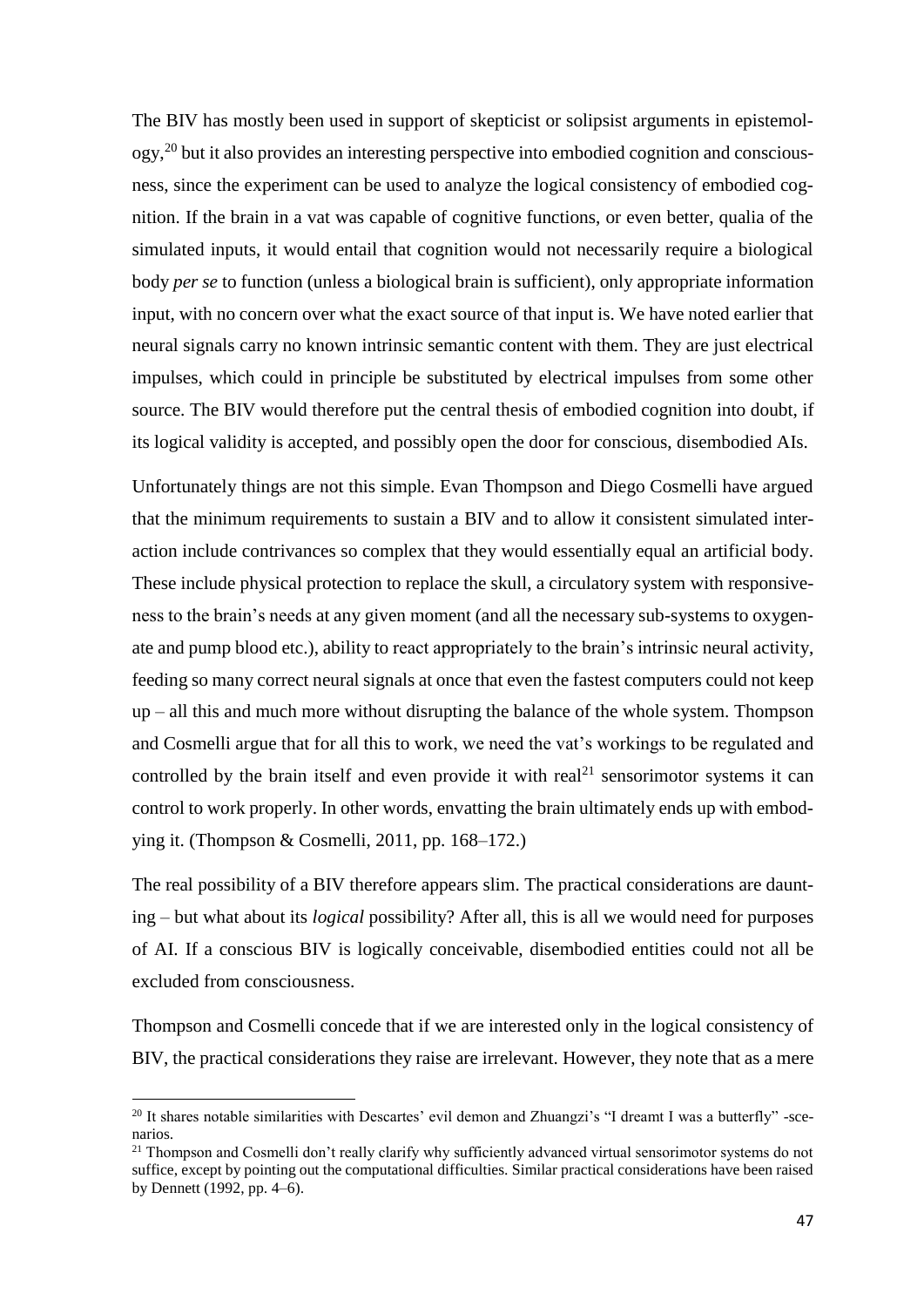thought experiment it tells us nothing about the mechanisms behind consciousness, since it sheds no light on consciousness' explanatory framework. We'd still have to struggle with what constitutes the basis for consciousness and even the brain itself – do we need to envat only neural cells, or also glial cells, the immune system etc.? Thompson and Cosmelli say that we "don't know what we're supposed to imagine when we imagine a brain in a vat, so the mere conceptual possibility of a brain in a vat seems an empty scenario." (Thompson & Cosmelli, 2011, pp. 174–175.)

For our purposes of course we want to imagine a conscious, disembodied entity. If this is logically impossible, then AIs as disembodied entities cannot exist, and would need some form of embodiment (and possibly more) to be conscious. Thompson and Cosmelli raise a valid point when they argue that the BIV as an imaginary scenario tells us little about consciousness. Does it tell anything about AI? It seems clear that the human brain would have severe cognitive difficulties in an unstimulated disembodied environment, but how about the cognition of AIs?

The BIV in relation to AI has been considered by Francis Heylighen, who takes a very critical stance to disembodied AIs. Heylighen argues that an AI with no sensors or actuators in the real world would be virtually useless as a cognitive agent:

A virtually imprisoned AI program is even worse than a brain in a vat, as it simply has no sensors, no effectors, no body, and no real world to interact with. Therefore, it cannot be intelligent in the sense of being an autonomous, adaptive cognitive system that can deal with real-world problems and steer its own course of action through a complex and turbulent reality. At best, it can be a very sophisticated expert system that can solve chess, Jeopardy!, and similar highly artificial and constrained puzzles and games given to it by its designers, or help them to mine massive amounts of pre-formatted data for hidden statistical patterns. (Heylighen, 2012, pp. 132–133.)

Heylighen's criticism rings close to Thompson and Cosmelli's. He appears to deny that an AGI could exist without some kind of embodiment, regardless whether it is a Strong or Weak one. Heylighen is certainly right in the sense that contemporary AIs' field of expertise is data analysis in one form or another. However, his view that an AI "imprisoned" to a virtual reality is not equipped to deal with real-world situations intelligently and adaptively is somewhat ambiguous for our purposes. The claim is easier to accept if Heylighen means that an agent with no sensory information *at all* is useless as a cognitive agent (indeed, Heylighen's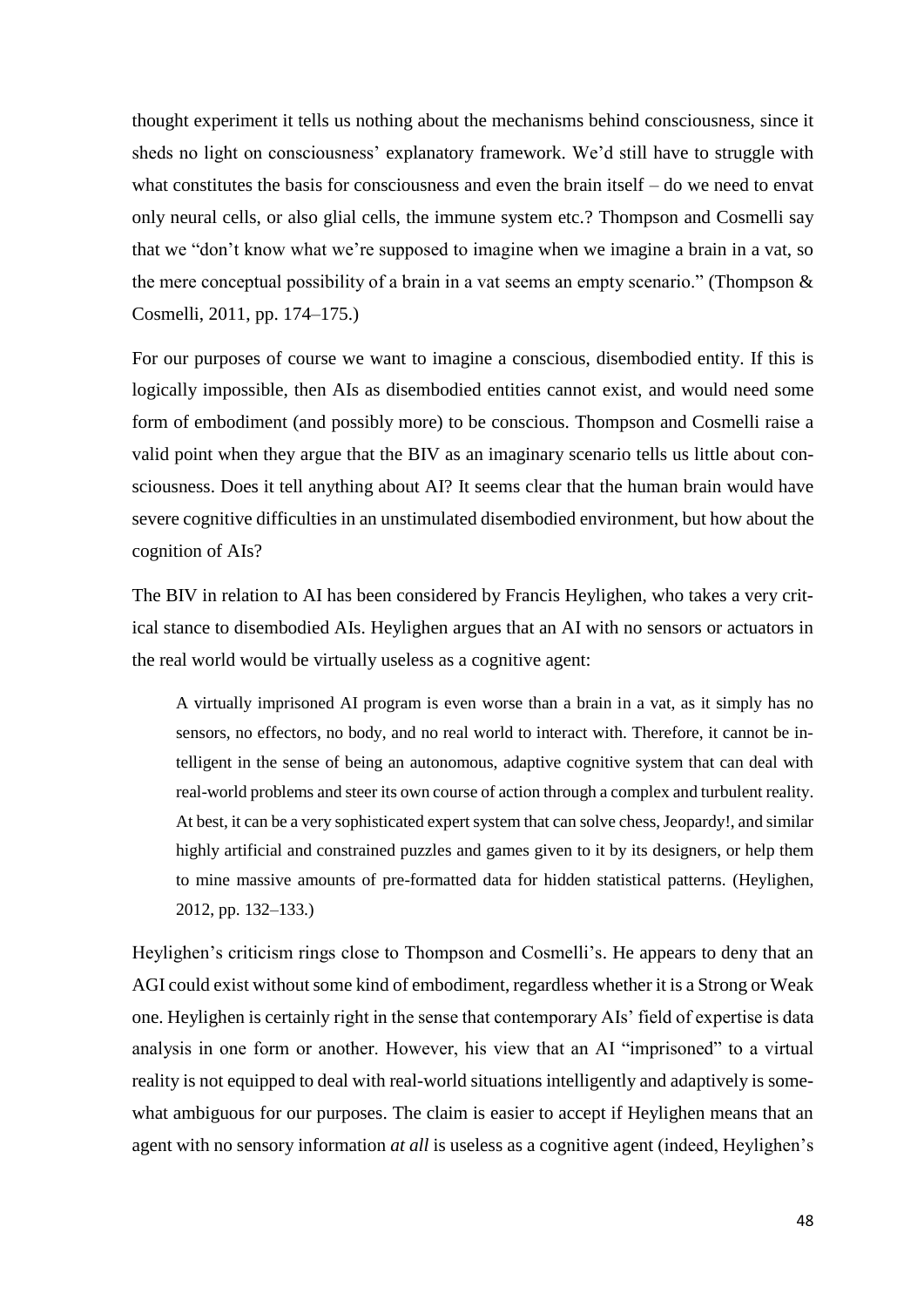quote appears to suggest such an interpretation). But couldn't an AGI learn to be an "autonomous, adaptive cognitive system" if it receives systematic input and output data that consistently models real life? Whether this sort of system would be capable of experiencing qualia is of course a different story. Once again, we do not know enough about the mechanisms behind consciousness to say anything certain about the necessity of embodiment.

In either case, we have learned that embodied cognition could assert a limitation of Strong AI in three ways. The most moderate position would be to say that consistent sensory information and interaction is required for consciousness, whether it happens through a physical or a simulated body. This interpretation could be attributed to Heylighen under a good-natured reading, although it is not obvious he means precisely this. The stronger position could assert that a physical body is necessary for consciousness, and no simulated body can ever do the job. This interpretation can be gleaned from Thompson and Cosmelli. The strongest position says that not only is a physical body necessary for consciousness, but it also has to be a *biological* body with all its biological properties. This is the core tenet of Searle's biological naturalism. The first position allows Strong AI to exist without a physical body. The second denies it if no physical body of some sort is present, and the third would require the utilization of some kind of bio-technology that would probably be quite detached from current research of machine consciousness. It seems clear that the third position would limit the possibility of Strong AI the most, although at the present day it is not possible to conclude which interpretation, if any, is closest to the truth.

Putting aside philosophical though experiments, the practical approach to embodied cognition is to develop AIs with sensing and acting bodies – robots. Robotics has long existed as a field of its own, and it contains a plethora of different design approaches to machine consciousness that could warrant an entire article of its own. For the sake of brevity, we will only highlight one approach as an example: Professor Pentti Haikonen from the University of Illinois and his associative neural model of consciousness.

Haikonen starts out with simple enough axioms. He says that explaining consciousness is about explaining how qualia are attained from the brain's neural processing, and explaining the exact contents of our mental states is not part of this task. Haikonen notes that we never experience our brains' neural processing as neuron firings, but rather, as qualitative, subjective experiences. (Haikonen, 2017, pp. 196–197.) He further notes that our conscious mental contents consist only of perceptions that we can remember for at least some time, either in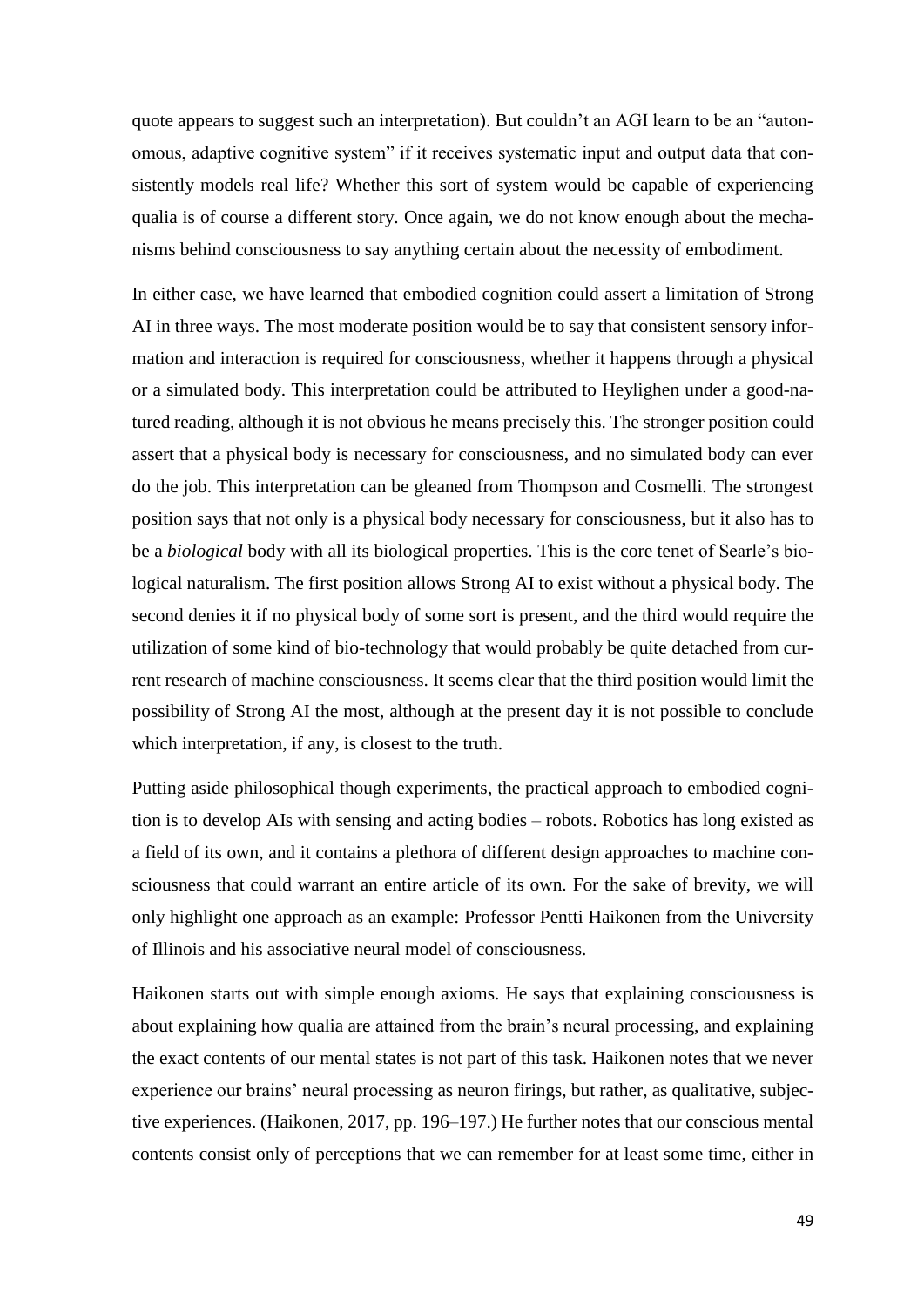the form of real perceptions from our senses or as imaginary ones. From this, he concludes that perception is the brain activity that deals with consciousness, and that *consciousness is the same as qualitative perception, or qualia*. <sup>22</sup> (Haikonen, 2017, p. 197.)

But why do we perceive our neural signals as qualia, and not as neural signals? And why cannot the qualia themselves be observed by outside instruments?

According to Haikonen, the answer is that we do not have the right instruments to measure qualia. The precise nature of measurements depend on the instrument used, even if the physical quantity measured is the same. When we measure temperature with an analog thermometer, the result is an expansion of mercury; when we measure the same quantity with a digital meter, the result is a numeric representation. Likewise, measuring anything with a measuring tape always produces a length as the result, regardless of other qualities of the measured object. Haikonen claims that this is the reason EEG scans cannot observe qualia: they always measure neural activity alone and nothing else. To measure qualia, we would need a different kind of instrument altogether – and the only one we know of is the brain itself. (Haikonen, 2017, pp. 200–201.) Haikonen claims that no further explanation is needed on how the neural signals are transformed into qualitative experiences. Neural signals are perceived as qualia because there is no other choice: we have no sensory organs to perceive them as neural signals. Haikonen compares the explanation to a radio, where we can hear the music, but not the carrier radio waves that carry the music. (Haikonen, 2017, p. 203.)

Haikonen's theory of consciousness has some interesting implications, and at least one objection could be immediately raised against it. An opponent might say that there *is* a choice on how neural signals are perceived: that they are not perceived at all. An opponent could say that Haikonen dodges the question of emerging qualia and still owes an explanation on how the process works, exactly. If we need sensory organs to perceive neural signals, why don't we need them for perceiving qualia? The explanatory gap between brain activity and subjective experiences appears to still be present, although perhaps in a narrower form.

In robotics, Haikonen's model permits Strong AI as long as the AI is an embodied agent that is equipped with an appropriate associative neural network. This is how embodied cognition can address the problems associated with the CRA. As readers hopefully remember, Searle

1

<sup>&</sup>lt;sup>22</sup> In Haikonen's model, "real" and "virtual" (that is, imaginary) perceptions are treated more or less equally. Since Haikonen associates consciousness with qualia, even people sleeping are considered "conscious" in the sense that they are capable of subjective experiences while asleep.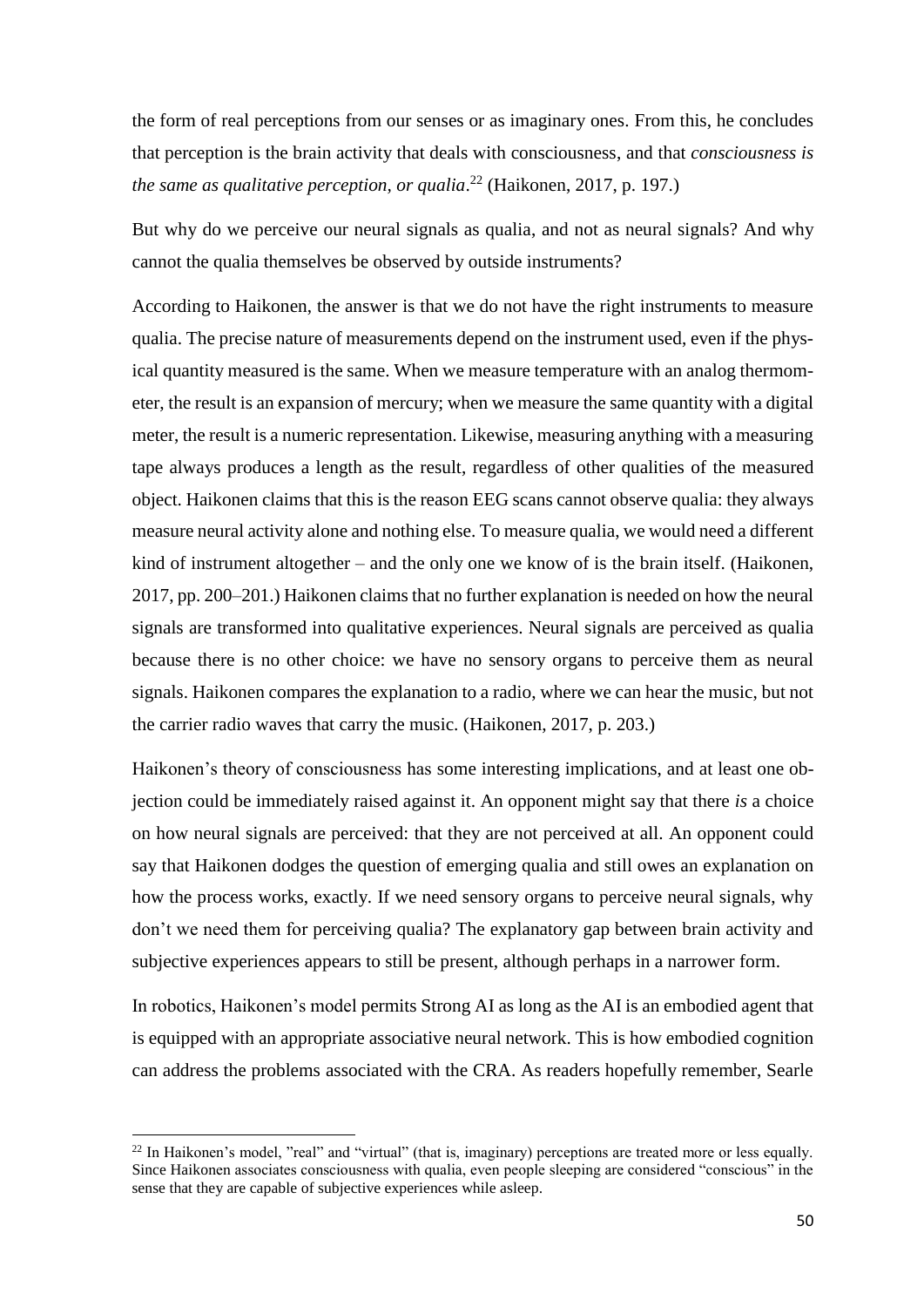claimed that a computer program cannot be conscious since it only manipulates formal symbols, and syntactic symbol manipulation is not enough for semantic understanding. Haikonen is happy to embrace this assertion (Haikonen, 2017, p. 53). The workaround for Searle's argument is simple: since syntactic symbol manipulation is the problem, the agent's cognitive functions must be based on an entirely non-digital and sub-symbolic level similar to the human brain to avoid the CRA's objections. This is achieved by a physical, not simulated (otherwise the CRA applies), connectionist system which mimics the human nervous system and neural activity, allowing the agent to create and associate symbolic meanings to its subsymbolic observations on its own. (Haikonen, 2017, p. 214.)<sup>23</sup> No digital parts may be used, since the binary code they use is symbolic. The neural network Haikonen proposes as an appropriate architecture is named, quite simply, *Haikonen Cognitive Architecture*, or HCA. Haikonen even claims to have succeeded in creating a successful model in a low scale: his self-made robot XCR-1 is built following Haikonen's own HCA architecture, and appears to exhibit rudimentary forms of awareness with no digital circuitry used in its making (Haikonen, 2017, pp. 231–237; Haikonen, 2015.)

In terms of *human* consciousness, however, Haikonen's model creates a consequence he appears to be unconcerned of. Since consciousness is simply a way of perceiving, it is not a *cause* of anything in itself, it is not an agent that *does* anything (except perceive). Since our subjective mental states are not responsible for moving the body, Haikonen's model appears to reduce consciousness to an entirely epiphenomenal role. While the same physical human entity makes decisions and acts, those decisions are not decided consciously, only *perceived*  as such. Consciousness only observes the neural activity associated with making the decisions, which may give an *impression* of a conscious choice, but the choice was not made truly consciously. Haikonen himself acknowledges this in passing (2017, p. 204), although he does not seem to give much thought to its implications. Yet epiphenomenalism would probably have quite dramatic consequences for our understanding of free will and sense of selfhood. Whether this is an argument against Haikonen is up to debate. Many people are probably unwilling to yield to epiphenomenalist arguments, but on the other hand Haikonen's position cannot be rejected simply because it would radically change our conventional beliefs about consciousness and everything associated with it.

**.** 

<sup>&</sup>lt;sup>23</sup> Since Haikonen believes that all the required aspects of consciousness can be replicated with non-biological hardware, he sees that a body does not have to be biological to enable consciousness.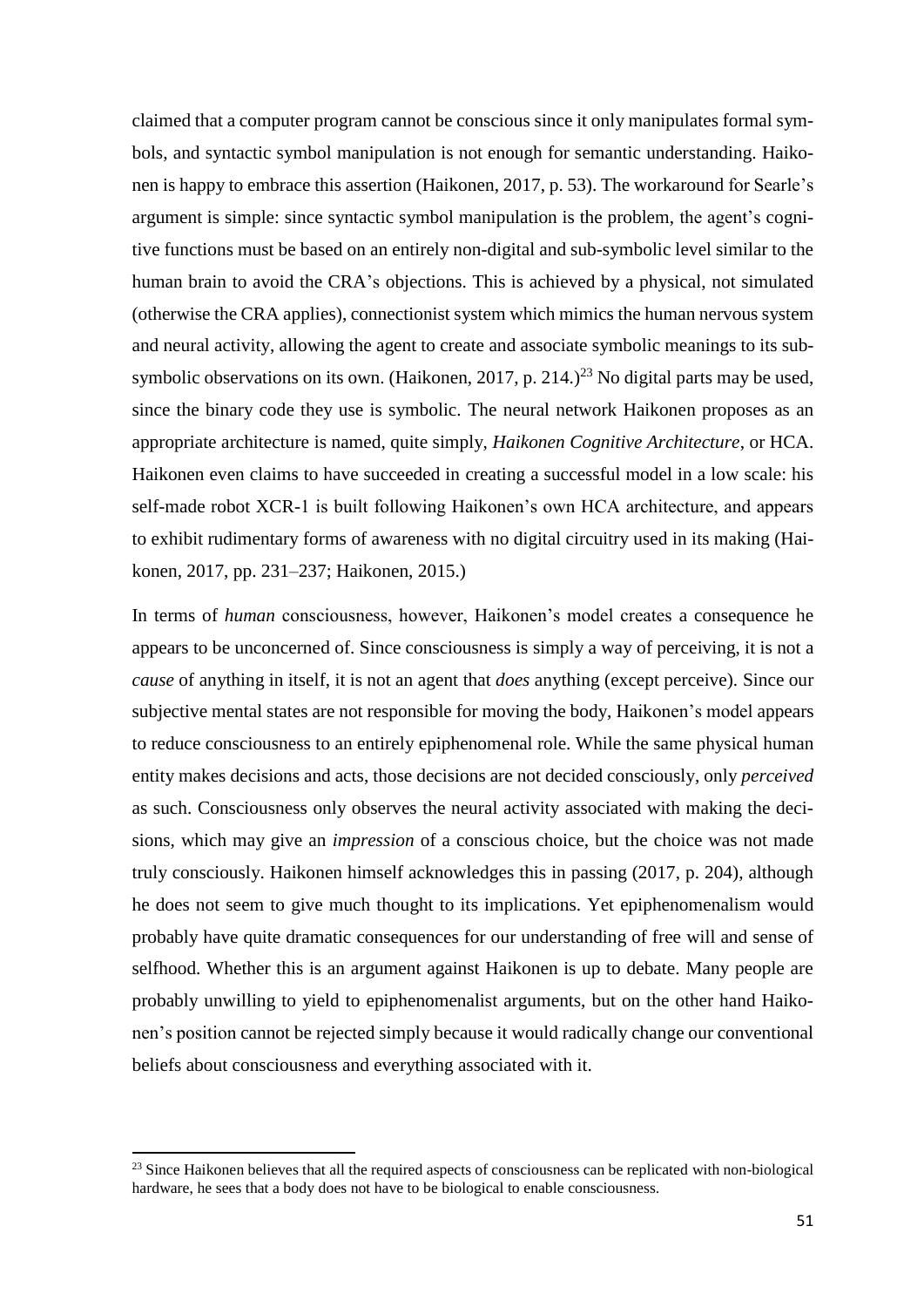Back in robotics, Haikonen asserts that perceiving qualia requires a specific neural architecture and sensory information. Since an outside observer cannot directly detect qualia, how does Haikonen determine whether a robot is conscious or not?

Haikonen rejects the Turing Test and the behavioristic approach as wholly inadequate solution. He says that the Turing Test "does not measure the mental properties of a computer, it measures how gullible people are." (Haikonen, 2017, p. 258.) While Haikonen acknowledges that we have no direct means of ascertaining the presence of consciousness in a robot, he claims that there are two possible ways of possibly determining it. One is to inflict pain on the robot and to observe whether its behavior (and cognitive architecture) supports a subjective mental state of physical suffering, since Haikonen believes that feeling pain requires consciousness and "even the most primitive creature can feel pain".<sup>24</sup> The second way is to wait until a possibly conscious robot starts asking existential questions like "Why am I here?" (Haikonen, 2017, pp. 260–261.)

Unfortunately Haikonen's own suggestions fall short. While Haikonen is contemptuous towards the Turing Test, it is clear that his own "tests" are ultimately behavioristic as well. The main difference is that Haikonen requires an appropriate cognitive architecture to be present (similarly to Searle), but in the end we are still analyzing the robot's behavior to deduce its consciousness. Why couldn't a Weak AI in a robotic body behave as if it was in pain? Or ask existential questions? Haikonen's model follows an unfortunate circular line of reasoning. He claims that his cognitive architecture creates consciousness because it demonstrably creates appropriate behavior, and that the behavior is conscious because it is generated by the architecture. This fault is not, however, to be blamed solely at Haikonen. The same problem plagues every model that attempts to create conscious robots, and Haikonen works with what he has. Until we have some kind of test that empirically solves the problem of other minds beyond reasonable doubt, we are forced to rely on observation of behavior and the somewhat circular reasoning that accompanies it.

- -

**.** 

Embodied cognition provides both a challenge and an opportunity for conscious machines. On the one hand, it places a great obstacle – a need for some form of sensorimotor interface or other kind of embodiment to attain conscious machines, but on the other hand, it enables

<sup>&</sup>lt;sup>24</sup> Remarkably, Haikonen gives zero thought to the ethics of essentially torturing a robot to determine whether it's conscious or not. While the scenario carries some absurd elements, it is easy to find such testing inhumane.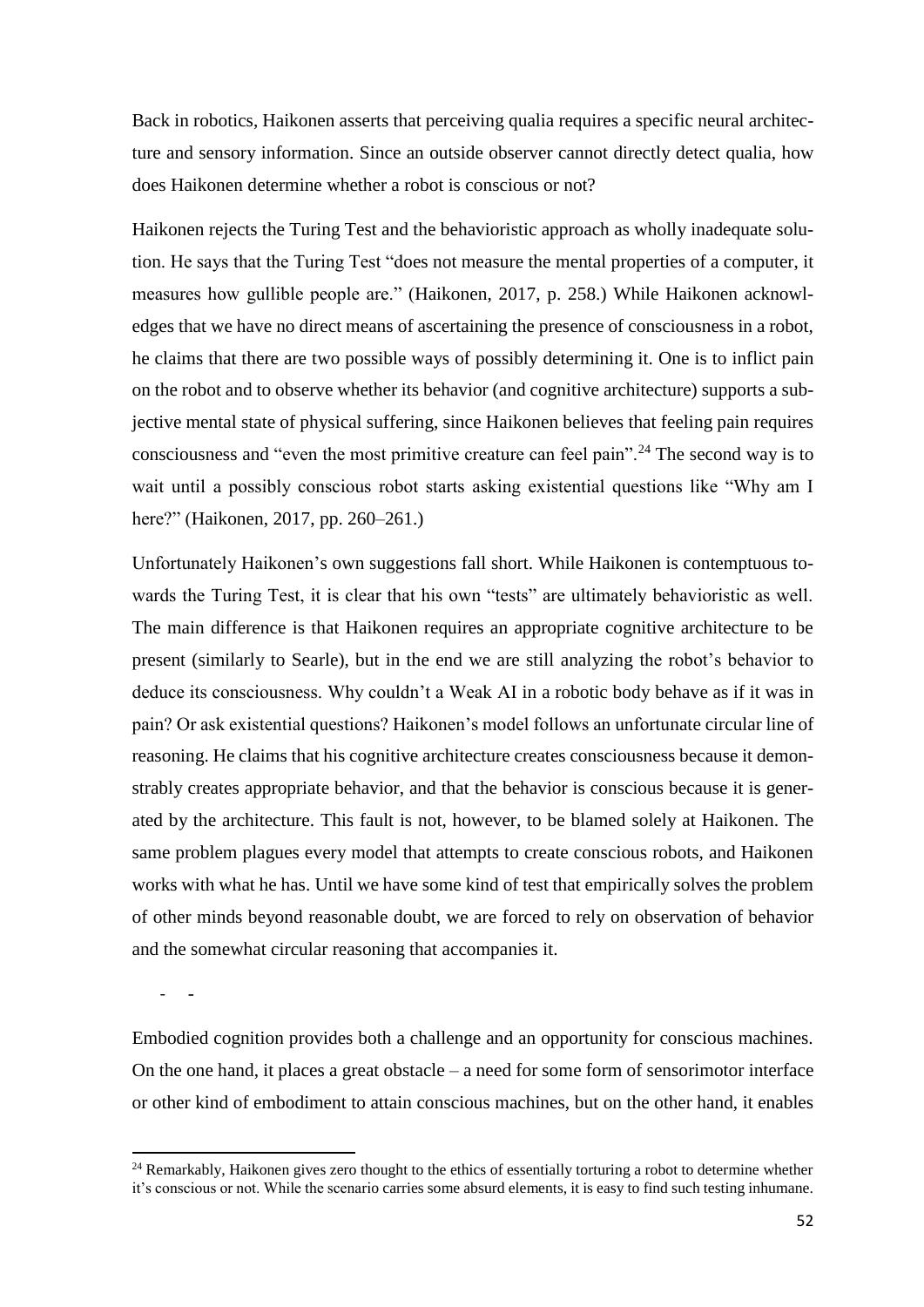approaches which can meet many of the challenges from the CRA. Of note is that utilizing a physical, non-digital connectionist cognitive architecture as proposed by Haikonen is not exactly what Searle meant when he talked about Strong AI. Searle's definition of Strong AI was that an appropriate *program*, when instantiated, is conscious, and since Haikonen's architecture is non-digital and contains no programs, it is not a Strong AI in the Searlean sense of the word even if conscious. The term "machine consciousness" should perhaps be preferred here, although the difference will be discussed further in the Conclusions section.

The exact prerequisites that embodied cognition may place to artificial consciousness are still somewhat shrouded in uncertainty, as demonstrated by the BIV scenario. This gives much room for different approaches in science and philosophy to study artificial consciousness, and much ground remains uncovered. Haikonen's architecture is only one of many proposed models for consciousness, each of which is undergoing debate over their respective merits and deficiencies.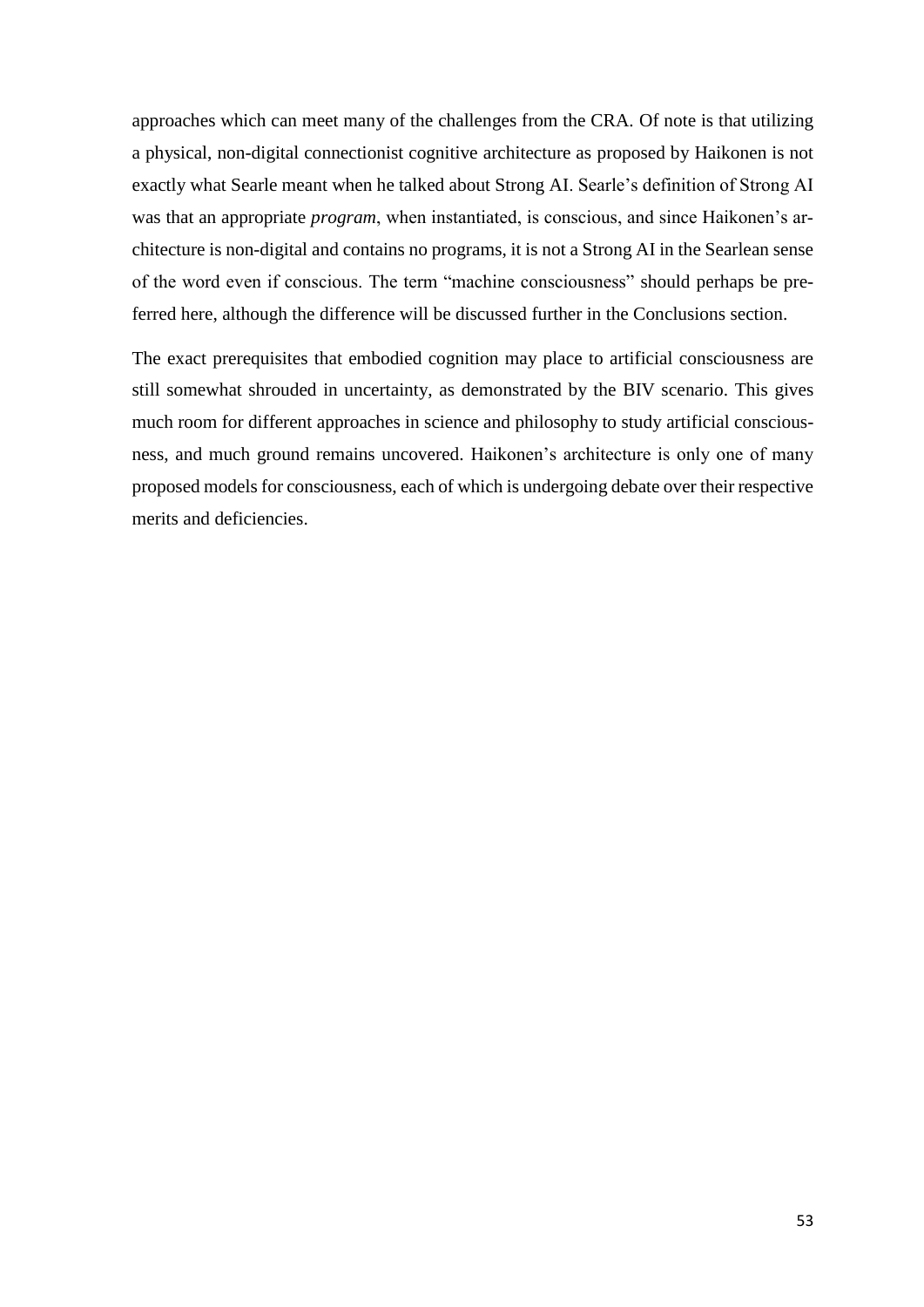## <span id="page-56-0"></span>**4. CONCLUSIONS**

In this thesis we have gone through several philosophical and scientific positions regarding the possibility of Strong AI. True to the finest traditions of philosophy, there is little consensus among the practitioners of the field as to whether AIs or machines can possess a subjective consciousness. Positions that support the existence of Strong AI that we have investigated here include mainstream cognitive science (often discussed under the names of *functionalism* or *computationalism*), embodied cognition (with some reservations) and philosophical behaviorism (such as the Turing Test). A central opposition against Strong AI is mounted by John Searle and his Chinese room argument, and other proponents who support his position in varying degrees. Embodied cognition also limits the possible design strategies for Strong AI to embodied agents, although it does not categorically rule out conscious machines. What are we to make of this discord?

The classical attempt to gauge the consciousness of machines has been the Turing Test, which – unlike most proponents – provides empirical criteria for attributing consciousness to machines. Unfortunately Turing's proposal is not rigorous enough to provide sufficient certainty of what he is trying to measure. As such, the Turing Test has seen its fair share of justified criticism over the perceived criteria it sees sufficient for consciousness, and over its emphasis on outward behavior only. As we saw, the conclusions drawn from the test can differ depending on how the test is interpreted: seeing passing the Turing Test as a logically sufficient or necessary condition for attributing consciousness makes the test more difficult to defend given its specific nature, but the test is somewhat vindicated if it is interpreted as providing increased confidence in attributing consciousness to machines or AIs. However, even this moderate interpretation of the test leaves much to be desired. The test cannot take into account the difference between Strong and Weak AIs, which is arguably an important conceptual contribution from philosophy to information sciences.

Despite its limitations, the Turing Test is not a forgotten piece of behaviorist zeitgeist of its time, and the reason for this is simple. As was noted by Searle and indirectly by Haikonen, behavior is only one aspect of justifying attributing consciousness to other entities; the other is an *appropriate physiology or cognitive architecture*. Behavior is not enough; we also need something that we know can enable consciousness, otherwise we are dealing with Weak AIs.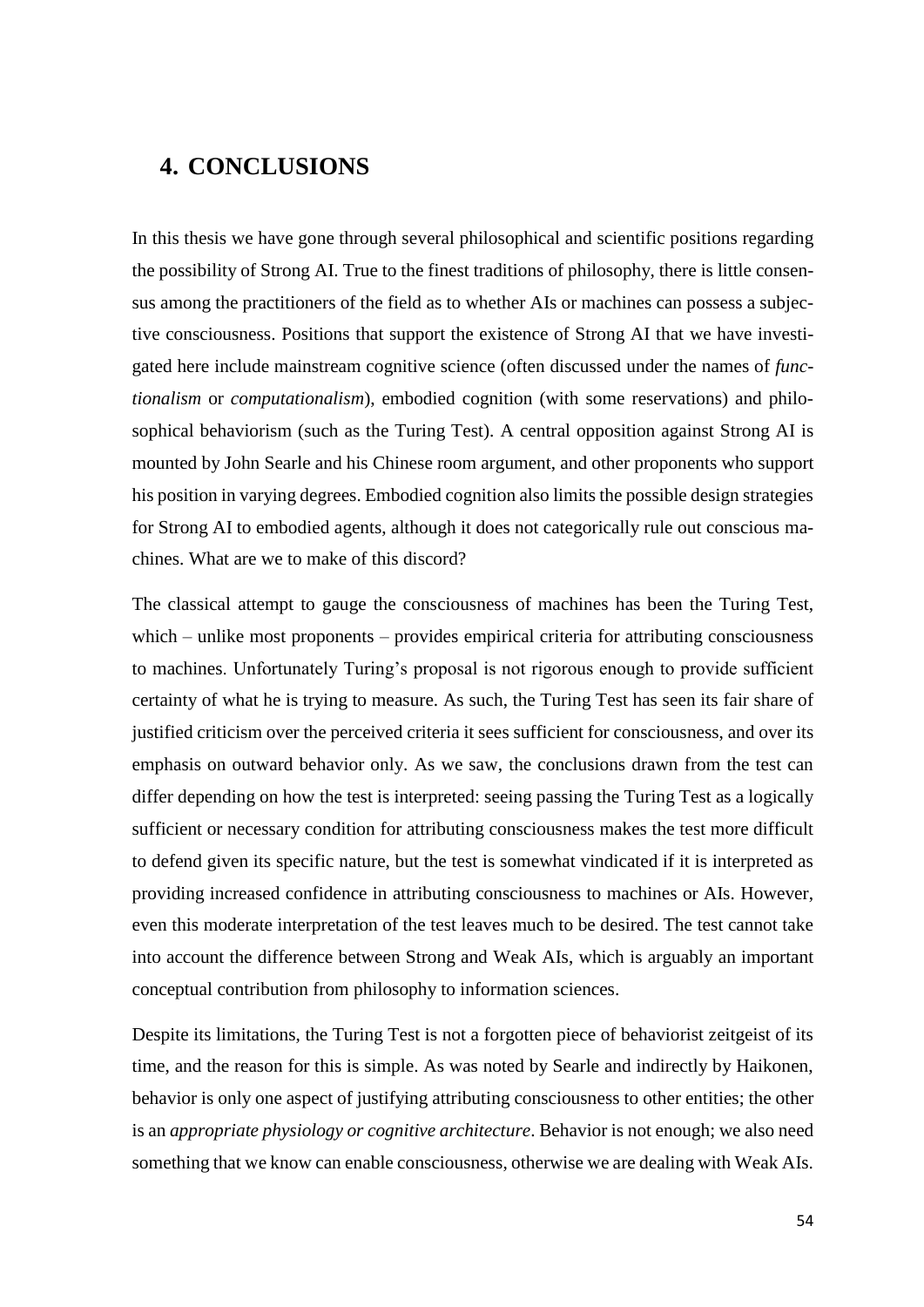But we do not know what an appropriate cognitive architecture looks like. There is no consensus on whether it has to be biological, connectionist, sub-symbolic, or even embodied. This lends undue credence to behavior. While there is virtually zero consensus on what kinds of cognitive architectures allow consciousness, there is no serious debate over what kind of behavior appears conscious. This means a temptation to lean more heavily on behavioral evidence. Our only current alternative to philosophical behaviorism is to make *a priori* assumptions about any given cognitive model, and then see if that given model permits Strong AI to exist. Since we do not know which model is closest to the truth, making educated guesses based on the behavior of an intelligent agent must be part of our toolkit for the foreseeable future. This probably tells more about our current understanding of consciousness than about the merits of philosophical behaviorism, but for now, our ignorance seems to salvage the Turing Test from complete obscurity.

The most vigorous objection to Strong AI comes from John Searle. Does the CRA succeed in its quest to stamp out the false anthropomorphizing of advanced future AIs?

Searle has certainly done an admirable job in defending his argument from a barrage of objections over almost forty years. In the Embodied Cognition section of this thesis we treated the CRA's objections as valid, but this was mainly due to caution and not because of endorsement of the argument – given the resilient nature of the CRA in academic debate, I think it is wise to think ahead and seek out approaches that can respond to the argument even if its validity is not fully accepted. I hope that I have given a thorough enough treatment of the CRA and its usual objections earlier in this thesis, so here I will content myself to providing two observations about the CRA which I believe are worth highlighting.

The first observation is that the standard formulation of the CRA appears to be invalid, and that it needs modifying to be a credible argument. Searle claimed that if Strong AI were possible, a man corresponding formal symbols with each other would come to understand Chinese because he is simulating a program that appears to understand Chinese. But the Chinese room is a huge look-up table program, and it is not necessarily the right *kind* of program to instantiate consciousness. Searle did not claim that according to Strong AI, *any* intelligently behaving program is conscious, but only that an *appropriate kind* of program is conscious. It seems unlikely that human cognition works like a look-up table, or that a lookup table program could be conscious. While symbolic AIs do function more or less as such, many contemporary ones do not – connectionist approaches to AI are on the rise, with much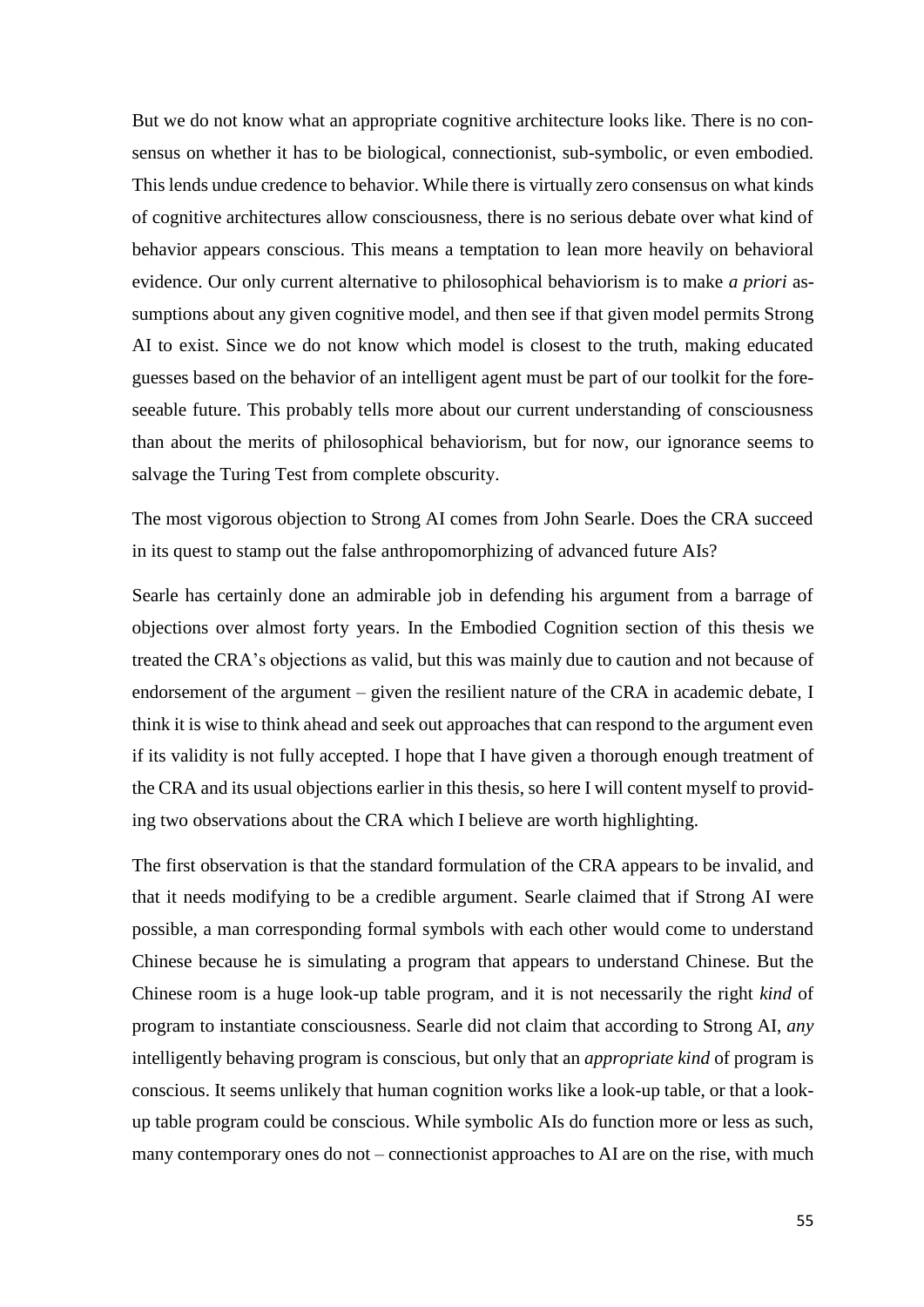closer (if still non-identical) similarities to human cognitive processing. The standard form of the CRA fails because the Chinese room instantiates a program that most likely cannot support consciousness – only behavior that *appears* conscious at best, much like what some modern AIs can manage under ideal conditions. The man in the Chinese room (or even the whole system, as the Systems Reply would assert) would not understand Chinese because a look-up table program cannot be conscious, and thus Strong AI is not refuted by the standard formulation of the CRA.

An appropriate Strong AI program would more likely mimic the human brain activity and resemble some kind of massively advanced connectionist AI – essentially, the Brain Simulator Reply to the CRA. As the reader hopefully remembers, Searle was not unarmed against this response. He responded with a scenario where a man operates a complex system of water pipes and valves, simulating a connectionist cognitive network and its neural firings. Searle claimed that such a man would be equally clueless as the first one, and that the CRA is still valid. In other words, the Chinese room is modified in a way that takes into account the objection above.

This modified version of the CRA dodges my argument that the standard CRA fails, and is where opponents of Searle would probably benefit in focusing their attention on. I will not commit to endorsing either position, but I want to note two approaches that opponents of the modified CRA might want to take.

One approach could assert that the speed of neural processing is a crucial factor in creating consciousness, and that a man simulating brain activity with pipes and valves cannot even in principle simulate it fast enough that it would ever produce consciousness. While a sufficiently fast computer could conceivably simulate a connectionist system with complexity equal to the human brain fast enough, a human being could never do this in a lifetime. However, we do not know if speed is a relevant factor, so this objection is subject to empirical evidence.

Another approach is to bite the bullet and say that yes, consciousness is indeed created by simulating the appropriate brain activity with water pipes and valves. To salvage this position from some absurdity, it would likely be wise to specify that the *connectionist system*, not the man operating it, would create consciousness, in the spirit of the Systems Reply. How well does Searle's response to the Systems Reply hold in this connectionist version?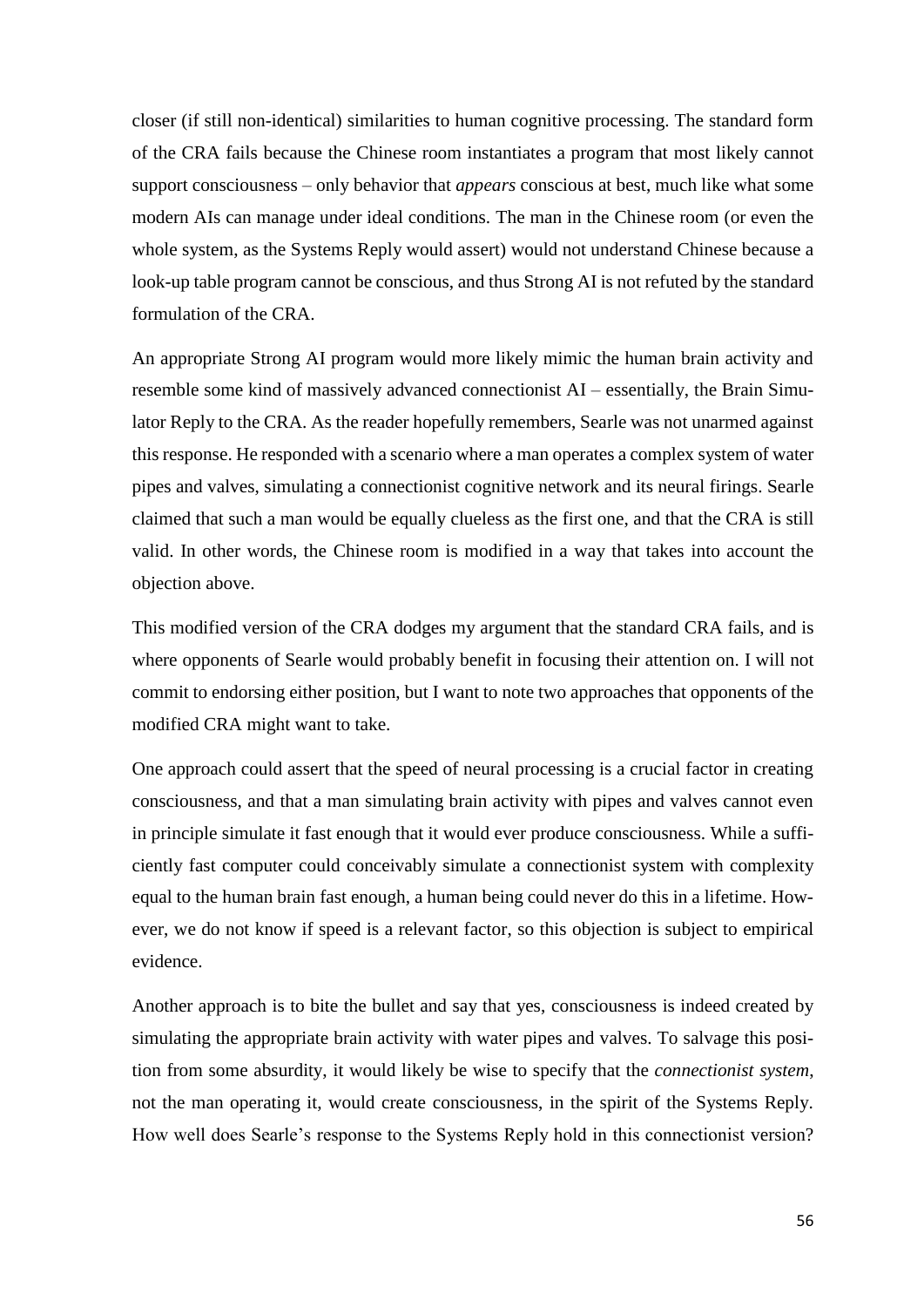Could a man internalize and perform all the cognitive processes of the brain – but isn't he already doing that, with his brain?

The second observation I want to make about the CRA is that some concepts appear blurry in a way that muddies the waters in Searle's favor. Searle's argument stresses that syntactic symbol processing cannot account for consciousness. Fair enough. But two things need to be noted: first, computers are physical, causal systems, and as Russel and Norvig said, binary code can be seen as an interpretation of electric current manipulation and not only as a formal symbol system. Second, human neural processes are not intrinsically semantic, but operate as a highly sophisticated causal system where subjective consciousness is generated through unknown means. While it is clear that computers follow a more clearly identifiable syntax, it is an open question whether the fine-grained causal nature of human brain activity is qualitatively different from computer processing in a way that is relevant to consciousness.

This line of argumentation shifts some of the focus to the qualities of the implementing system in a way that appears to contradict Searle's definition of Strong AI. Suddenly, the focus is not only on what the program does, but also on what the *computer* does. While it may be difficult to separate the two in practice, Searle noted that if we are concerned with the properties of the implementing system, then Strong AI *as a mere program* is refuted.

I believe that this kind of defense of Strong AI may in fact be perfectly valid. However, it would mean that we would have to slightly redefine the prerequisites of Strong AI. It would be an *appropriate program implemented by an appropriate physical system*, as opposed to appropriate program implemented by *any* physical system, as Searle suggested. What are the necessary qualities of an "appropriate physical system" are unknown and would in any case need a much more elaborate and thorough defense than what can be provided here. Still, it would be able to bypass the criticism that any physical system can implement a Strong AI.

Discussion over Strong AI forced us to juggle between the words "conscious AI" and "conscious machine". The two concepts they represent – Strong AI and machine consciousness – clearly have much in common, but if embodied cognition is to be believed, some form of embodiment may in fact be necessary for consciousness. This suggests that we may want to abandon Strong AI in favor of MC. This, however, depends on what kinds of need embodiment actually places on consciousness. As we saw, a loose interpretation is that even simu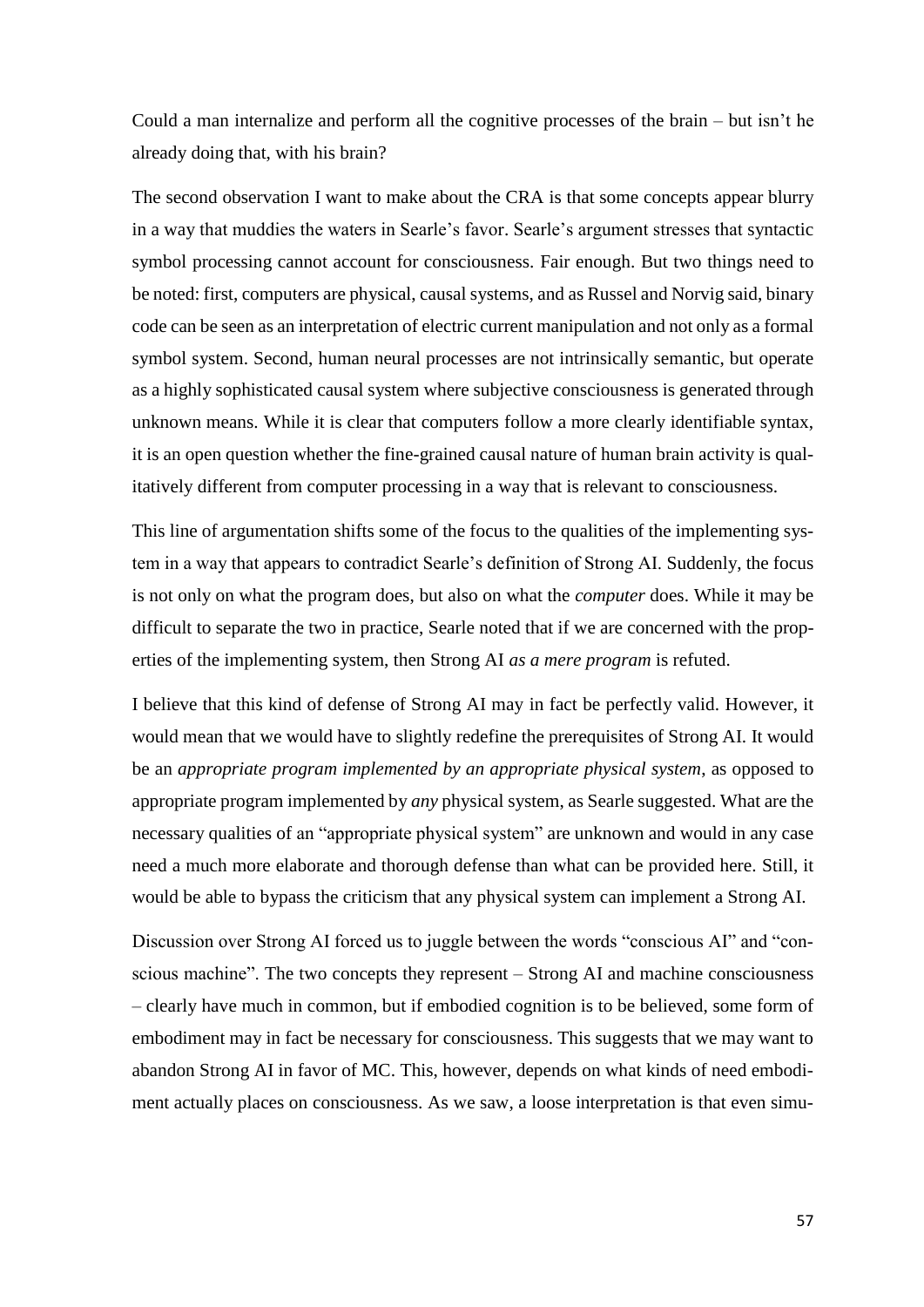lated embodiment might be sufficient, which would still make Strong AI as a program possible if it is provided suitable sensory information. Still, the empirical foundations of this position do seem a little short on concrete evidence.

Searle was adamant that an appropriate physical body is indeed needed for consciousness, but it would have to be a *biological* body – biological naturalism. While some interpretations of embodied cognition move along similar lines, Searle does not provide a convincing account to defend his position. Searle's defense relied on analogies made from lactation and photosynthesis, but as Russel and Norvig pointed out, these analogies alone do not prove that consciousness cannot be duplicated by replicating formal cognitive processes – playing chess with a computer is duplicating, not simulating, the game under a different implementation.

Pentti Haikonen represented a practical approach to machine consciousness. Haikonen's model of consciousness allowed artificial consciousness to exist, and the cognitive architecture he proposed for conscious robots was similar enough to human cognition that he could claim it permits consciousness to exist in robotic bodies. The architecture was a sub-symbolic, connectionist neural network coupled with a sensorimotor system, and this way evades Searle's criticism over symbol manipulation and lack of embodiment.

Key factors for Haikonen's approach are whether his model of consciousness is close enough to the truth to work, and whether the cognitive architecture he proposed is truly sufficient for machine consciousness. Some philosophical shortcomings were also detectable in Haikonen's writing. His model narrowed the explanatory gap between physical brain activity and consciousness, but did not appear to completely close it. Haikonen's suggestion on how consciousness is observed in robots also suffered from behaviorist undertones, even though he rejected behaviorism as a valid position in determining consciousness. To be fair, Haikonen also acknowledged the difficulty of the problem of other minds, and granted that it may be impossible to prove beyond any reasonable doubt that any machine is in fact conscious.

The central difference between the various views on Strong AI seem to boil down to on how tightly consciousness is tied to embodied systems, biological or otherwise. There is plenty of room for disagreement, since the only demonstrably conscious entities we know of are biological in nature. We know from experience that a biological body is a logically sufficient condition for consciousness to exist, but we do not know whether it is a logically *necessary* condition. Be that as it may, the shadow of the Chinese room – while inconclusive – still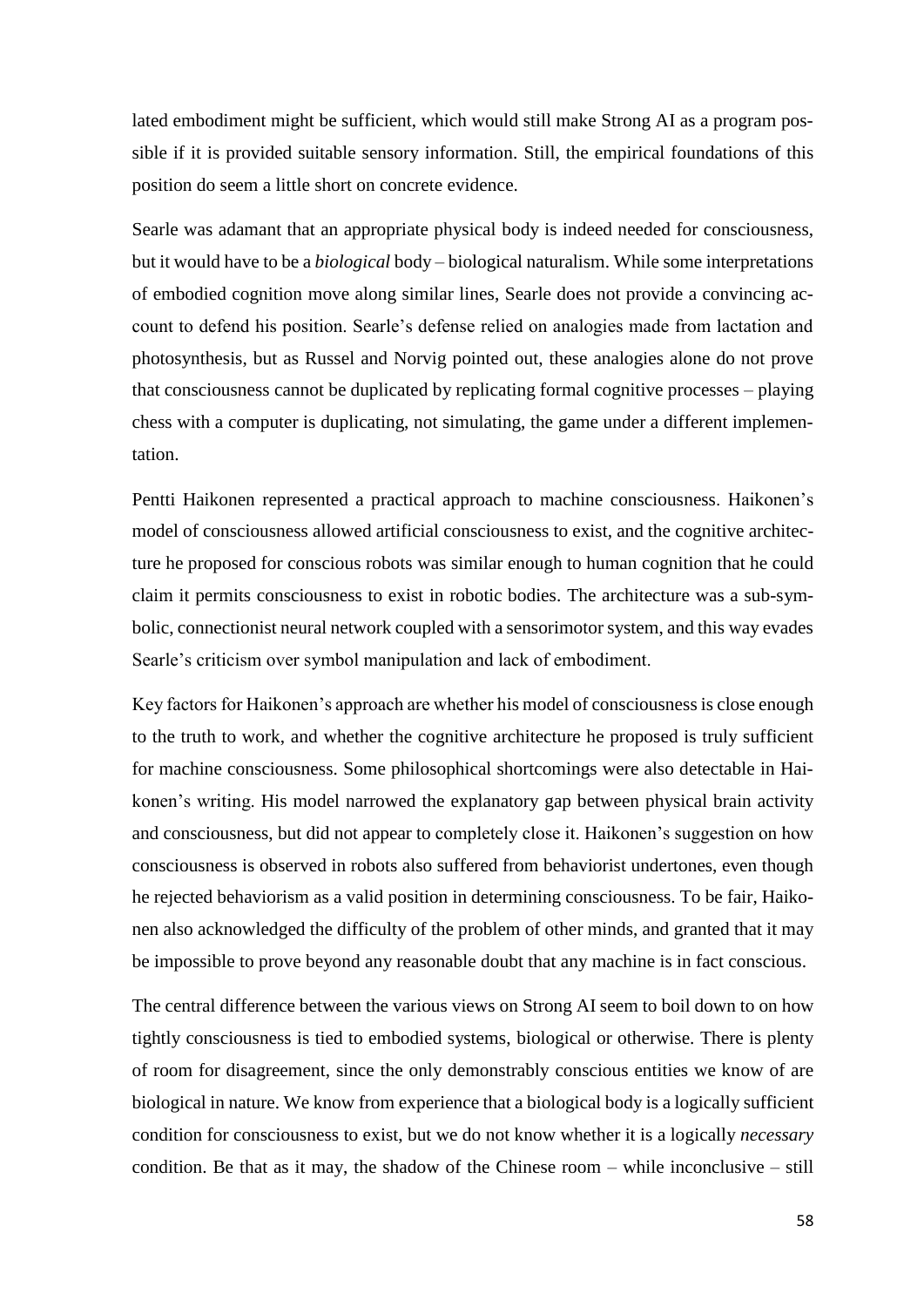looms over the proponents of Strong AI as a disembodied, symbol-manipulating artificial intelligence.

In the introduction, I very briefly explained why it is important to know whether Strong AI or MC can exist at all. The reasons were mostly ethical: the societal impact of conscious AIs or machines would most likely be severe. AIs and machines of the present day are people's property, and if a Strong AI/MC were ever to be created, by any modern law it would legally be the property of its owner. This is not a problem today, but if we end up owning conscious and quite possibly very human-like robots, we would have to seriously re-think our moral and legal commitments towards them. It seems apparent that if Strong AI/MC is possible and if it is someday created, there is a dire need for a serious discussion over the moral and legal rights of AIs or machines. It is conceivable that we do not even need to decisively prove that the AI is a *Strong* AI. All that is necessary is a public consensus – even if uninformed – that an AI is humane enough for ethical questions to rise to the surface, as Turing predicted with his "polite convention".

What could be the starting points of this kind of ethical debate?

The first questions would most likely concern the AI's agency, general and moral. What kinds of cognitive capabilities does the AI have? What kinds of needs does it have, intrinsic or otherwise? What is the extent of its moral agency  $-$  is it capable of moral consideration, should we expect it from it, and how do these relate to the amount of moral and legal rights we decide to bestow to it? These questions have not seen easy answers even when applied to humans, but they are probably central in a philosophical discussion over the rights of machines.

An interesting "precedent" of sorts for a moral debate also comes from animal rights. While discussion over the rights of animals can be traced all the way back to antiquity, the traditional Cartesian way of thinking about animals' inner life has held for a long time, and has only changed radically over the last few decades. Descartes saw animals as machines with no feelings, emotions, or thoughts, and this draws significant parallels to machines. We now see animals as thinking, feeling beings, and although this has not translated into an end of use of animals for production, it is worth asking if there are similarities that may warrant a comparison to AIs or machines. While animals were – and still are – seen as tools for production, this perspective is at odds with animals as thinking beings. A similar path with advanced AIs or machines does not sound completely implausible.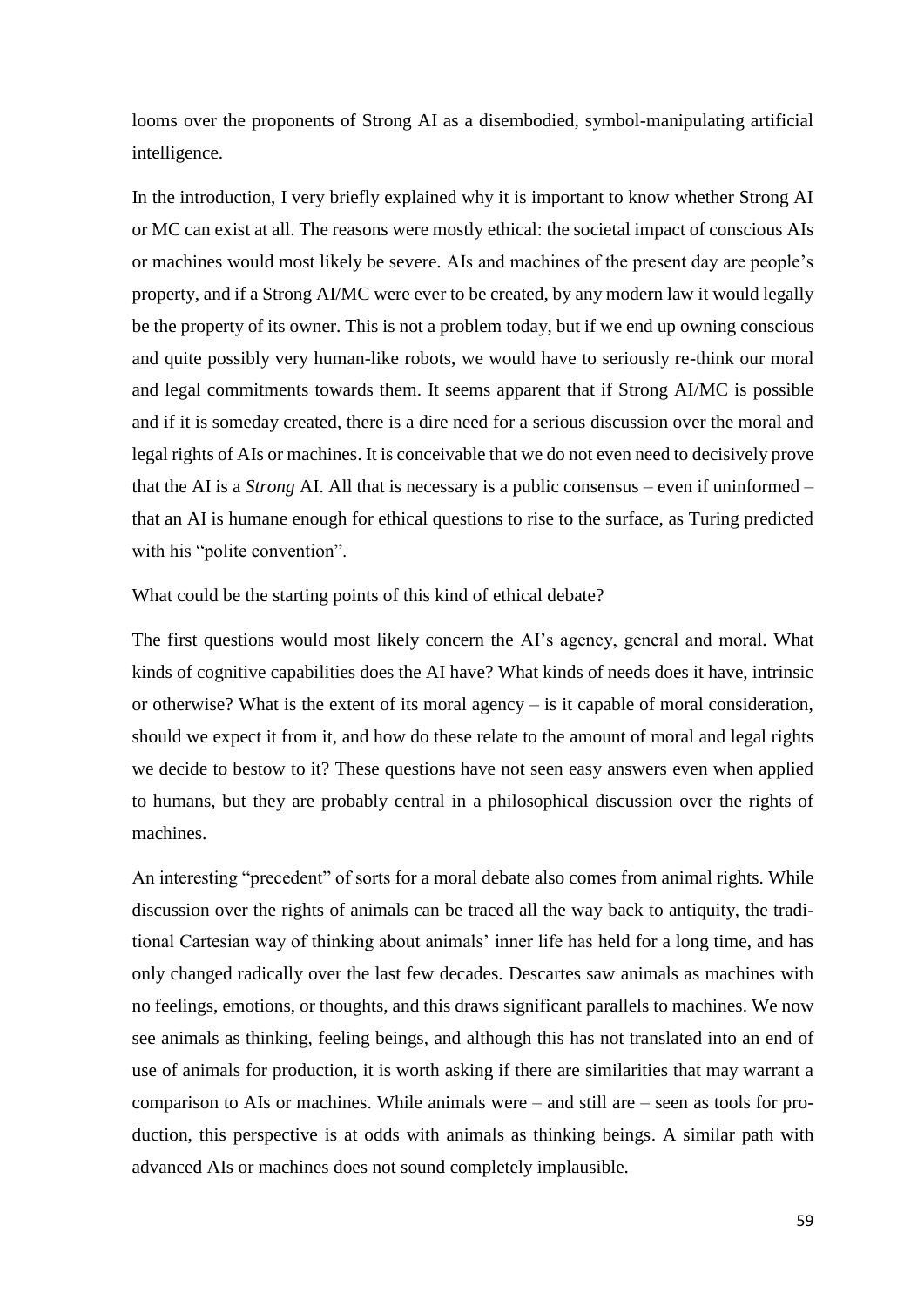Another meaningful analogy – perhaps even more appropriate – is one of slavery. Since AIs and machines are people's property, the status of a Strong AI or MC would very much resemble a slave, even more so than an animal. The consequences of accepting this as a *de facto* situation would be tremendous. A return to slavery? Our moral consensus has moved past that institution. Even though slavery is still widely practiced today in the form of human trafficking, all legislatures in the world officially prohibit it. This is in relation to *humans*, however. Could slavery be a valid form of legislature for machines – a compromise between moral or legal rights and practicality? Would slavery be as reprehensible if we created a Strong AI that *wants* to be enslaved? A "moral compromise" may certainly raise many justified red flags, but our current legislature does seem to be heading that way if no changes are made when the issue first rises in practice.

All of these considerations are dependent on the assumption that Strong AI or MC is possible, not only in some possible world, but in reality. It may be wise to plan ahead for lowchance, high-impact contingencies, but as we have seen, our current understanding of consciousness does not make Strong AI an eventuality. Yet the possibility cannot be entirely dismissed, either. The jury is still out, so perhaps it is wise to close with a quote from Professor Aaron Sloman from 1996:

I am embarrassed to be writing about consciousness because my impression is that nearly everything written about it, even by distinguished scientists and philosophers, is mostly rubbish and will generally be seen to be rubbish at some time in the future […] This means my own work is probably also rubbish.

Words to live by.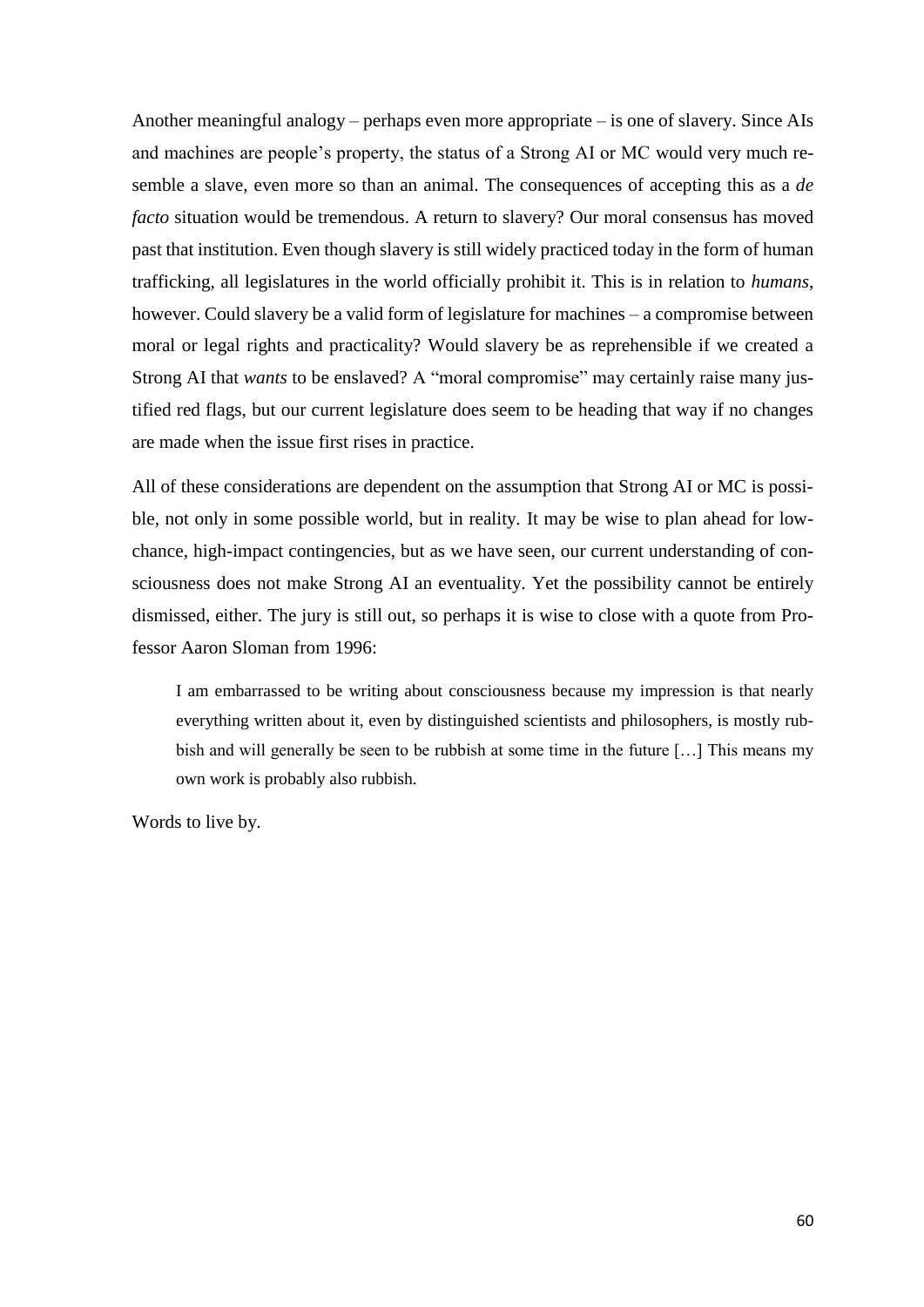#### <span id="page-63-0"></span>**5. REFERENCES**

- Adams, S., Arel, I., Bach, J., Coop, R., Furlan, R., Goertzel, B., J. Hall, J. S., Samsonovich, A., Scheutz, M., Schlesinger, M., Shapiro, S. C., Sowa, J. (2012). Mapping the Landscape of Human-Level Artificial General Intelligence. *AI Magazine, 33*(1), 25- 42.
- Avramides, A. (2019, May 2). *Other Minds*. (E. N. Zalta, Editor) Retrieved from The Stanford Encyclopedia of Philosophy: https://plato.stanford.edu/entries/otherminds/
- Blackburn, S. (1996). Other Minds. In *The Oxford Dictionary of Philosophy.* Oxford: Oxford University Press. Retrieved from: https://epdf.pub/the-oxford-dictionary-ofphilosophy-oxford-paperback-reference.html
- Block, N. (1981). Psychologism and Behaviorism. *The Philosophical Review, 90*(1), 5–43.
- Boden, M. (1987). *Escaping from the Chinese Room*. Retrieved September 3, 2019, from http://shelf2.library.cmu.edu/Tech/19297071.pdf
- Bostrom, N. (2014). *Superintelligence: Paths, Dangers, Strategies.* Oxford: Oxford University Press.
- Bringsjord, S., & Govindarajulu, N. S. (2018, July 12). *Artificial Intelligence*. (E. N. Zalta, Editor) Retrieved from The Stanford Encyclopedia of Philosophy: https://plato.stanford.edu/entries/artificial-intelligence/
- Buckner, C., & Garson, J. (2019, August 16). *Connectionism*. (E. N. Zalta, Editor) Retrieved from The Stanford Encyclopedia of Philosophy: https://plato.stanford.edu/entries/connectionism/
- Chrisley, R. (2008). Philosophical Foundations of Artificial Consciousness. *Artificial Intelligence in Medicine, 44*, 119–137.
- Churchland, P. M., & Churchland, P. S. (1990). Could a Machine Think? *Scientific American, 262*(1), 32-39.
- Cole, D. (2014, April 9). *The Chinese Room Argument*. (E. N. Zalta, Editor) Retrieved from The Stanford Encyclopedia of Philosophy: https://plato.stanford.edu/entries/chinese-room/
- Dennett, D. (1992). *Consciousness Explained.* New York: Back Bay Books.
- French, R. (1990). Subcognition and the Limits of the Turing Test. *Mind, 99*(393), 53–65. Retrieved April 5, 2019, from https://pdfs.semanticscholar.org/db2e/35bb875bce89474e60e814881dff30fb3228.p df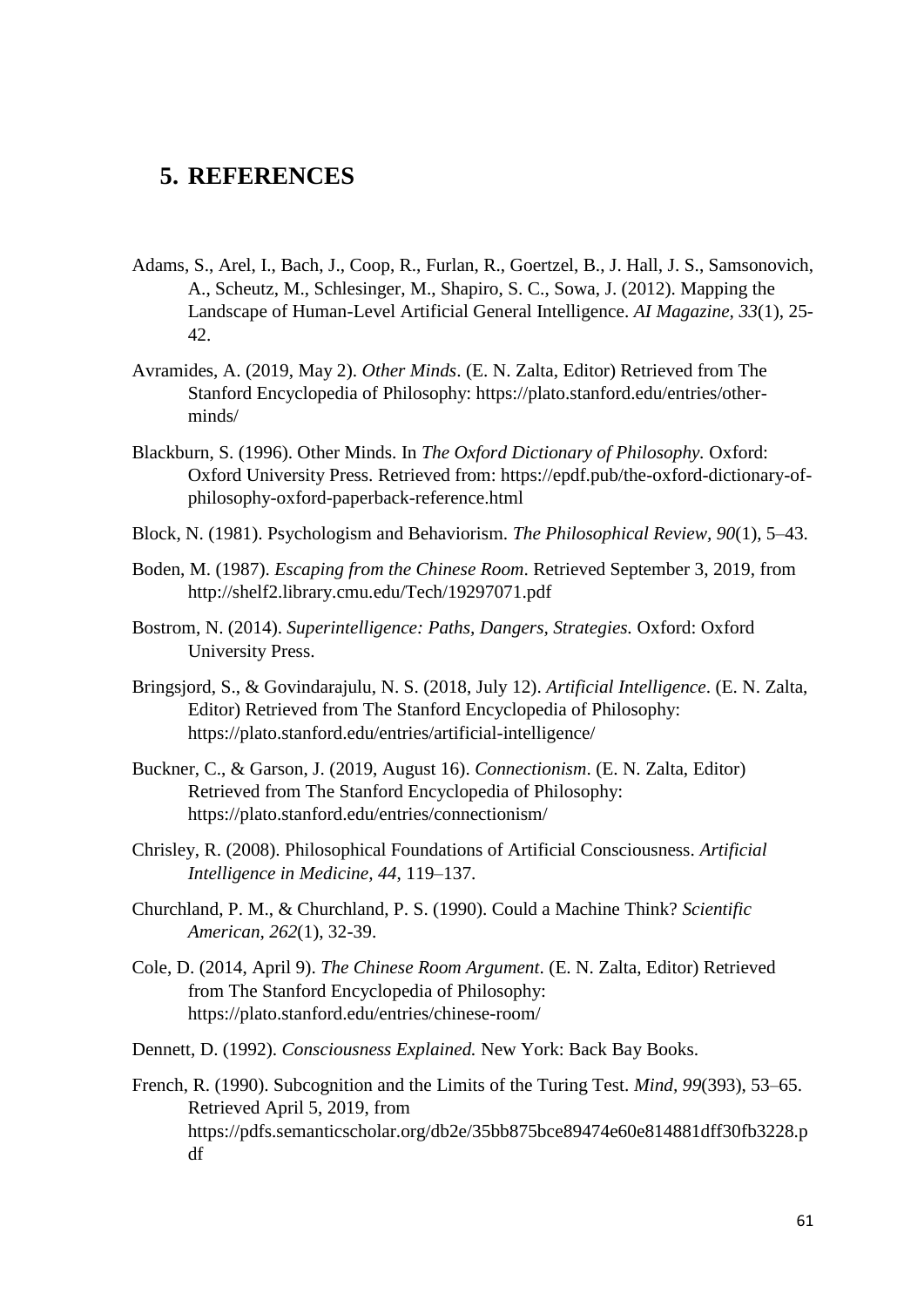- Gamez, D. (2008). Progress in Machine Consciousness. *Consciousness and Cognition, 17*(3), 887–910.
- Haikonen, P. (2015, November 2). *BICA2015 XCR-1 robot demo*. Retrieved April 23, 2019, from YouTube: https://www.youtube.com/watch?v=q0pIlc-MnaY
- Haikonen, P. (2017). *Tietoisuus, tekoäly ja robotit.* Helsinki: Art House.
- Haugeland, J. (1985). *Artificial Intelligence: the Very Idea.* Cambridge, MA: MIT Press.
- Heylighen, F. (2012). Brain in a Vat Cannot Break Out. *Journal of Consciousness Studies, 19*(1–2), 126–142.
- Hickey, L. P. (n.d.). *The Brain in a Vat Argument*. Retrieved April 16, 2019, from The Internet Encyclopedia of Philosophy: https://www.iep.utm.edu/brainvat/
- Hyslop, A. (1995). *Other Minds.* Dordrecht: Kluwer Academic Publishers.
- Lappi, O., Rusanen, A.-M., & Pekkanen, J. (2018). Tekoäly ja ihmiskognitio. *Tieteessä tapahtuu, 36*(1), 42–46.
- Manzotti, R., & Tagliasco, V. (2008). Artificial Consciousness: A Discipline Between Technological and Theoretical Obstacles. *Artificial Intelligence in Medicine, 44*, 105–117.
- McDermott, D. (2014). On the Claim that a Table-Lookup Program Could Pass the Turing Test. *Minds & Machines, 24*(2), 143–188.
- Mill, J. S. (1865). *An Examination of Sir William Hamilton's Philosophy* (2nd ed.). London: Longman, Green, Reader and Dyer.
- Oppy, G., & Dowe, D. (2016, April 9). *The Turing Test*. (E. N. Zalta, Editor) Retrieved from The Stanford Encyclopedia of Philosophy: https://plato.stanford.edu/entries/turing-test/
- Pargetter, R. (1984). The Scientific Inference to Other Minds. *Australasian Journal of Philosophy, 62*(2), 158–163.
- Pinker, S. (1997). *How The Mind Works.* London: Penguin Books Ltd.
- Raatikainen, P. (2015, January 20). *Gödel's Incompleteness Theorems*. (E. N. Zalta, Editor) Retrieved from The Stanford Encyclopedia of Philosophy: https://plato.stanford.edu/entries/goedel-incompleteness/
- Rey, G. (1986). What's Really Going on in Searle's "Chinese Room". *Philosophical Studies, 50*(2), 169–185.
- Russel, S., & Norvig, P. (2016). *Artificial Intelligence: A Modern Approach* (3rd ed.). Harlow: Pearson Education Limited.
- Searle, J. (1980). Minds, Brains, and Programs. *The Behavioral and Brain Sciences, 4*, 417–457.
- Searle, J. (1990). Is the Brain's Mind a Computer Program? *Scientific American, 262*(1),  $26 - 31$ .